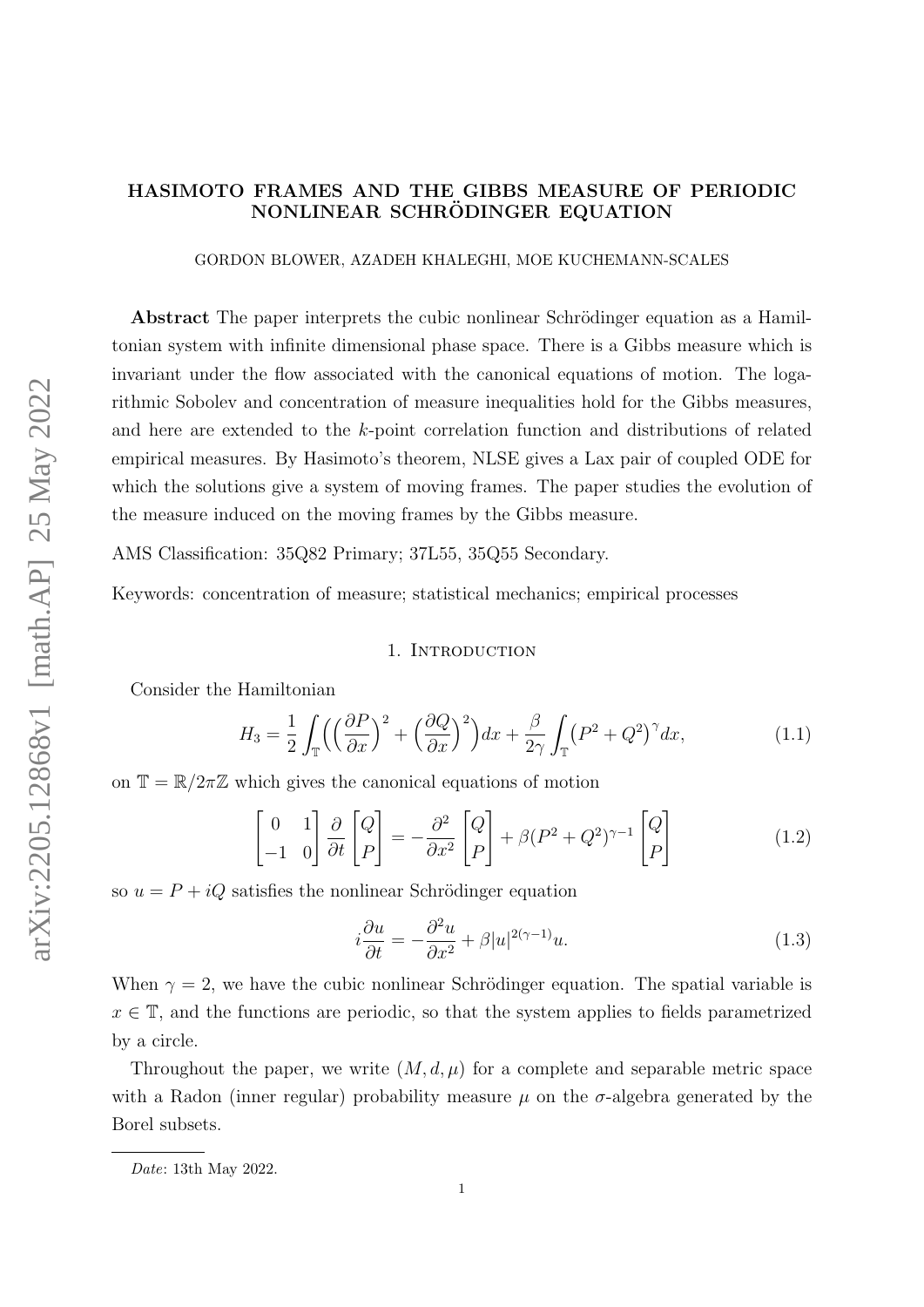The squared  $L^2$  norm  $H_1 = \int (P^2 + Q^2)$  is formally invariant under the canonical equations of motion, so we can consider possible invariant measures on

$$
B_K = \left\{ u = P + iQ : P, Q \in L^2(\mathbb{T}; \mathbb{R}) : \int_{\mathbb{T}} (P^2 + Q^2) dx \le K \right\}.
$$
 (1.4)

The Gibbs measure on  $B_K$  for this micro-canonical ensemble is

<span id="page-1-0"></span>
$$
\mu_{K,\beta}(du) = Z_K(\beta)^{-1} \mathbb{I}_{B_K}(u) \exp\left(-\frac{\beta}{4} \int_{\mathbb{T}} |u|^4 dx\right) W(du) \tag{1.5}
$$

where  $W(du)$  is Wiener loop measure, and  $Z_K(\beta)$  is a normalizing constant. Lebowitz, Rose and Speer [\[LRS\]](#page-34-0) proved existence of such an invariant measure, so that for all  $K > 0$ and  $\beta \in \mathbb{R}$  there exists  $Z_K(\beta) > 0$  such that  $\mu_{K,\beta}$  is a Radon probability measure on  $B_K \subset L^2(\mathbb{T}; \mathbb{R}^2)$ . When  $\beta = 0$ , we refer to the measure as free Wiener loop measure, indicating that the dynamics are free of potentials. For  $\beta < 0$ , [\(1.3\)](#page-0-0) is said to be focussing and the Hamiltonian is unbounded below, giving the source of the technical problem.

Bourgain [\[Bo\]](#page-34-1) gave an alternative existence proof using random Fourier series, and showed that the measure is invariant under the flow in the sense that the Cauchy problem is well posed on the support. Further refinements include a result of McKean [\[M\]](#page-35-0), that the sample paths are Hölder continuous, and a result from Theorem  $1.2(iv)$  in [\[BBD\]](#page-34-2) that the invariant measure of the micro-canonical ensemble satisfies a logarithmic Sobolev inequality. Random Fourier series fit naturally into Sturm's theory of metric measure spaces, which we use to reduce some of the analysis to invariant measures on finitedimensional Hamiltonian systems.

The focusing case for spatial variable  $x \in \mathbb{R}$  captures soliton solutions, and [\[LRS\]](#page-34-0) discuss the possible transition of the system between an ambient bounded random field and a soliton solution. For  $x \in \mathbb{T}$ , the notion of a spatially localized solution is inapplicable, but some of the [\[LRS\]](#page-34-0) results are still relevant.

In section two, we consider tensor products of Hilbert space  $H$  and a  $k$ -point density matrix. For  $\mu_0$  a centered Gaussian measure on H, we express a specific integral

$$
J^{(k)} = \int_H |u^{\otimes k}\rangle\langle u^{\otimes k}|\,\mu_0(du)
$$

as a series of elementary tensors. This calculation involves combinatorial results which are expressed in terms of Knuth's odd and even decompositions of Young diagrams. In section three, we use concentration of measure results to show how  $|u^{\otimes k}\rangle\langle u^{\otimes k}|$  is close to its mean value  $J^{(k)}$  on a set of large probability. This statement also holds when we replace  $\mu_0$  by the Gibbs measure. In section 4 we introduce metric probability measure spaces and show how the infinite-dimensional dynamical system [\(1.2\)](#page-0-1) can be approximated by finite-dimensional dynamical systems, particularly involving random Fourier series. In particular, we show that  $x \mapsto u(x, t)$  is  $\gamma$ -Hölder continuous  $[0, 2\pi] \mapsto L^4$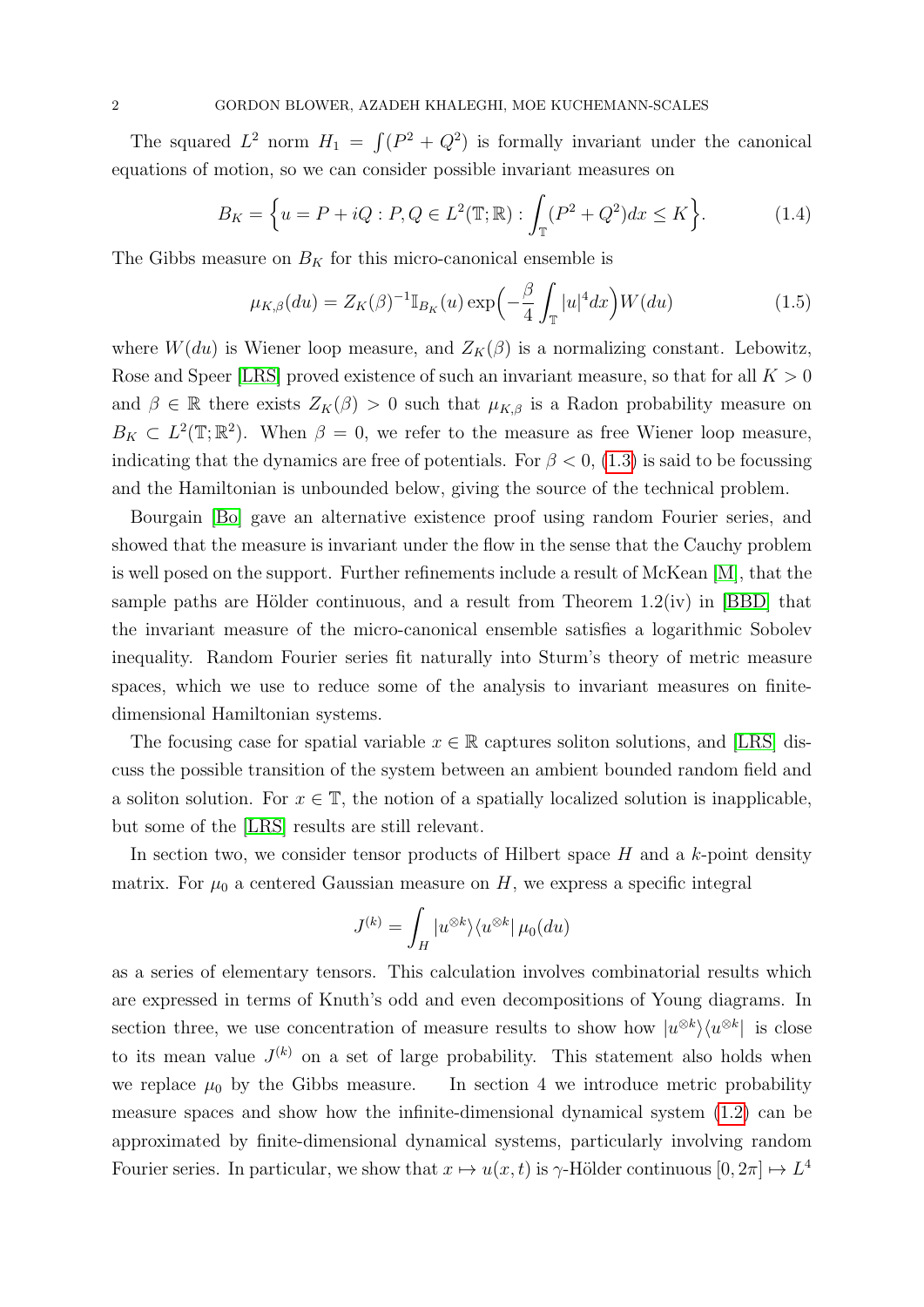for  $0 < \gamma < 1/16$ . We also obtain results on the empirical distributions that arise when we sample solutions of  $(1.2)$  with respect to Gibbs measure  $(1.5)$ , which we use in the numerical experiments in section 7.

Hasimoto observed that [\(1.2\)](#page-0-1) can be expressed as a Lax pair of coupled ordinary differential equations with solutions in  $SO(3)$ , one of which is the Serret-Frenet system for a moving frame on a curve in  $\mathbb{R}^3$ . In sections 5 and 6 we consider the evolution of the dynamical system corresponding to Hasimoto frames under the Gibbs measure. In section 7 we present numerical experiments regarding the solutions, which illustrate the nature of frames that arise from the solutions of [\(1.2\)](#page-0-1) for typical elements in the support of the Gibbs measure [\(1.5\)](#page-1-0).

### 2. Tensor products and k-point density matrices for Gaussian measure

Let H be a separable complex Hilbert space, with inner product  $\langle \cdot | \cdot \rangle$  which is linear in the second argument. We identify the injective tensor product  $H\ddot{\otimes}H$  with the algebra  $\mathcal{L}(H)$  of bounded linear operators on H and the projective tensor product  $H\hat{\otimes}H$  with the ideal  $\mathcal{L}^1(H)$  of trace class operators on H. For  $H = L^2$ , the identification is

$$
f \otimes \bar{g} = | f \rangle \langle g | : h \mapsto f(x) \int \bar{g}(y)h(y)dy.
$$

Let  $A \in \mathcal{L}^1(H)$  be self-adjoint such that  $0 \leq A \leq I$ , and let  $\mu_0$  be a Gaussian measure on  $H$  of mean zero and covariance  $A$ . By the spectral theorem, We can choose an orthonormal basis  $(\varphi_j)_{j=1}^{\infty}$  of H such that  $A\varphi_j = \alpha_j \varphi_j$  where the spectrum of A is the closure of  $\{\alpha_j : j = 1, 2, \dots\}$ . Then we introduce mutually independent Gaussian  $N(0, 1)$ random variables  $(\gamma_j)_{j=1}^{\infty}$  and the vector

<span id="page-2-0"></span>
$$
u = \sum_{j=1}^{\infty} \sqrt{\alpha_j} \gamma_j \varphi_j \tag{2.1}
$$

so that  $\mu_0$  is the distribution of u on H, as one easily checks by computing the expectation

$$
\mathbb{E} \exp(i\langle f, u \rangle) = \mathbb{E} \exp \Biggl( \sum_{j} i \sqrt{\alpha_{j}} \langle f, \varphi_{j} \rangle \gamma_{j} \Biggr)
$$
  
= 
$$
\exp \Biggl( \sum_{j} -\frac{1}{2} \alpha_{j} \langle f, \varphi_{j} \rangle^{2} \Biggr)
$$
  
= 
$$
\exp \Biggl( -\frac{1}{2} \langle A f, f \rangle \Biggr) \qquad (f \in H).
$$
 (2.2)

Hence A is the mean of rank-one tensors with respect to Gaussian measure

$$
A = \int_H |u\rangle\langle u | \mu_0(du).
$$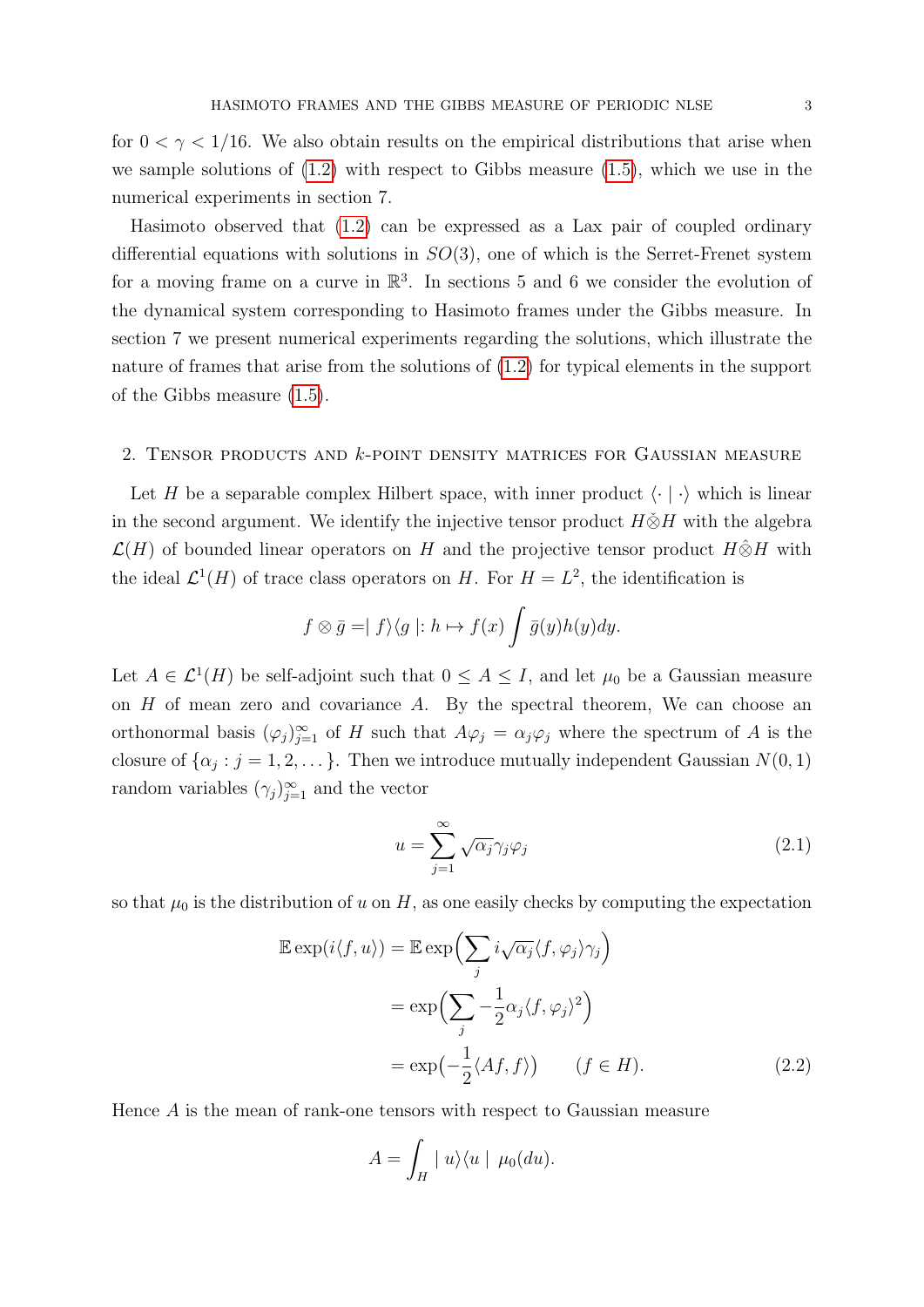The k-fold tensor product  $H^{\otimes k}$  can be completed to give a Hilbert space, so that the space  $H^{s\otimes k}$  of symmetric tensors gives a closed linear subspace. We consider

$$
J^{(k)} = \int_H |u^{\otimes k}\rangle \langle u^{\otimes k} | \mu_0(du).
$$

An element of  $H^{\otimes k} \hat{\otimes} H^{\otimes k}$  determines a linear operator  $\mathcal{L}(H^{\otimes k})$ , commonly referred to as a matrix, so  $J^{(k)} \in (L^2)^{s \otimes k} \hat{\otimes} (L^2)^{\otimes k}$  gives a k-point density matrix, or equivalently a trace class operator  $J^{(k)} \in \mathcal{L}^1(H^{s \otimes k})$ .

Lemma 3.3 of [\[LNR1\]](#page-34-3) contains calculations regarding  $J^{(k)}$  which we have not been able to interpret, particularly line 8 of page 79. Here we calculate  $J^{(2)}$  directly, before addressing the case of general k. Evidently we have  $\mathbb{E}(\gamma_i\gamma_\ell\gamma_m\gamma_n) = 0$  if one of the indices  $j, \ell, m, n$  is distinct from all the others; otherwise, we have all the indices equal, or two distinct pairs of equal indices. Hence we have

$$
\int_{H} | u \otimes u \rangle \langle u \otimes u | \mu_{0}(du) = \sum_{j,\ell,m,n} \sqrt{\alpha_{j} \alpha_{\ell} \alpha_{m} \alpha_{n}} | \varphi_{j} \otimes \varphi_{\ell} \rangle \langle \varphi_{m} \otimes \varphi_{n} | \mathbb{E}(\gamma_{j} \gamma_{\ell} \gamma_{m} \gamma_{n})
$$
\n
$$
= \sum_{j} 3\alpha_{j}^{2} | \varphi_{j} \otimes \varphi_{j} \rangle \langle \varphi_{j} \otimes \varphi_{j} |
$$
\n
$$
+ \sum_{j,\ell:j \neq \ell} \alpha_{j} \alpha_{\ell} | \varphi_{j} \otimes \varphi_{\ell} \rangle \langle \varphi_{j} \otimes \varphi_{\ell} |
$$
\n
$$
+ \sum_{j,m:j \neq m} \alpha_{j} \alpha_{m} | \varphi_{j} \otimes \varphi_{j} \rangle \langle \varphi_{m} \otimes \varphi_{m} |
$$
\n
$$
+ \sum_{j,\ell:j \neq \ell} \alpha_{j} \alpha_{\ell} | \varphi_{j} \otimes \varphi_{\ell} \rangle \langle \varphi_{\ell} \otimes \varphi_{j} |
$$
\n(2.3)

and we combine the second and fourth of these to obtain

$$
\int_{H} | u \otimes u \rangle \langle u \otimes u | \mu_{0}(du) = \sum_{j} 3\alpha_{j}^{2} | \varphi_{j} \otimes \varphi_{j} \rangle \langle \varphi_{j} \otimes \varphi_{j} | \n+ \frac{1}{2} \sum_{j,\ell:j \neq \ell} \alpha_{j} \alpha_{\ell} | \varphi_{j} \otimes \varphi_{\ell} + \varphi_{\ell} \otimes \varphi_{j} \rangle \langle \varphi_{j} \otimes \varphi_{\ell} + \varphi_{\ell} \otimes \varphi_{j} | \n+ \sum_{j,m:j \neq m} \alpha_{j} \alpha_{m} | \varphi_{j} \otimes \varphi_{j} \rangle \langle \varphi_{m} \otimes \varphi_{m} |
$$
\n(2.4)

which exhibits the right-hand side as a symmetric tensor, in which the final term shows the integral is not diagonal with respect to the orthonormal basis

$$
\left\{ \varphi_j \otimes \varphi_j, \quad (\varphi_j \otimes \varphi_\ell + \varphi_\ell \otimes \varphi_j) / \sqrt{2}; \quad j, \ell \in \mathbb{N}; j \neq \ell \right\}
$$

of the symmetric tensor product  $H \otimes_s H$ , hence  $J^{(2)}$  is not a multiple of  $A \otimes A$ .

For  $k \in \mathbb{N}$ , let  $\Pi_k$  be the set of all partitions of k so that  $\pi \in \Pi_k$  may be expressed as  $k = k_1 + k_2 + \cdots + k_n$  where the row lengths  $k_j \in \mathbb{N}$  have  $k_1 \geq k_2 \geq \cdots \geq k_n$ . Given such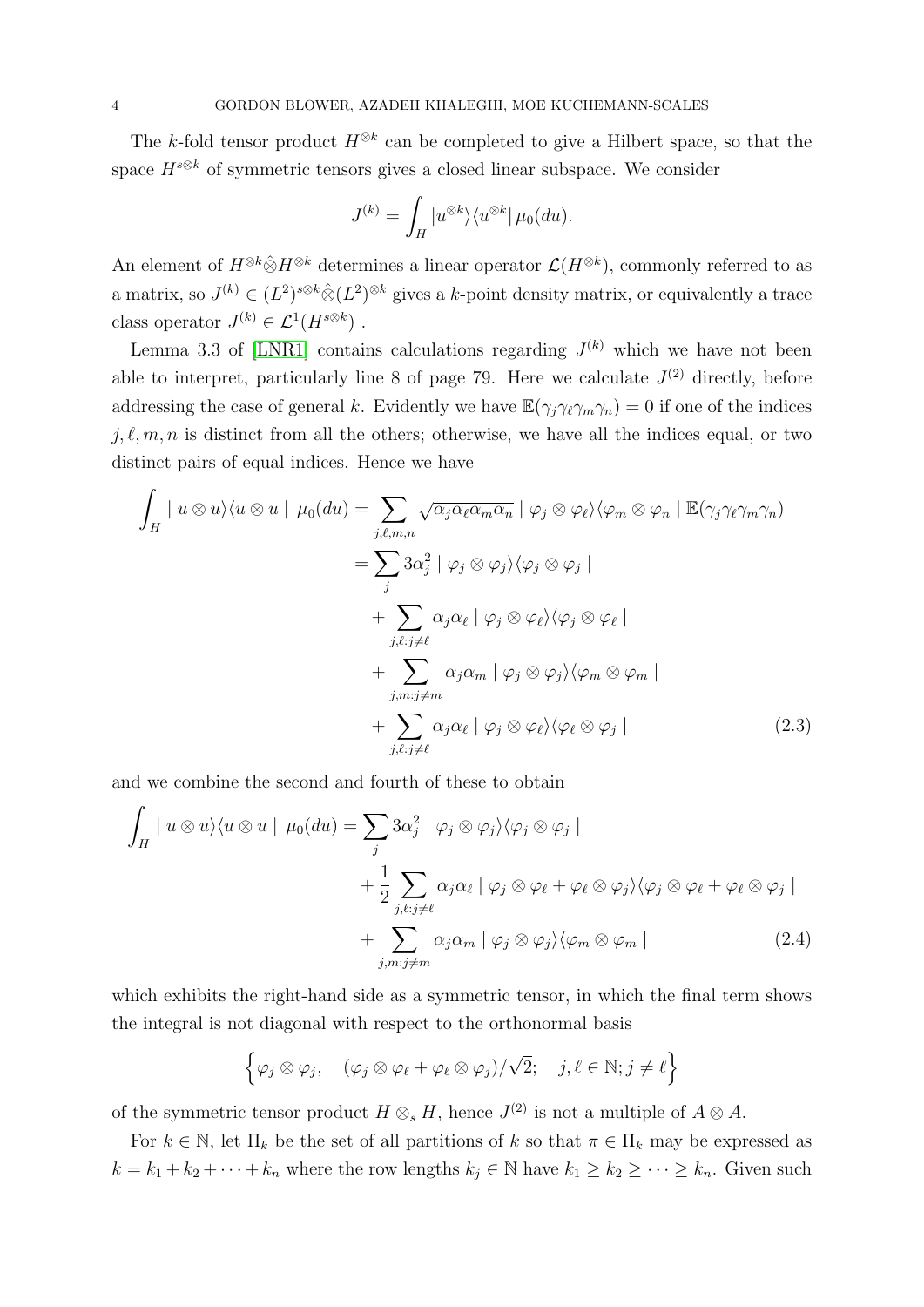$\pi$  and a *n*-element subset  $\{j_1, \ldots, j_n\}$  of N, there is a symmetric tensor

$$
\frac{1}{\sqrt{n!}} \sum_{\sigma} \varphi_{\sigma(j_1)}^{\otimes k_1} \otimes \cdots \otimes \varphi_{\sigma(j_n)}^{\otimes k_n} \in H^{\otimes k}
$$

where the sum is over all the permutations  $\sigma$  of  $\{j_1, \ldots, j_n\}$ . The set of all such tensors gives an orthonormal basis of the k-fold symmetric tensor product  $H^{s\otimes k}$ .

We express  $u$  as in  $(2.1)$  and consider the expansion

$$
| u^{\otimes k} \rangle \langle u^{\otimes k} |
$$
  
= 
$$
\sum_{(m_1, \dots, m_{2k}) \in \mathbb{N}^{2k}} \sqrt{\alpha_{m_1} \dots \alpha_{m_{2k}}} \gamma_{m_1} \dots \gamma_{m_{2k}} | \varphi_{m_1} \otimes \dots \otimes \varphi_{m_k} \rangle \langle \varphi_{m_{k+1}} \otimes \dots \otimes \varphi_{m_{2k}} |
$$
  
(2.5)

in terms of this orthonormal basis of  $H^{s\otimes k}$ , and look for the terms that do not vanish after integration with respect to  $\mu_0$ .

**Definition 2.1.** (even decomposition) Given  $\pi \in \Pi_k$  consider a pair  $(\lambda, \rho) \in \Pi_k^2$  with rows  $\lambda : k = \ell_1 + \ell_2 + \cdots + \ell_n$  where  $\ell_j \in \mathbb{N} \cup \{0\}$  and  $\rho : k = r_1 + r_2 + \cdots + r_n$  where  $r_i \in \mathbb{N} \cup \{0\}$  and

$$
2k_j = \ell_j + r_j \qquad (j = 1, \ldots, n),
$$

so that  $\lambda$  and  $\rho$  have equal numbers of odd rows; here rows may have zero lengths, and the rows are not necessarily in decreasing order. We refer to  $(\lambda, \rho)$  as an even decomposition of  $\pi$ .

Remark 2.2. There are various alternative descriptions of even decompositions. We write  $\lambda \sim \rho$  if  $\lambda$  and  $\rho$  are partitions that have equal numbers of boxes and equal numbers of odd rows; evidently ∼ is an equivalence relation on the set of partitions. By [\[K\]](#page-34-4) Theorem 4 there is a bijection between symmetric matrices A that have entries in  $\mathbb{N}\cup\{0\}$  with column sums  $c_1, \ldots, c_n$  and Young tableaux P such that have  $c_j$  occurrences of j as entries and number of columns of  $P$  of odd length equals the trace of  $A$ . Given symmetric matrices A and B with entries in  $\mathbb{N}\cup\{0\}$  such that A and B have equal traces and equal totals of entries, then the RSK correspondence takes A to P and B to Q where P and Q are Young tableaux with an equal number of boxes, and their transposed diagrams P' and Q' have an equal number of odd rows, so  $P' \sim Q'$ .

For notational convenience, we also regard  $\varphi_i^{\otimes 0}$  $_j^{\otimes 0}$  as a factor which may be omitted in tensor products. Then given such a triple  $(\pi, \lambda, \rho)$  and an n-subset  $\{j_1, \ldots, j_n\}$  of N,

<span id="page-4-0"></span>
$$
\alpha_{j_1}^{k_1} \dots \alpha_{j_n}^{k_n} \mid \varphi_{j_1}^{\otimes \ell_1} \otimes \dots \otimes \varphi_{j_n}^{\otimes \ell_n} \rangle \langle \varphi_{j_1}^{\otimes r_1} \otimes \dots \otimes \varphi_{j_n}^{\otimes r_n} \mid \mathbb{E}(\gamma_{j_1}^{2k_1} \gamma_{j_2}^{2k_2} \dots \gamma_{j_n}^{2k_n}) \tag{2.6}
$$

where

<span id="page-4-1"></span>
$$
\mathbb{E}\left(\gamma_{j_1}^{2k_1}\gamma_{j_2}^{2k_2}\dots\gamma_{j_n}^{2k_n}\right) = \prod_{j=1}^n \frac{(2k_j)!}{2^{k_j}k_j!}
$$
\n(2.7)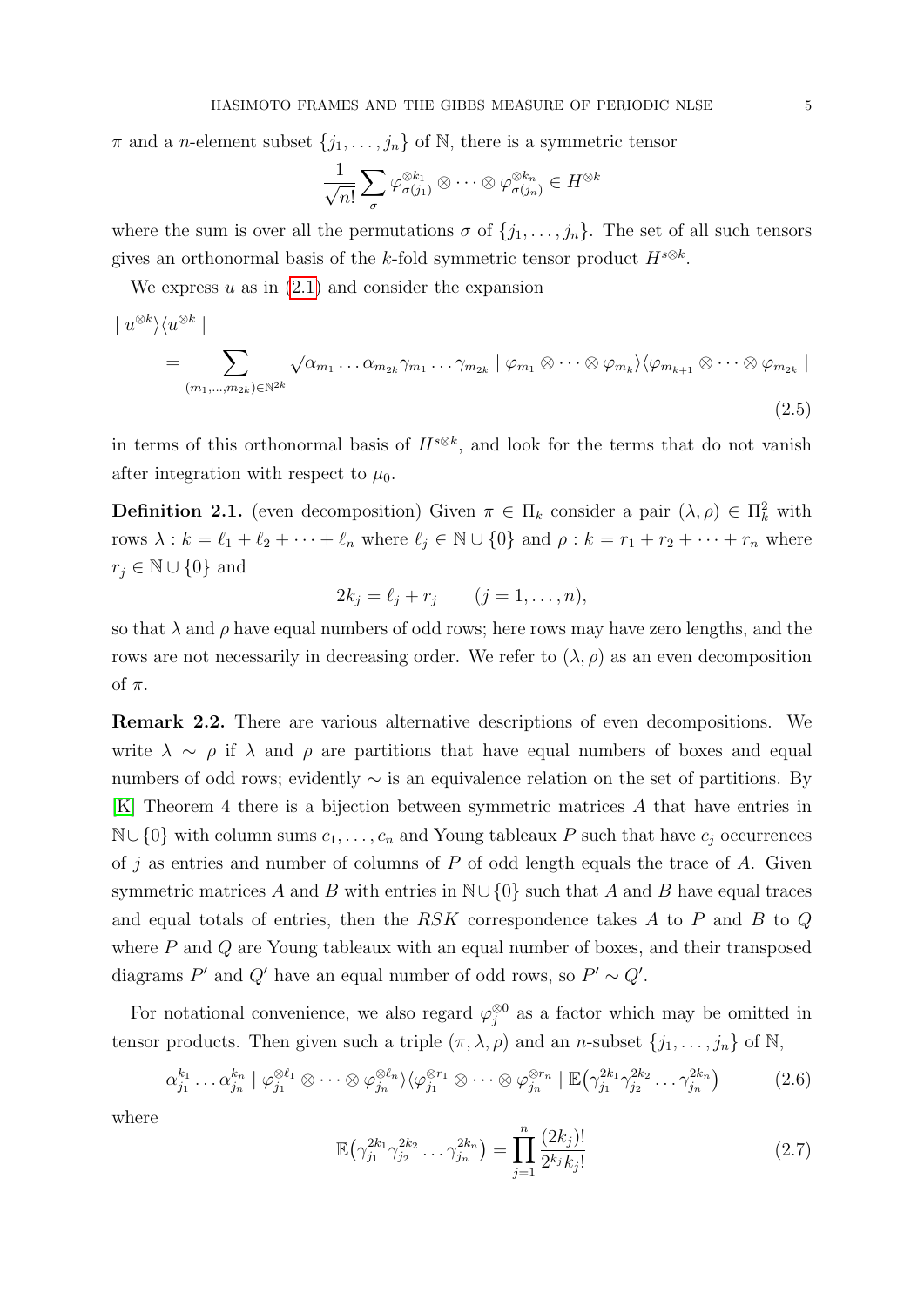gives a nonzero summand in  $J^{(k)}$ .

Conversely, let  $(\lambda, \rho) \in \Pi_k^2$  and suppose that  $\lambda$  and  $\rho$  have equal numbers of odd rows, so that after adding zero rows and reordering the rows we have  $r_j + \ell_j$  even for all j. Then we introduce  $2k_j = \ell_j + r_j$  and after a further reordering write  $k = k_1 + k_2 + \cdots + k_n$ where  $k_j \in \mathbb{N}$  have  $k_1 \geq k_2 \geq \cdots \geq k_n$ , and we have  $\pi \in \Pi_k$  as above. Given a *n*-subset  $\{j_1, \ldots, j_n\}$  of N, we take  $2k_m$  copies of  $j_m$  and split them as  $\ell_m$  on the bra side and  $r_m$ on the ket side of the tensor for  $m = 1, \ldots, n$ , making a contribution as in [\(2.6\)](#page-4-0). We summarize these results as follows.

**Proposition 2.3.** The integral  $J^{(k)}$  is the sum over the summands [\(2.6\)](#page-4-0) that arise from  $a \pi \in \Pi_k$  with n nonzero rows, a n-subset of N, and an even decomposition of  $\pi$  into a pair  $(\lambda, \rho) \in \Pi_k^2$  where  $\lambda$  and  $\rho$  have equal numbers of odd rows.

# 3. Concentration of k-point matrices for Gibbs measure

Let  $H = L^2(\mathbb{T}; \mathbb{R})$  and let  $(\gamma_j)_{j \in \mathbb{Z}}$  be mutually independent Gaussian  $N(0, 1)$  random variables, where  $z_j = (\gamma_j + i\gamma_{-j})/$ √ 2) and  $z_{-j} = (\gamma_j - i\gamma_{-j})/j$  $\sqrt{2}$  for  $j \in \mathbb{N}$ . Then we take Brownian loop in the style

$$
u(\theta) = \sum_{j \in \mathbb{Z} \setminus \{0\}} \frac{z_j e^{ij\theta}}{|j|},\tag{3.1}
$$

so that Wiener loop  $W(du)$  is the distribution of  $u \in H$ . By orthogonality, we have

$$
\int_{\mathbb{T}} |u(\theta)|^2 \frac{d\theta}{2\pi} = \sum_{j \in \mathbb{Z} \setminus \{0\}} \frac{|z_j|^2}{j^2}
$$
\n(3.2)

so that  $u \in B_{K/2\pi}$  if and only if  $\sum_j \gamma_j^2/j^2 \leq K$ . Chebyshev's inequality and independence, we have √

<span id="page-5-0"></span>
$$
\mathbb{P}\Big[\sum_{j\in\mathbb{Z}\setminus\{0\}}\frac{\gamma_j^2}{j^2} \ge K\Big] \le e^{-tK}\frac{\pi\sqrt{2t}}{\sin(\pi\sqrt{2t})} \qquad (0 < t < 1/2, K > 0). \tag{3.3}
$$

The low Fourier modes are the predominant terms since one has the estimate

$$
\mathbb{P}\Big[\sum_{j\in\mathbb{Z};|j|\geq m}\frac{\gamma_j^2}{j^2}\geq K\Big]\leq \exp\big(m-Km^2/4\big), \qquad (m\in\mathbb{N},K>0),\tag{3.4}
$$

which also follows from Chebyshev's inequality and independence.

Let  $\mu_{\lambda}(du) = \zeta(\lambda)^{-1} \exp(\lambda V(u)) W(du)$  where

$$
\zeta(\lambda) = \int_{B_K} \exp(\lambda V(u)) W(du)
$$

so that  $\mu_{\lambda}$  is a probability measure; we can take  $V(u) = \int_{\mathbb{T}} u(\theta)^4 d\theta/(2\pi)$  and W to be Brownian loop measure. Here  $\mu_{\lambda}$  is Gibbs measure [\(1.5\)](#page-1-0) with the inverse temperature  $\beta$ , but we prefer to work with  $\lambda = -\beta > 0$  so that the convexity statements are easier to interpret.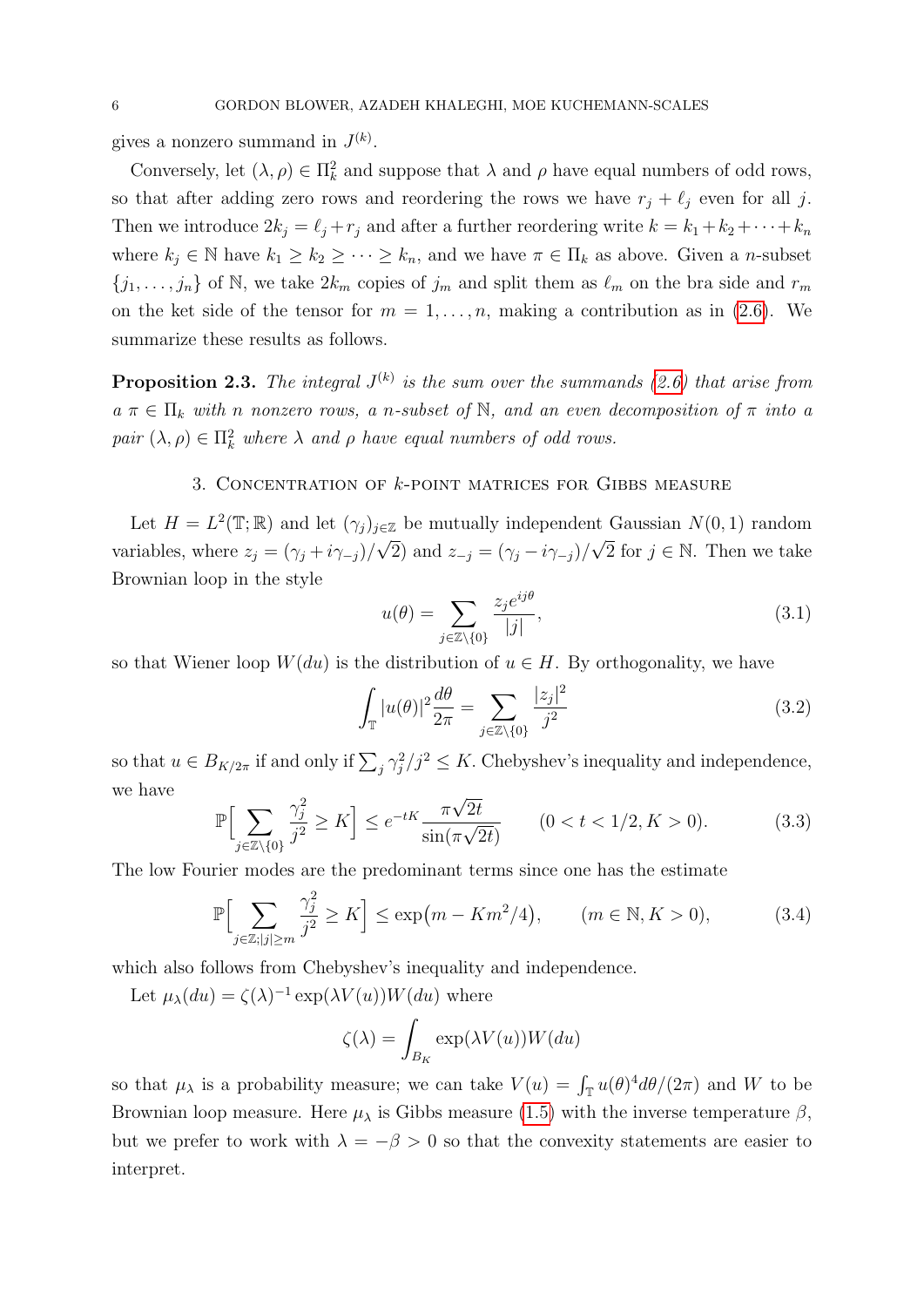**Theorem 3.1.** Under the family of Gibbs measures  $(1.5)$  associated with NLS  $(1.3)$ , the random variable  $u \mapsto \langle u^{\otimes k} | T | u^{\otimes k} \rangle$  with  $u \in (B_K, L^2, \mu_\lambda)$  and  $T \in \mathcal{L}(H^{s \otimes k})$  satisfies a Gaussian concentration of measure, the mean is a Lipschitz continuous function of  $\beta$ , and the mean for  $\beta = 0$  is a sum over partitions of 2k over even decompositions.

The statements in this theorem will be proved in this section. They involve the integral

<span id="page-6-1"></span>
$$
G_{\lambda}^{(k)} = \int_{B_K} |u^{\otimes k}\rangle \langle u^{\otimes k} | \mu_{\lambda}(du) \tag{3.5}
$$

where  $\mu_{\lambda}$  is the Gibbs measure for NLS. In the defocussing case, the k-particle density matrix of an interacting quantum system with suitable initial conditions converges to its classical analogue see [\[AGT\]](#page-33-0) (2.16) for the 1D case and [\[LNR2\]](#page-34-5) for 2D and 3D.

We can write  $u = P + iQ$  for real variables  $(P,Q)$  and interpret  $\langle u^{\otimes k} | T | u^{\otimes k} \rangle$ as a homogeneous polynomial in  $(p, q)$  of total degree  $2k$ . The following result gives concentration of measure for Lipschitz functions on  $(B_K, L^2, \mu_\lambda)$ , and shows that k-point matrices are concentrated near to their mean value.

**Proposition 3.2.** For  $T \in \mathcal{L}(H^{s \otimes k})$  with operator norm  $||T||$ , let  $g_T : B_K \to \mathbb{C}$  by  $g_T(u) = \langle u^{\otimes k} | T | u^{\otimes k} \rangle$ . Then there exists  $\alpha = \alpha(\beta, K) > 0$  such that

$$
\mu_{\lambda}\Big(\big\{u \in B_K : |g_T(u) - \text{trace}(G_{\lambda}^{(k)}T)| > r\big\}\Big) \le 4 \exp\Big(\frac{-\alpha r^2}{32k^2 K^{2k-1} ||T||^2}\Big) \qquad (r > 0).
$$
\n(3.6)

*Proof.* Here  $q_T$  has mean value

<span id="page-6-0"></span>
$$
\int_{B_K} g_T(u)\mu_\lambda(du) = \int_{B_K} \langle u^{\otimes k} | T | u^{\otimes k} \rangle \mu_\lambda(du) = \text{trace}(G_\lambda^{(k)}T). \tag{3.7}
$$

Also  $q_T$  is Lipschitz, with

$$
|g_T(u) - g_T(v)| \le ||T|| \sum_{j=0}^{2k-1} ||u||^j ||v||^{2k-j-1} ||u - v||
$$
  

$$
\le 2kK^{k-1/2} ||T|| ||u - v|| \qquad (u, v \in B_K).
$$
 (3.8)

By the logarithmic Sobolev inequality Theorem 1.2(iv) of [\[BBD\]](#page-34-2), there exists  $\alpha =$  $\alpha(K,\beta) > 0$  such that

<span id="page-6-2"></span>
$$
\int_{B_K} f(u)^2 \log f(u)^2 \mu_\lambda(du) \le \int_{B_K} f(u)^2 \mu_\lambda(du) \log \left( \int_{B_K} f(u)^2 \mu_\lambda(du) \right) + \frac{2}{\alpha} \int_{B_K} ||\nabla f||^2 \mu_\lambda(du)
$$
\n(3.9)

for all continuously differentiable  $f : B_K \to \mathbb{R}$ . In particular, we choose

$$
f(u) = \exp\left(\lambda \operatorname{Re}(g_T(U) - \operatorname{trace}(G_t^{(k)}T))/2\right)
$$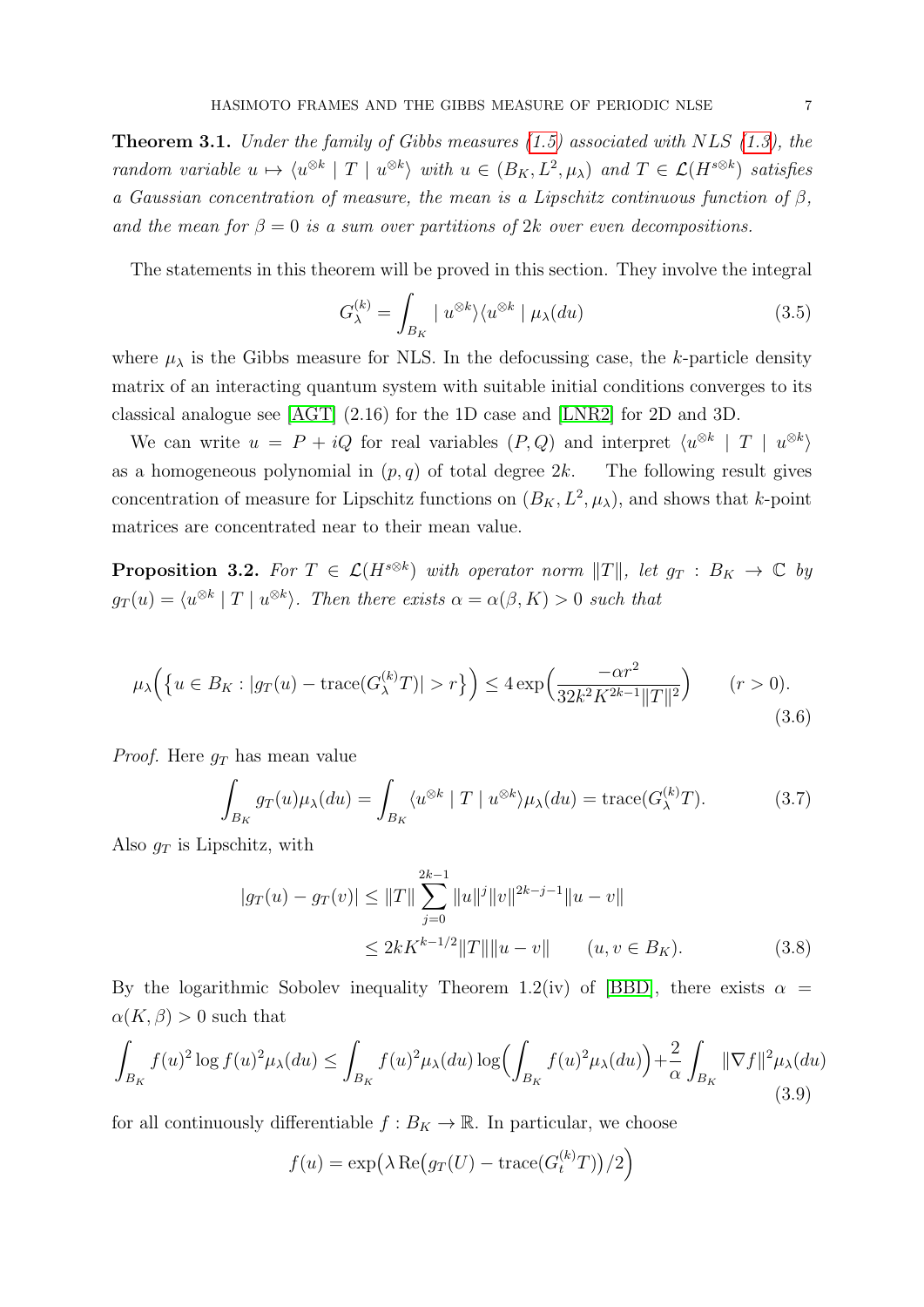and we deduce that the moment generating function

<span id="page-7-0"></span>
$$
\varphi(r) = \int_{B_K} \exp\Big(r \operatorname{Re}(g_T(u) - \operatorname{trace}(G_\lambda^{(k)} T))\Big) \mu_\lambda(du) \tag{3.10}
$$

satisfies  $\varphi(0) = 1$ ,  $\varphi'(0) = 1$  and the differential inequality

$$
r\varphi'(r) \le \varphi(r)\log\varphi(r) + \frac{8k^2K^{2k-1}||T||^2r^2}{\alpha} \tag{3.11}
$$

hence

$$
\varphi(r) \le \exp\left(\frac{8k^2 K^{2k-1} ||T||^2 r^2}{\alpha}\right).
$$

One can conclude the proof by a standard application of Chebyshev's inequality to the integral for  $\varphi$  in [\(3.10\)](#page-7-0).

To make full use of the previous result, one needs to know the mean  $trace(G_{\lambda}^{(k)}T)$  as in [\(3.7\)](#page-6-0), which depends upon the measure in [\(3.5\)](#page-6-1). The following shows how the mean can vary with the inverse temperature  $\beta = -\lambda$ .

**Proposition 3.3.** For  $g : B_K \to \mathbb{R}$  an L-Lipschitz function, the mean values of g with respect to the measures  $\mu_{\lambda}$  satisfy

$$
\left(\int_{B_K} g(u)\left(\mu_b(du) - \mu_a(du)\right)\right)^2 \le \frac{L^2(b-a)^2}{2\alpha} \iint_{B_K \times B_K} (V(u) - V(w))^2 \mu_\lambda(du)\mu_\lambda(dw) \tag{3.12}
$$

where  $\alpha$  is the constant in [\(3.9\)](#page-6-2) for  $\mu_a$ , and some  $\lambda \in (a, b)$ .

*Proof.* We observe that  $\log \zeta(\lambda)$  is a convex function of  $\lambda > 0$  and by the mean value theorem, there exists  $a < \lambda < b$  such that

$$
\log \zeta(a) - \log \zeta(b) = -(b-a)\frac{\zeta'(b)}{\zeta(b)} + \frac{(b-a)^2}{2}\left(\frac{\zeta''(\lambda)}{\zeta(\lambda)} - \frac{\zeta'(\lambda)^2}{\zeta(\lambda)^2}\right)
$$

$$
= -(b-a)\int_{B_K} V(u)\mu_b(du)
$$

$$
+ \frac{(b-a)^2}{4}\iint_{B_K \times B_K} (V(u) - V(w))^2 \mu_\lambda(du)\mu_\lambda(dw). \tag{3.13}
$$

Let  $W_1(\mu_a, \mu_b)$  be the Wasserstein transportation distance between  $\mu_b$  and  $\mu_a$  for the cost function  $||u - v||_{L^2}$ , as in page 34 of [\[V1\]](#page-35-1). Then by duality we have

$$
\left| \int_{B_K} g(u) \mu_b(du) - \int_{B_K} g(u) \mu_a(du) \right| \leq L W_1(\mu_b, \mu_a).
$$

By results of Otto and Villani discussed in [\[V1\]](#page-35-1) pages 291-2, the logarithmic Sobolev inequality of Theorem 1.2(iv) [\[BBD\]](#page-34-2) implies a transportation cost inequality

<span id="page-7-1"></span>
$$
W_1(\mu_b, \mu_a) \le \left(\frac{2}{\alpha} \text{Ent}(\mu_b \mid \mu_a)\right)^{1/2} \tag{3.14}
$$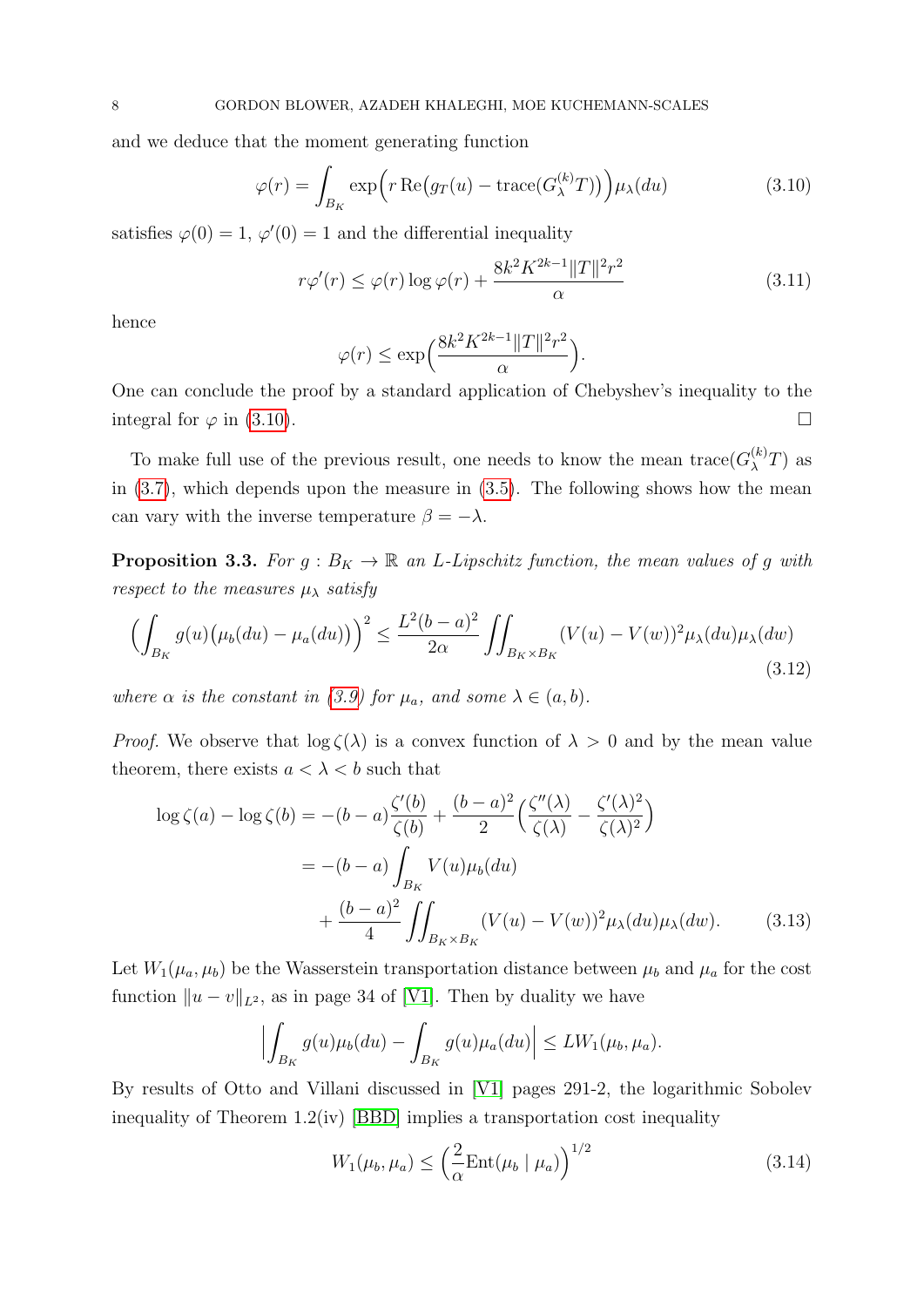in the style of Talagrand, where the relative entropy is

$$
\begin{split} \text{Ent}(\mu_b \mid \mu_a) &= \int_{B_K} \log \frac{d\mu_b}{d\mu_a} \mu_b(da) \\ &= (b-a) \int_{B_K} V(u) \mu_b(du) - (\log \zeta(b) - \zeta(a)) \\ &= \frac{(b-a)^2}{4} \iint_{B_K \times B_K} (V(u) - V(w))^2 \mu_\lambda(du) \mu_\lambda(dw), \end{split} \tag{3.15}
$$

where the final step follows from  $(3.13)$ . The stated result follows on combining these inequalities.  $\Box$ 

**Proposition 3.4.** The integral  $G_0^{(k)}$  $\binom{16}{0}$  from [\(3.5\)](#page-6-1) is the sum over the terms [\(2.6\)](#page-4-0) that arise from  $a \pi \in \Pi_k$  with n nonzero rows, a n-subset of N, and an even decomposition of  $\pi$ into a pair  $(\lambda, \rho) \in \Pi_k^2$  where  $\lambda$  and  $\rho$  have equal numbers of odd rows.

*Proof.* The measure  $\mu_0$  is a Wiener loop measure restricted to  $B_k$ . For any sequence  $(\varepsilon_n)_{n \in \mathbb{Z}} \in {\{\pm 1\}}^{\mathbb{Z}}$ , the sequence  $(\gamma_n)_{n \in \mathbb{Z}}$  with  $\gamma_n$  mutually independent  $N(0, 1)$  Gaussian random variables has the same distribution as the sequence  $(\varepsilon_n \gamma)_{n \in \mathbb{Z}}$ . Also, the condition  $\sum_{n\in\mathbb{Z}\setminus\{0\}}\gamma_n^2/n^2 \leq K$  does not change under this transformation. Let  $u_{\varepsilon}(\theta) =$  $\sum_{j}' \varepsilon_{j} \zeta_{j} e^{ij\theta}/|j|$ . We therefore have

$$
G_0^{(k)} = \int_{B_K} \int_{\{\pm 1\}^\mathbb{Z}} |u_{\varepsilon}^{\otimes k} \rangle \langle u_{\varepsilon}^{\otimes k} | d\varepsilon \mu_0(du)
$$

where  $d\varepsilon$  is the Haar probability measure on the Cantor group  $\{\pm 1\}^{\mathbb{Z}}$ . We can therefore compute the inner integral in this expression for  $G_0^{(k)}$  by the same calculation that led to the corresponding statement for  $J^{(k)}$ , since we only used the even decomposition of partitions to derive  $(2.6)$ .

We have

$$
\left[\sum_{j\in\mathbb{Z}\setminus\{0\}}\frac{\gamma_j^2}{j^2} \le K\right] \subseteq \bigcap_{j\in\mathbb{Z}\setminus\{0\}}\left[\gamma_j^2 \le Kj^2\right] \tag{3.16}
$$

where the sets are independent under the Gaussian measure  $d\mathbb{P}$ , so we have a substitute for [\(2.7\)](#page-4-1)

$$
\int_{B_K} \gamma_{j_1}^{2k_1} \gamma_{j_2}^{2k_2} \dots \gamma_{j_n}^{2k_n} \mu_0(du) \leq \mathbb{P}(B_K)^{-1} \prod_{\ell=1}^n \int_{\left[\gamma^2 \leq K j_\ell^2\right]} \gamma^{2k_\ell} d\mathbb{P},\tag{3.17}
$$

where  $\mathbb{P}(B_K)$  satisfies [\(3.3\)](#page-5-0) and there is an approximate formula

$$
\int_{\left[\gamma^2 \le K j_\ell^2\right]} \gamma^{2k_\ell} d\mathbb{P} = \frac{(2k_\ell)!}{2^{k_\ell} k_\ell!} \exp\left(-\left(\frac{j_\ell^2 K}{2}\right)^{k_\ell - 1/2} \frac{e^{-\frac{2}{\ell}K/2}}{\Gamma(k_\ell + 1/2)}\right). \tag{3.18}
$$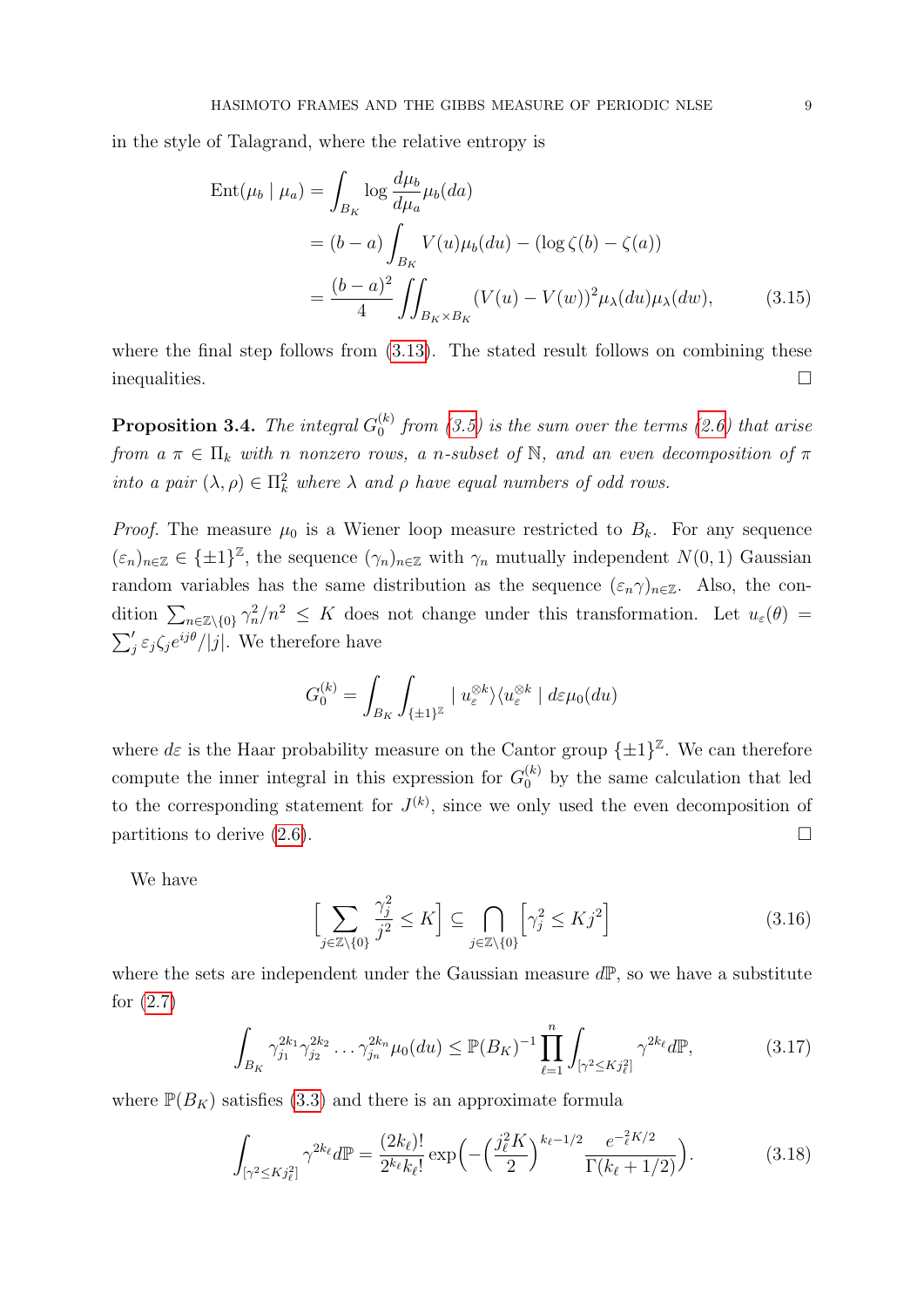## 4. Concentration for metric measure spaces

In a similar spirit, we give a concentration result for k-fold stochastic integrals. This result is in the spirit of the integrability criteria of[\[CM\]](#page-34-6) which relates to a single variable. Let  $H^1$  be the Sobolev space of  $v \in L^2(\mathbb{T}; \mathbb{C})$  that are absolutely continuous with derivative  $v' \in L^2(\mathbb{T}; \mathbb{C})$ . Let  $h_j \in H^1$  for  $j = 1, ..., k$  be such that  $\sum_{j=1}^k \int (h'_j)^2 dx \leq 1$ , and consider  $\Phi: B_K^k \mapsto \mathbb{R}^k$  given by

$$
\Phi: (u_j)_{j=1}^k \mapsto \left(\int u_j(x)h'_j(x)dx\right)_{j=1}^k = \left(-\int h_j(x)du_j\right)_{j=1}^k. \tag{4.1}
$$

The following result describes the distribution of this  $\mathbb{C}^k$ -valued random variable.

**Proposition 4.1.** Let  $\nu_K$  be the probability measure on  $\mathbb{C}^k$  that is induced from  $\mu_{K,\beta}^{\otimes k}$  by **Φ**. Then there exists  $\alpha_K > 0$  independent of k such that

<span id="page-9-0"></span>
$$
\int_{\mathbb{C}^k} G(w)^2 \log \left( G(w)^2 / \int G^2 d\nu_K \right) \nu_K(dw) \le \frac{2}{\alpha_K} \int_{\mathbb{C}^k} ||\nabla G(w)||^2 \nu_K(dw) \tag{4.2}
$$

for all  $G \in C_c^1(\mathbb{C}^k;\mathbb{R})$ . The distribution  $\nu_K$  has mean  $x_0$  and satisfies

$$
\int_{\mathbb{C}^k} e^{t^2 \|x - x_0\|^2 / 2} \nu_K(dx) \le \left(1 - \frac{t^2}{\alpha}\right)^{-k} \qquad (t^2 < \alpha). \tag{4.3}
$$

*Proof.* We observe that for all  $u = (u_j)_{j=1}^k \in B_K^k$  and  $v = (v_j)_{j=1}^k \in B_K^k$  we have

$$
\|\Phi(u) - \Phi(v)\|_{\mathbb{R}^k}^2 \le \sum_{j=1}^k \int (h'_j(x))^2 dx \sum_{j=1}^k \int |u_j(x) - v_j(x)|^2 dx \tag{4.4}
$$

so  $\Phi: (B_K^k, \ell^2(L^2)) \to (\mathbb{R}^k, \ell^2)$  is Lipschitz with constant one. Each metric probability space  $(B_K, L^2, \mu_{K,\beta})$  satisfies a logarithmic Sobolev inequality with constant  $\alpha_K > 0$  by [\[BBD\]](#page-34-2), and the probability space  $(B_K^k, \ell^2(L^2), \mu_{K,\beta}^{\otimes k})$  is a direct product of the metric probability spaces  $(B_K, L^2, \mu_{K,\beta})$ , hence also satisfies a logarithmic Sobolev inequality

$$
\int_{B_K^k} G \circ \Phi(u)^2 \log \left( G \circ \Phi(u)^2 / \int G \circ \Phi^2 d\mu_{K,\beta}^{\otimes k} \right) \mu_{K,\beta}^{\otimes k}(du) \leq \frac{2}{\alpha_K} \int_{B_K^k} \|\nabla G \circ \Phi(u)\|^2 \mu_{K,\beta}^{\otimes k}(du)
$$
\n(4.5)

with constant  $\alpha_K$  independent of k, by section 22 of [\[V2\]](#page-35-2).

We introduce  $x_0 = \int_{\mathbb{C}^k} x \nu_K(dx)$  and consider

$$
\varphi(t) = \int_{\mathbb{C}^k} e^{t \operatorname{Re}\langle x - x_0, y \rangle} \nu_K(dx) \tag{4.6}
$$

which satisfies  $\varphi(0) = 1$ ,  $\varphi'(0) = 0$  and the differential inequality

$$
t\varphi'(t) \le \varphi(t) \log \varphi(t) + \frac{t^2 \|y\|^2}{2\alpha} \tag{4.7}
$$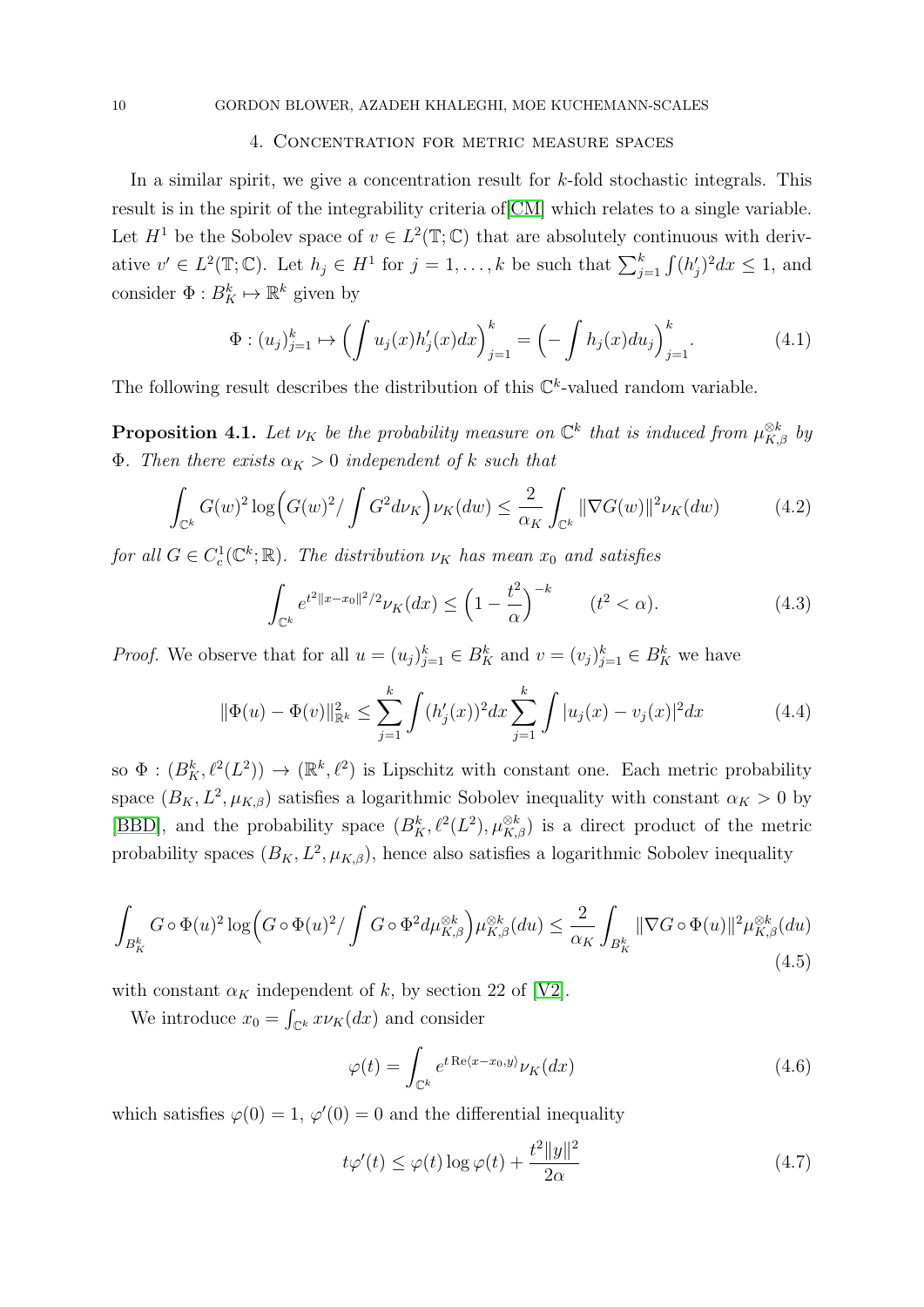follows from [\(4.2\)](#page-9-0). This gives

$$
\int_{\mathbb{C}^k} e^{t \operatorname{Re}\langle x - x_0, y \rangle} \nu_K(dx) \le e^{t^2 ||y||^2 / (2\alpha)} \tag{4.8}
$$

which we integrate against  $e^{-\|y\|^2/2}$ , where  $y \in \mathbb{C}^k = \mathbb{R}^{2k}$ , to obtain

$$
\int_{\mathbb{C}^k} e^{t^2 \|x - x_0\|^2 / 2} \nu_K(dx) \le \left(1 - \frac{t^2}{\alpha}\right)^{-k} \qquad (t^2 < \alpha). \tag{4.9}
$$

$$
\Box
$$

The probability space  $(B_K, L^2, \mu_{K,\beta})$  has a tangent space associated with infinitesimal translations. Let  $H^1$  be the Sobolev space of  $v \in L^2(\mathbb{T}; \mathbb{C})$  that are absolutely continuous with derivative  $v' \in L^2(\mathbb{T}; \mathbb{C})$ ; let  $H^{-1} = (H^1)^*$  be the linear topological dual space for the pairing  $\langle v, w \rangle \mapsto \int_{\mathbb{T}} v(x) \overline{w(x)} dx/(2\pi)$  as interpreted via Fourier series. Then there is a Radonifying triple of continuous linear inclusions

<span id="page-10-0"></span>
$$
H^1 \to L^2 \to (H^1)^* \tag{4.10}
$$

associated with the Gibbs measure  $\mu_K$ . The space  $H^1$  has orthonormal basis  $(e^{in\theta}/$ √  $(n^2+1)_{n=-\infty}^{\infty}$  and the covariance matrix of Wiener loop is  $R_0 = \text{diag}[1/(1 +$  $[n^2]_{n=-\infty}^{\infty}$  with respect to this basis. By simple estimates, one can deduce that there exists, for each  $\beta$  and  $K > 0$ , a self-adjoint, nonnegative and trace class operator R such that

$$
\left\langle Rf,g\right\rangle_{H^1} = \int_{B_K} \int_{[0,2\pi]} f'ud\theta \int_{[0,2\pi]} \bar{g}'\bar{u}d\theta \,\mu_{K,\beta}(du),\tag{4.11}
$$

which gives the covariance matrix of the Gibbs measure on  $H^1$ . This is essentially  $G_{-\ell}^{(1)}$  $\stackrel{(1)}{-\beta},$ up to the identification of Hilbert spaces in [\(4.10\)](#page-10-0).

Cameron and Martin computed the density with respect to the Wiener measure that results from the linear translation  $u \mapsto u + v$  for  $v \in H^1$ ; their results extends to Gibbs measure with some modifications.

We momentarily suppress the dependence of functions upon time, and consider for  $p, q \in H<sup>1</sup>$ , the linear transformation  $P + iQ \mapsto P + p + i(Q + q)$ . Cameron and Martin proved that free Wiener measure ( $\beta = 0$ ) is mapped to a measure that absolutely continuous with respect to the free Wiener measure. Likewise, Gibbs measure is mapped to a measure absolutely continuous with respect to Gibbs measure, so we can regard  $H<sup>1</sup>$  as fibres of a tangent space to  $(B_K, L^2, \mu_{K,\beta})$ . We make a polar decomposition  $P + iQ = \kappa e^{i\sigma}$ with  $\kappa = \sqrt{P^2 + Q^2}$  and consider  $\tau = \frac{\partial \sigma}{\partial x}$ .

**Proposition 4.2.** For  $p, q \in H^1$  the functional

$$
L(P,Q) = L(\kappa e^{i\sigma}) = -\int_{\mathbb{T}} \frac{\partial p}{\partial x} \kappa \cos \sigma dx - \int_{\mathbb{T}} \frac{\partial q}{\partial x} \kappa \sin \sigma dx \tag{4.12}
$$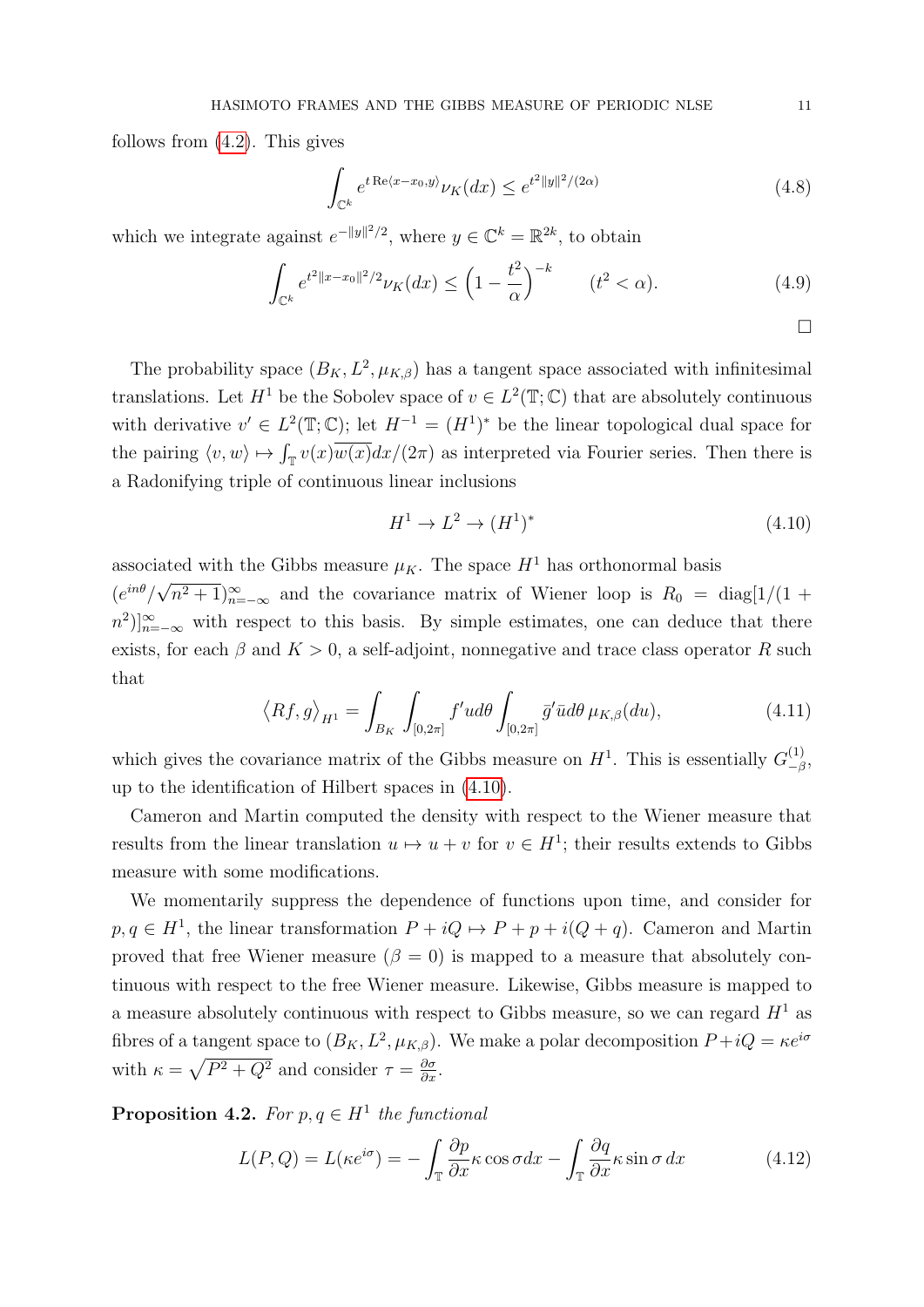is a Lipschitz functional of  $P + iQ = \kappa e^{i\sigma}$  such that

$$
\int_{B_K} \exp\left(sL(P,Q) - s \int_{B_K} L(P,Q)\mu_{K,\beta}(dPdQ)\right) \mu_{K,\beta}(dPdQ)
$$
\n
$$
\leq \exp\left\{Cs^2 \int_{\mathbb{T}} \left(\left(\frac{\partial p}{\partial x}\right)^2 + \left(\frac{\partial q}{\partial x}\right)^2\right) dx\right\} \qquad (s \in \mathbb{R}).\tag{4.13}
$$

*Proof.* Note that  $P + iQ \mapsto \kappa$  is 1-Lipschitz with

$$
[\sigma \kappa, \kappa \nabla \sigma] = \frac{1}{\sqrt{P^2 + Q^2}} \begin{bmatrix} P & -Q \\ Q & P \end{bmatrix} \in SO(2).
$$

Also  $\kappa^2$ ||Hess  $\sigma$ || is bounded. We have

$$
L(P,Q) = \int p \left( \frac{\partial \kappa}{\partial x} \cos \sigma - \kappa \tau \sin \sigma \right) dx + \int q \left( \frac{\partial \kappa}{\partial x} \sin \sigma + \kappa \tau \cos \sigma \right) dx \tag{4.14}
$$

which is bounded on  $L^2$  with norm  $\Lambda$  where

$$
\Lambda^2 \le \int_{\mathbb{T}} \left( \left( \frac{\partial p}{\partial x} \right)^2 + \left( \frac{\partial q}{\partial x} \right)^2 \right) dx. \tag{4.15}
$$

By the concentration of measure theorem for  $\nu_K$ , we deduce the stated inequality.  $\square$ 

**Definition** We say that  $(M, d, \mu)$  satisfies  $T_2(\alpha)$  if

$$
W_2(\nu,\mu)^2 \le \frac{2}{\alpha} \text{Ent}(\nu \mid \mu) \tag{4.16}
$$

for all probability measures  $\nu$  that are of finite relative entropy with respect to  $\mu$ . The notation credits Talagrand, who developed the theory of such transportation inequalities. Otto and Villani showed that  $LSI(\alpha)$  implies  $T_2(\alpha)$ ; see [\[V1\]](#page-35-1) and [\[V2\]](#page-35-2)

<span id="page-11-0"></span>**Theorem 4.3.** Let  $(M, d, \mu)$  be a metric probability space that satisfies  $T_2(\alpha)$ ; let  $(M^N, \ell^2(d), \mu^{\otimes N})$  be the direct product metric probability space. Let  $L_N^{\xi} = N^{-1} \sum_{j=1}^N \delta_{\xi_j}$ be the empirical distribution for  $\xi = (\xi_j)_{j=1}^N \in M^N$  where  $\xi_j$  distributed as  $\mu$ . Then the concentration inequality holds

$$
\mu^{\otimes N}\Big(\Big\{\xi: \in M^N : \big|W_p(L_N^{\xi}, \mu) - \mathbb{E}W_p(L_N, \mu)\big| > \varepsilon\Big\}\Big) \le 2e^{-N\alpha\varepsilon^2/2} \qquad (\varepsilon > 0) \tag{4.17}
$$
  
for  $p = 1, 2$ .

Proof. The map between metric spaces

$$
L_N: (M^N, \ell^2(d)) \to (\text{Prob}(M), W_2): \quad (x_j)_{j=1}^N \mapsto \frac{1}{N} \sum_{j=1}^N \delta_{x_j}
$$
 (4.18)

associated with the empirical distribution is 1/ √  $\overline{N}$ -Lipschitz. Let  $(x_j)_{j=1}^N$ ,  $(y_j)_{j=1}^N \in M^N$ and consider the probability measure on  $M \times M$  given by

$$
\pi = \frac{1}{N} \sum_{j=1}^{N} \delta_{(x_j, y_j)}
$$
\n(4.19)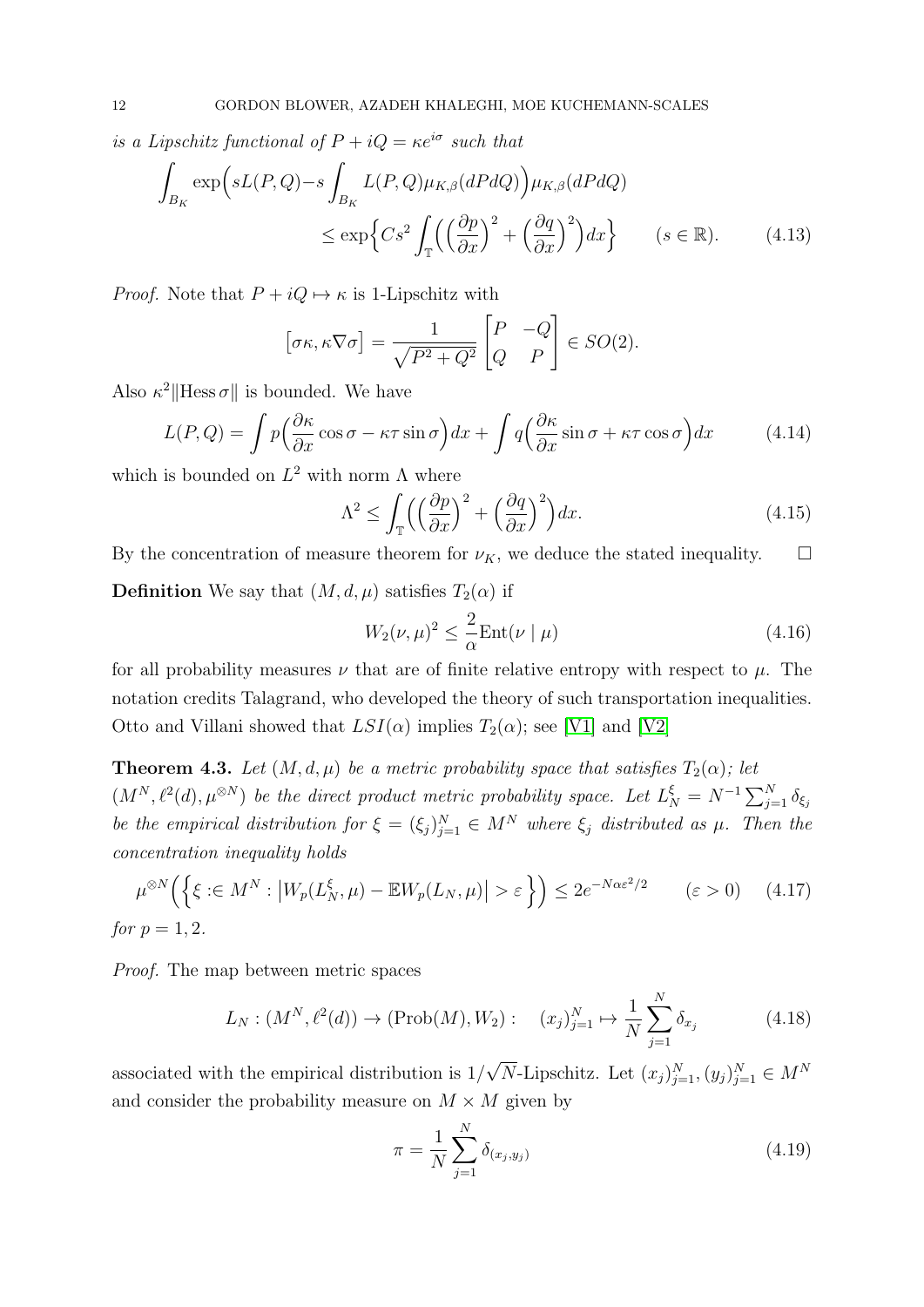which has marginals  $L_N^x = N^{-1} \sum_{j=1}^N \delta_{x_j}$  and  $L_N^y = N^{-1} \sum_{j=1}^N \delta_{y_j}$ , hence gives a transport plan with cost

<span id="page-12-0"></span>
$$
W_2(L_N^x, L_N^y)^2 \le \iint_{M \times M} d(x, y)^2 \pi (dxdy) = \frac{1}{N} \sum_{j=1}^N d(x_j, y_j)^2.
$$
 (4.20)

Suppose that  $(M, d, \mu)$  satisfies  $T_2(\alpha)$ . Then we take N independent samples  $\xi_1, \ldots, \xi_N$ , each distributed as  $\mu$  so they have joint distribution  $\mu^{\otimes N}$  on  $(M^N, \ell^2(d))$ , where by independence [\[BB\]](#page-33-1) Theorem 1.2,  $(M^N, \ell^2(d), \mu^{\otimes N})$  also satisfies  $T_2(\alpha)$ . By forming the empirical distribution, we obtain a map  $L_N : (M^N, \ell^2(d)) \to (\text{Prob}M, W_2)$ . Then  $\varphi(\xi) = \sqrt{\pi} \pi \epsilon_0 (\xi)$  $\overline{N}W_p(L_N^{\xi}, \mu)$  is 1-Lipschitz  $(M^N, \ell^2(d)) \to \mathbb{R}$ , since by the triangle inequality and  $(4.20)$ ,

$$
|\varphi(\xi) - \varphi(\eta)| \le \sqrt{N} W_p(L_N^{\xi}, L_N^{\eta})
$$
  
\n
$$
\le \sqrt{N} W_2(L_N^{\xi}, L_N^{\eta})
$$
  
\n
$$
\le \sum_{j=1}^N d(\xi_j, \eta_j)^2;
$$
\n(4.21)

hence  $\varphi$  satisfies the concentration inequality

$$
\int_{M^N} \exp\left(t\varphi(\xi) - t \int \varphi d\mu^{\otimes N}\right) d\mu^{\otimes N} \le \exp(t^2/(2\alpha)) \qquad (t \in \mathbb{R}).\tag{4.22}
$$

Then the stated concentration inequality follows from Chebyshev's inequality.

 $\Box$ 

Theorem [4.3](#page-11-0) gives a metric version of Sanov's theorem on the empirical distribution; see page 70 of [\[DS\]](#page-34-7). There are related results in Bolley's thesis [\[Bl\]](#page-34-8). By [\[CEMS\]](#page-34-9), Theorem [4.3](#page-11-0) applies to Haar probability measure on  $SO(3)$  and normalized area measure on  $\mathbb{S}^2$ , as is relevant in section 7 below. However, to ensure that  $\mathbb{E}W_2(L_N, \mu) \to 0$  as  $N \to \infty$ , it is convenient to reduce to one-dimensional distributions, where we use the following integral formula. For distributions  $\mu$  and  $\nu$  on  $\mathbb R$  with cumulative distribution functions F and G, we write  $W_p(\mu, \nu) = W_p(F, G)$ .

<span id="page-12-1"></span>**Proposition 4.4.** Let  $\xi_1$  be a real random variable with finite fourth moment, and cumulative distribution function F. Let  $\xi_1, \ldots, \xi_N$  be mutually independent copies of  $\xi_1$  giving an empirical measure  $L_N^{\xi} = N^{-1} \sum_{j=1}^N \delta_{\xi_j}$  with cumulative distribution function  $F_N^{\xi}(t)$ .

Then

$$
\int_{\mathbb{R}^N} W_1(F_N^{\xi}, F) \mu^{\otimes N}(d\xi) \le \frac{1}{\sqrt{N}} \int_{-\infty}^{\infty} \sqrt{F(t)(1 - F(t))} dt.
$$
\n(4.23)

*Proof.* Let H be Heaviside's unit step function; then  $F_N^{\xi}(t) = N^{-1} \sum_{j=1}^N H(t - \xi_j)$ , so  $\sqrt{N}(F_N(t)-F(t))$  is a sum of mutually independent and bounded random variables with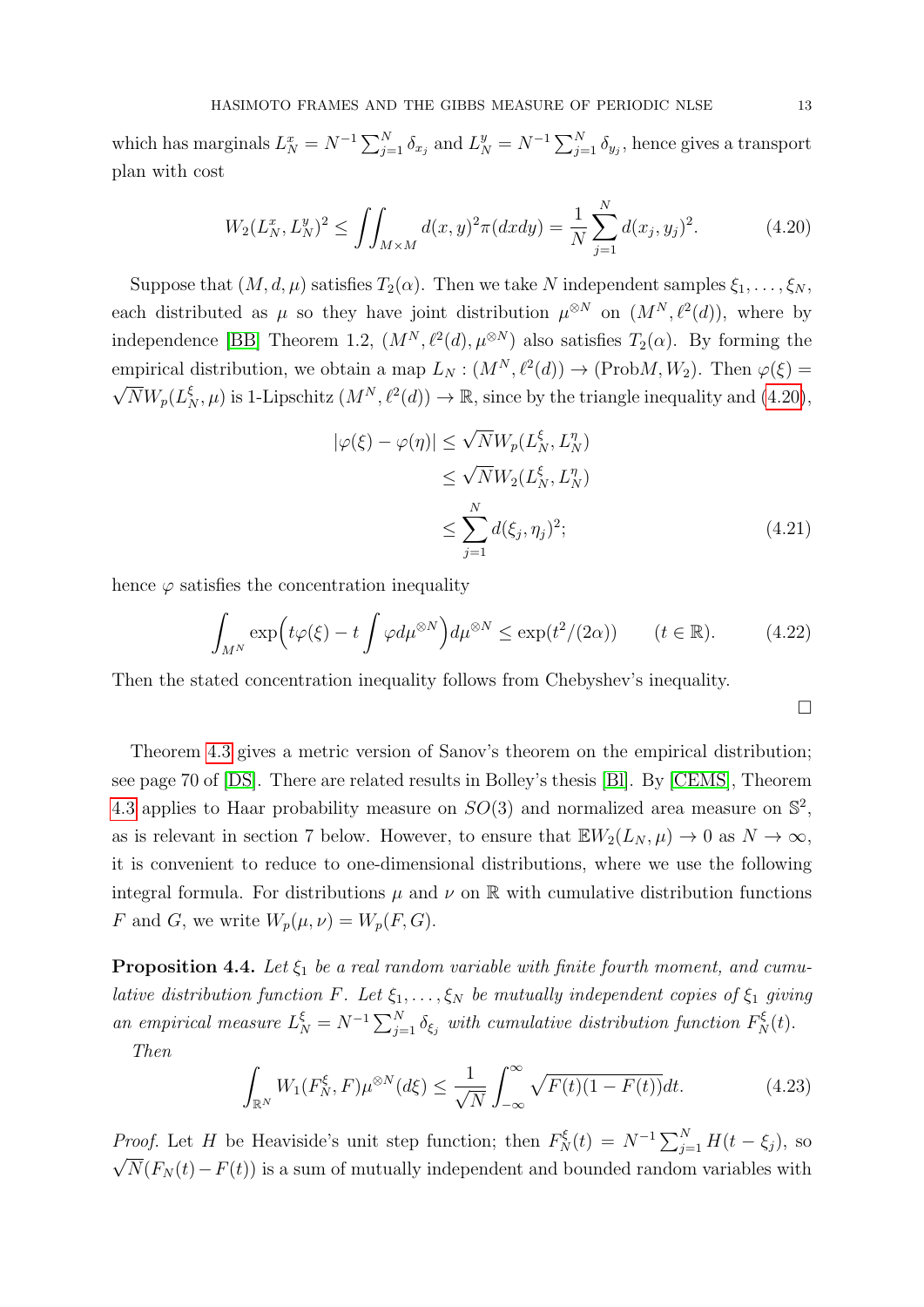mean zero. Also, as in the weak law of large numbers, we have

$$
\mathbb{E}W_1(F_N, F) = \int_{-\infty}^{\infty} \mathbb{E}|F_N(t) - F(t)| dt
$$
  
\n
$$
\leq \int_{-\infty}^{\infty} \left( \mathbb{E}((F_N(t) - F(t))^2) \right)^{1/2} dt
$$
  
\n
$$
= \frac{1}{\sqrt{N}} \int_{-\infty}^{\infty} \sqrt{F(t)(1 - F(t))} dt,
$$
\n(4.24)

where the integral is finite by Chebyshev's inequality since  $\mathbb{E}\xi^4$  is finite. Compare [\[BGV\]](#page-34-10).  $\Box$ 

<span id="page-13-1"></span>**Proposition 4.5.** Suppose that  $\xi_1$  has distribution  $\mu$  on  $\mathbb{S}^2$  where  $\mu$  is absolutely continuous with respect to the normalized area measure  $\nu_1$ , and  $d\mu = f d\nu_1$  where f is bounded with  $||f||_{\infty} \leq M$ . Let  $\xi_j$  be mutually independent copies of  $\xi_1$ , and let  $L_N^{\xi}$  be the empirical measure from N samples. Then

$$
\int_{(\mathbb{S}^2)^N} W_1(L_N^{\xi}, \mu) d\mu^{\otimes N} = O(N^{-1/4}) \qquad (N \to \infty).
$$

*Proof.* Let  $g : \mathbb{S}^2 \to \mathbb{R}$  be 1-Lipschitz, and suppose without loss of generality that g has  $\int_{\mathbb{S}^2} g(x) \nu_1(dx) = 0$ ; then g is bounded with  $||g||_{\infty} \leq \pi$ . Given  $\delta > 0$ , by considering squares for coordinates in longitude and colatitude, we choose disjoint and connected subsets  $E_\ell$  with diameter diam $(E_\ell) \leq \delta$  and  $\nu_1(E_\ell) \leq \delta^2$  and  $\mu(E_\ell) \leq M\nu_1(E)$  such that  $\bigcup_{\ell} E_{\ell} = \mathbb{S}^2$ . We can arrange that there are  $S_{\delta}$  such sets  $E_{\ell}$ , where  $S_{\delta} \le C/\delta^2$ . Let F be the  $\sigma$ -algebra that is generated by the  $E_{\ell}$ , take conditional expectations in  $L^2(\nu_1)$ , and observe that

$$
\int_{\mathbb{S}^2} g(x) dL_N^{\xi} - \int_{\mathbb{S}^2} g(x) d\mu(x) = \int_{\mathbb{S}^2} (g(x) - \mathbb{E}g \mid \mathcal{F}) dL_N^{\xi} + \int_{\mathbb{S}^2} (\mathbb{E}(g \mid \mathcal{F}) - g(x)) d\mu(x) \n+ \int_{\mathbb{S}^2} \mathbb{E}(g \mid \mathcal{F})(x) (dL_N^{\xi}(x) - d\mu(x)) \tag{4.25}
$$

where we have bounds

$$
\left| \int_{\mathbb{S}^2} \left( g(x) - \mathbb{E}(g \mid \mathcal{F}) \right) dL_N^{\xi} \right| \le \sup_{\ell} \text{Lip}(g) \text{diam}(E_{\ell}) \le \delta,
$$
\n(4.26)

<span id="page-13-0"></span>
$$
\left| \int_{\mathbb{S}^2} \left( g(x) - \mathbb{E}(g \mid \mathcal{F}) \right) d\mu \right| \le \sup_{\ell} \text{Lip}(g) \text{diam}(E_{\ell}) \le \delta,
$$
\n(4.27)

and the identity

$$
\int_{\mathbb{S}^2} \mathbb{E}(g \mid \mathcal{F})(x) \big( dL_N^{\xi}(x) - d\mu(x) \big) = \sum_{\ell} \frac{\int_{E_{\ell}} g(x) d\nu_1(x)}{\nu_1(E_{\ell})} \int_{E_{\ell}} (dL_N^{\xi} - d\mu),
$$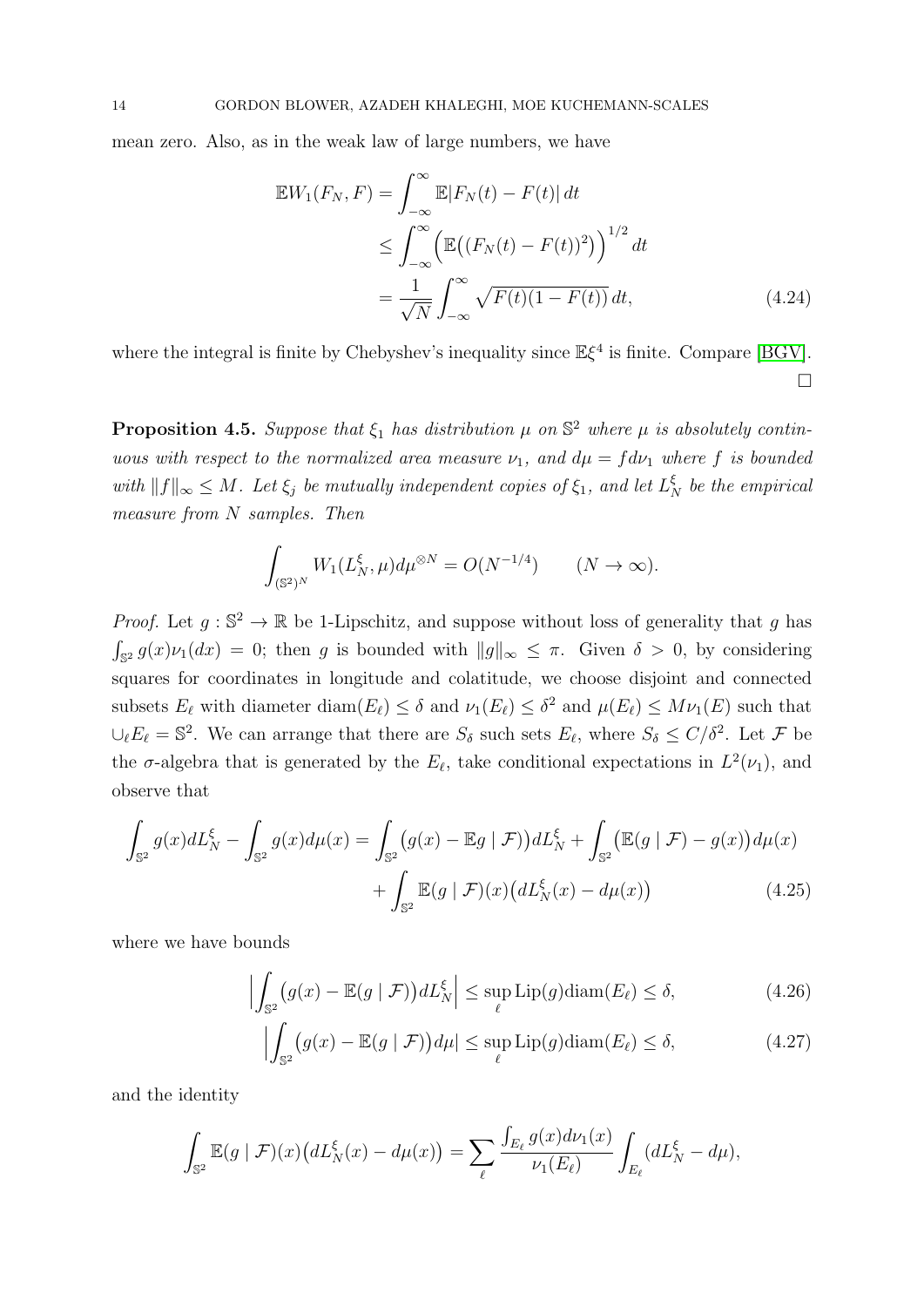so by Cauchy–Schwarz, we have

<span id="page-14-0"></span>
$$
\int_{(\mathbb{S}^2)^N} \left( \int_{\mathbb{S}^2} \mathbb{E}(g \mid \mathcal{F})(x) \left( dL_N^{\xi}(x) - d\mu(x) \right) \right)^2 d\mu^{\otimes N} \n\le \sum_{\ell} \nu_1(E_{\ell}) \|g\|_{\infty}^2 \sum_{\ell} \frac{1}{\nu_1(E_{\ell})} \int_{(\mathbb{S}^2)^N} (L_N^{\xi}(E_{\ell}) - \mu(E_{\ell}))^2 d\mu^{\otimes N}
$$
\n(4.28)

where  $L_N^{\xi}(E_\ell) - \mu(E_\ell) = N^{-1} \sum_{j=1}^N (\mathbb{I}_{E_\ell}(\xi_j) - \mu(E_\ell))$  is a sum of independent random variables with mean zero and variance  $N^{-1}\mu(E_{\ell})(1 - \mu(E_{\ell}))$ , so

$$
\int_{(\mathbb{S}^2)^N} \left( \int_{\mathbb{S}^2} \mathbb{E}(g \mid \mathcal{F})(x) \left( dL_N^{\xi}(x) - d\mu(x) \right) \right)^2 d\mu^{\otimes N} \le \frac{1}{N} \|g\|_{\infty}^2 \sum_{\ell} M \le \frac{\pi^2 CM}{\delta^2 N}.
$$
 (4.29)

Choosing  $\delta = N^{-1/4}$  we make both [\(4.26\)](#page-13-0) and [\(4.29\)](#page-14-0) small, which gives the stated result.  $\Box$ 

**Remark** Consider the discrete metric  $\delta$  on [0, 1], and observe that  $\mathbb{I}_A$  gives a 1-Lipschitz function on [0, 1] for all open  $A \subseteq [0, 1]$ . Then we have  $\int \mathbb{I}_A(x)(d\mu(x) - d\nu(x)) = \mu(A) \nu(A)$ , so by maximizing over A we obtain the total variation norm  $\|\mu - \nu\|_{var}$ . With  $\mu$ a continuous measure and  $\nu$  a purely discrete measure, such as an empirical measure, we have  $\|\mu - \nu\|_{var} = 1$ . The Propositions [4.4](#page-12-1) and [4.5](#page-13-1) depend upon the choice of cost function as well as the measures.

The Gibbs measure [\(1.5\)](#page-1-0) was defined using random Fourier series. This construction gives us a sequence of finite-dimensional probability spaces which approximate the space  $(B_K, L^2, \mu_{K,\beta})$ . To make this idea precise, we recall some definitions from [\[S\]](#page-35-3).

**Definition 4.6.** (Convergence of metric measure spaces) (i) For M a nonempty set, a pseudometric is a function  $\delta : M \to [0, \infty]$  such that

$$
\delta(x,y) = \delta(y,x), \quad \delta(x,x) = 0, \quad \delta(x,z) \le \delta(x,y) + \delta(y,z) \qquad (x,y,z \in M); \quad (4.30)
$$

then  $(M, \delta)$  is a pseudometric space.

(ii) Given pseudo metric spaces  $(M_1, \delta_1)$  and  $(M, \delta_2)$ , a coupling is a pseudo metric  $\delta: M \to [0, \infty]$  where  $M = M_1 \sqcup M_2$  such that  $\delta \mid M_1 \times M_1 = \delta_1$  and  $\delta \mid M_2 \times M_2 = \delta_2$ .

(iii) Suppose that  $\hat{M}_1 = (M_1, \delta_1, \mu_1)$  and  $\hat{M}_2 = (M_2, \delta_2, \mu_2)$  are complete separable metric spaces endowed with probability measures. Consider a coupling  $(M, \delta)$  and a probability measure  $\pi$  on  $M_1 \times M_2$  with marginals  $\pi_1 = \mu_1$  and  $\pi_2 = \mu_2$ . Then the  $L^2$ distance between  $\hat{M}_1$  and  $\hat{M}_2$  is

$$
\mathcal{D}_{L^{2}}(\hat{M}_{1}, \hat{M}_{2}) = \inf_{\delta, \pi} \left( \int_{M \times M} \delta(x, y)^{2} \pi(dxdy) \right)^{1/2}
$$
(4.31)

Let  $D_n$  be the Dirichlet projection taking  $\sum_{k=-\infty}^{\infty} (a_k + ib_k)e^{ikx}$  to  $\sum_{k=-n}^{n} (a_k + ib_k)e^{ikx}$ . Following [\[B02\]](#page-34-11), we truncate the random Fourier series of  $u = P + iQ = \sum_{k=-\infty}^{\infty} (a_k +$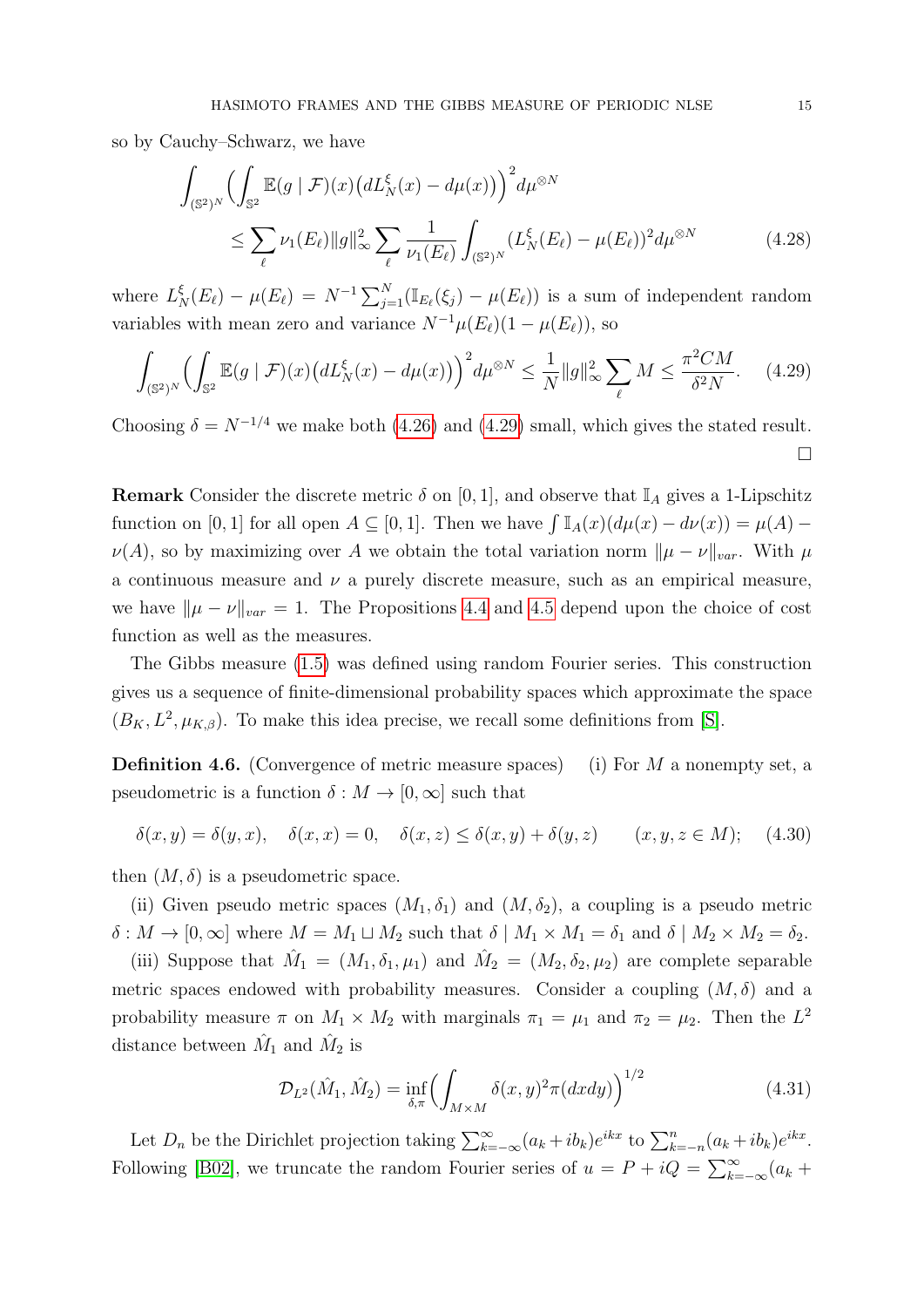$ib_k)e^{ikx}$  to  $u_n = P_n + iQ_n = \sum_{k=-n}^n (a_k + ib_k)e^{ikx}$  and correspondingly modify the Hamiltonian to

$$
H_3^{(n)}((a_k),(b_k)) = \frac{1}{2} \sum_{k=-n}^n k^2 (a_k^2 + b_k^2) + \frac{\beta}{4} \int \Big| \sum_{k=-n}^n (a_k + ib_k) e^{ik\theta} \Big|^4 \frac{d\theta}{2\pi}
$$
(4.32)

for the real canonical variables  $((a_k, b_k))_{k=-n}^n$ . Then the canonical equations become a coupled system of ordinary differential differential equations in the Fourier coefficients. We introduce the polar decomposition  $P_n + iQ_n = \kappa_n e^{i\sigma_n}$ , and observe that in terms of these noncanonical variables, the Hamiltonians  $H_1^{(n)} = \int_{\mathbb{T}} \kappa_n^2 d\theta$  and

$$
H_3^{(n)} = \frac{1}{2} \int_{\mathbb{T}} \left( \left( \frac{\partial \kappa_n}{\partial \theta} \right)^2 + \kappa_n^2 \left( \frac{\partial \sigma_n}{\partial \theta} \right)^2 \right) \frac{d\theta}{2\pi} + \frac{\beta}{4} \int_{\mathbb{T}} \kappa_n^4 \frac{d\theta}{2\pi}
$$
(4.33)

are invariants under the flow. The corresponding Gibbs measure is

$$
d\mu_{K,\beta}^{(n)} = Z(K,\beta,n)^{-1} \mathbf{I}_{B_K}(u) \exp\left(\frac{-\beta}{4} \int_{\mathbb{T}} |u(\theta)|^4 \frac{d\theta}{2\pi}\right) \prod_{\theta \in [0,2\pi]} du(\theta) \tag{4.34}
$$

in which

$$
\prod_{\theta \in [0,2\pi]} du(\theta) = \prod_{j=-n;j\neq 0}^{n} \exp\left(-\frac{j^2}{2}(a_j^2 + b_j^2)\right) \frac{j^2 da_j db_j}{2\pi}.
$$
\n(4.35)

Consider the map  $u(x, t) \mapsto u(x+h, t)$  of translation in the space variable. This commutes with  $D_n$ , and the Gibbs measures  $\mu_{K,\beta}^{(n)}$  are all invariant under this translation. In terms of Fourier components, we have  $M_{\infty} = B_K$  and

<span id="page-15-0"></span>
$$
M_n = \left\{ (a_j, b_j)_{j=-n}^n : a_j, b_j \in \mathbb{R} : \sum_{j=-n}^n (a_j^2 + b_j^2) \le K \right\}
$$
 (4.36)

with the canonical inclusions of metric spaces  $(M_1, \ell^2) \subset (M_2, \ell^2) \subset \cdots \subset (M_{\infty}, \ell^2)$ defined by adding zeros at the start and end of the sequences, which gives a sequence of isometric embeddings for the  $\ell^2$  metric on sequences. When we identify  $(a_j, b_j)_{j=-n}^n$  with  $\sum_{j=-n}^{n} (a_j + ib_j)e^{ijx}$ , then we have a corresponding embedding for the  $L^2$  metric.

Here  $(M_n, L^2, \mu_{K,\beta}^{(n)})$  is a finite-dimensional manifold and a metric probability space. We now show that these spaces converge to  $(M_{\infty}, L^2, \mu_{K,\beta})$  as  $n \to \infty$ .

<span id="page-15-1"></span>**Lemma 4.7.** (i) Suppose that  $0 < -\beta K < 3/(14\pi^2)$ . Then  $\hat{M}_n = (M_n, L^2, \mu_{K,\beta}^{(n)})$  has

$$
\mathcal{D}_{L^2}(\hat{M}_n, \hat{M}_\infty) \to 0 \qquad (n \to \infty). \tag{4.37}
$$

(ii) The measures  $\mu_{K,\beta}^{(n)}$  converge in total variation norm to  $\mu_{K,\beta}$  as  $n \to \infty$ .

Proof. (i) This is proved in Theorem 3.2 of [\[B2\]](#page-33-2); see also Example 3.8 of [\[S\]](#page-35-3). Let  $W_2(D_n\sharp\mu,\mu)$  be the Wasserstein transportation distance between  $D_n\sharp\mu$  and free Brownian loop measure  $\mu$  for the cost function  $||u - v||_{L^2}^2$ , where  $D_n$  is the Dirichlet projection.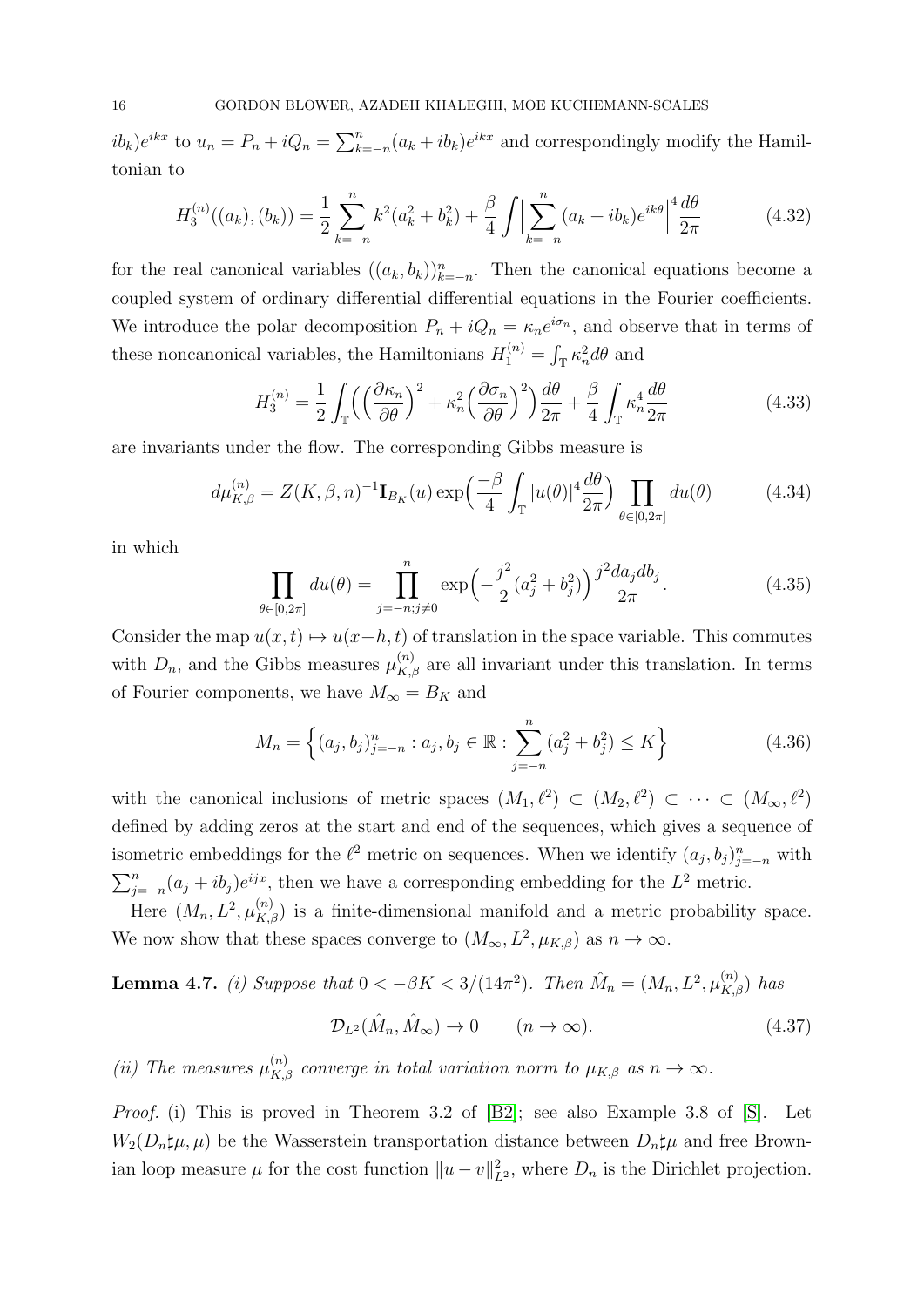The key point is

$$
W_2(D_n \sharp \mu, \mu)^2 \le \int \|D_n u - u\|_{L^2}^2 \mu(du)
$$
  
= 
$$
\mathbb{E} \sum_{k:|k|>n} \frac{|\gamma_k|^2}{k^2} = O\Big(\frac{1}{n}\Big) \qquad (n \to \infty).
$$
 (4.38)

(ii) The measures  $\mu_{K,\beta}^{(n)}$  converge in total variation norm to  $\mu_K$ , by an observation of McKean in step 7 of [\[M\]](#page-35-0). By M. Riesz's theorem, there exists  $c_4 > 0$  such that  $\int_{\mathbb{T}} |D_n u|^4 d\theta \leq c_4 \int_{\mathbb{T}} |u|^4 d\theta$ , and by [\[LRS\]](#page-34-0) the integral

$$
\int_{B_K} \exp\left(\lambda c_4 \int_{\mathbb{T}} |u(\theta)|^4 d\theta\right) W(du) \tag{4.39}
$$

is finite, so we can use the integrand as a dominating function to show

$$
\int_{B_K} \left| \exp\left(\lambda \int_{\mathbb{T}} |D_n u(\theta)|^4 d\theta \right) - \exp\left(\lambda \int_{\mathbb{T}} |u(\theta)|^4 d\theta \right) \middle| W(du) \to 0 \qquad (n \to \infty). \tag{4.40}
$$

<span id="page-16-1"></span>**Proposition 4.8.** Let  $(M_n \sqcup M_\infty, \delta_n)$  be a coupling of  $(M_n, L^2)$  and  $M_\infty, L^2$ , and let  $\varphi: (M_n \sqcup M_\infty, \delta_n) \to \mathbb{R}$  be a Lipschitz function. Then

<span id="page-16-0"></span>
$$
\int_{M_n} \varphi(u_n) \mu_{K,\beta}^{(n)}(du_n) \to \int_{M_\infty} \varphi(u) \mu_{K,\beta}(du) \qquad (n \to \infty).
$$
 (4.41)

*Proof.* We can introduce a pseudo metric  $\delta_n$  on  $M_n \cup M_\infty$  that restricts to the  $L^2$  metric on  $M_n$  and  $M_\infty$ , and apply [\(4.42\)](#page-16-0) to Lipschitz functions  $\varphi : (M_n \sqcup M_\infty, \delta_n) \to \mathbb{R}$ . We can regard  $M_n \times M_\infty$  as a subset of  $M \times M = (M_n \sqcup M_\infty) \times (M_n \sqcup M_\infty)$ . Note that for a Lipschitz function  $\varphi : M \to \mathbb{R}$  such that  $|\varphi(x) - \varphi(y)| \leq \delta(x, y)$  for all  $x, y \in M$ , we have

$$
\int_{M_n} \varphi(u_n) \mu_{K,\beta}^{(n)}(du_n) - \int_{M_{\infty}} \varphi(u) \mu_{K,\beta}(du) = \iint_{M_n \times M_{\infty}} (\varphi(u_n) - \varphi(u)) \pi(du du_n)
$$
\n
$$
\leq \iint_{M_n \times M_{\infty}} \delta(u_n, u) \pi(du_n du)
$$
\n
$$
\leq \left( \iint_{M_n \times M_{\infty}} \delta(u_n, u)^2 \pi(du_n du) \right)^{1/2}
$$
\n
$$
= \mathcal{D}_{L^2}(\hat{M}_n, \hat{M}_\infty).
$$
\n(4.42)

For example, with  $u = \sum_{n=-\infty}^{\infty} (a_k + ib_k)e^{ik\theta}$  we introduce  $D_n u = \sum_{k=-n}^n (a_k + ib_k)e^{ik\theta}$ ; then  $\varphi(u) = ||D_n u||_{L^2}$  and  $\psi(u) = ||u - D_n u||_{L^2}$  give Lipschitz functions  $\varphi, \psi : (B_K, L^2) \to$ R.

**Proposition 4.9.** For  $0 < \gamma < 1/16$  and fixed  $0 < t < t_0$ , the map  $x \mapsto u(x, t) \in L^4$  is  $\gamma$ - Hölder continuous.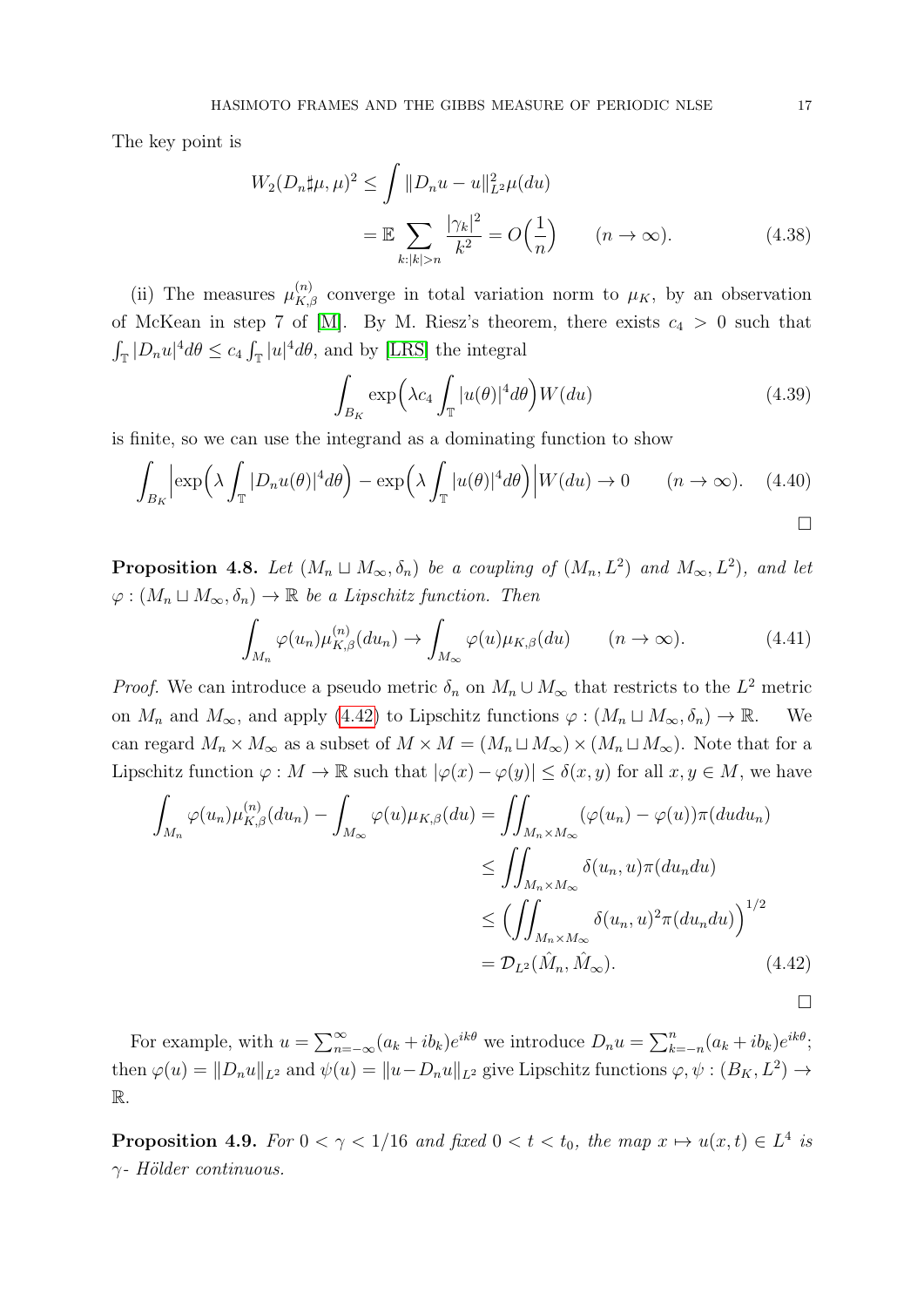*Proof.* We prove that for  $0 < t < t_0$ , we have  $C = C(t_0)$  such that

<span id="page-17-0"></span>
$$
\int_{B_K} \left\| u(x+h,t) - u(x,t) \right\|_{L_x^4}^{16} \mu_{K,\beta}(du) \le Ch^2 \tag{4.43}
$$

so  $x \mapsto u(x, t) \in L_x^4$  is  $\gamma$ -Hölder continuous for  $0 < \gamma < 1/16$  by the Censov–Kolmogorov's theorem. To obtain [\(4.43\)](#page-17-0), let  $J_{3/8}(x) = \sum' e^{ikx} / |k|^{3/8}$  so that  $J_{3/8}(x)|x|^{5/8}$  is bounded on  $(-\pi, \pi)$  and  $J_{3/8} \in L^{4/3}(-\pi, \pi)$ . Then by Young's inequality for convolutions, with  $|D|: e^{inx} \mapsto |n|e^{inx}$  we have

$$
\left\|u(x+h,t) - u(x,t)\right\|_{L^4_x} \le \left\|J_{3/8}\right\|_{L^{4/3}} \left\| |D|^{3/8} u(x+h,t) - |D|^{3/8} u(x,t) \right\|_{L^2_x} \tag{4.44}
$$

Then by Bourgain's estimate on the solutions of NLS [\[B\]](#page-33-3), there exists  $C(t_0)$  such that

$$
||u(x+h,t) - u(x,t)||_{H_x^{3/8}} \le C(t_0)||u(x+h,t) - u(x,t)||_{H_x^{3/8}}
$$
(4.45)

where

$$
\int_{B_K} \left\| u(x+h,t) - u(x,t) \right\|_{H_x^{3/8}}^{16} \mu_{K,\beta}(du)
$$
\n
$$
\leq \left( \int_{B_K} \left\| u(x+h,t) - u(x,t) \right\|_{H_x^{3/8}}^{32} W(du) \right)^{1/2} \left( \int_{B_K} \left( \frac{d\mu_{K,\beta}}{dW} \right)^2 W(du) \right)^{1/2} . \tag{4.46}
$$

By basic results about Gaussian series, the first factor on the right-hand side is bounded by the eighth power of

$$
\sum_{k=1}^{\infty} \frac{k^{3/4} (1 - \cos hk)}{k^2} \le C h^{1/4},\tag{4.47}
$$

so we obtain [\(4.43\)](#page-17-0). Also, by rotation invariance of the Gibbs measure, we have

$$
\int_{B_K} |u(\theta + h, t) - u(\theta, t)|^4 \mu_{K, \beta}(du) = \int_{B_K} ||u(x + h, t) - u(x, t)||_{L^4_x}^4 \mu_{K, \beta}(du),
$$

which is

$$
\leq \Big(\int_{B_K} \Big| |u(x+h,0) - u(x,0)| \Big|_{L_x^4}^8 W(du) \Big)^{1/2} \Big(\int_{B_K} \Big(\frac{d\mu}{dW}\Big)^2 W(du)\Big)^{1/2}
$$
  

$$
\leq C \Big(\sum_{k=1}^{\infty} \frac{1 - \cos hk}{k^2}\Big)^2 \leq Ch^2,
$$

so  $x \mapsto u(x, t)$  is 1/4-Hölder continuous along solutions in the support of the Gibbs  $\Box$  measure.

### 5. Hasimoto transform

We recall the Hasimoto [\[H\]](#page-34-12) transform, which associates with a solution  $u \in C^2$  of [\(1.3\)](#page-0-0) a space curve in  $\mathbb{R}^3$  with moving frame  $\{T, N, B\}$ ; Hasimoto considered the case  $\beta = -1/2$ . In the present context, u is associated with the space derivative of a tangent vector T to a unit speed space curve, so the curvature is  $\kappa = \|\frac{\partial T}{\partial x}\|$ . We have a polar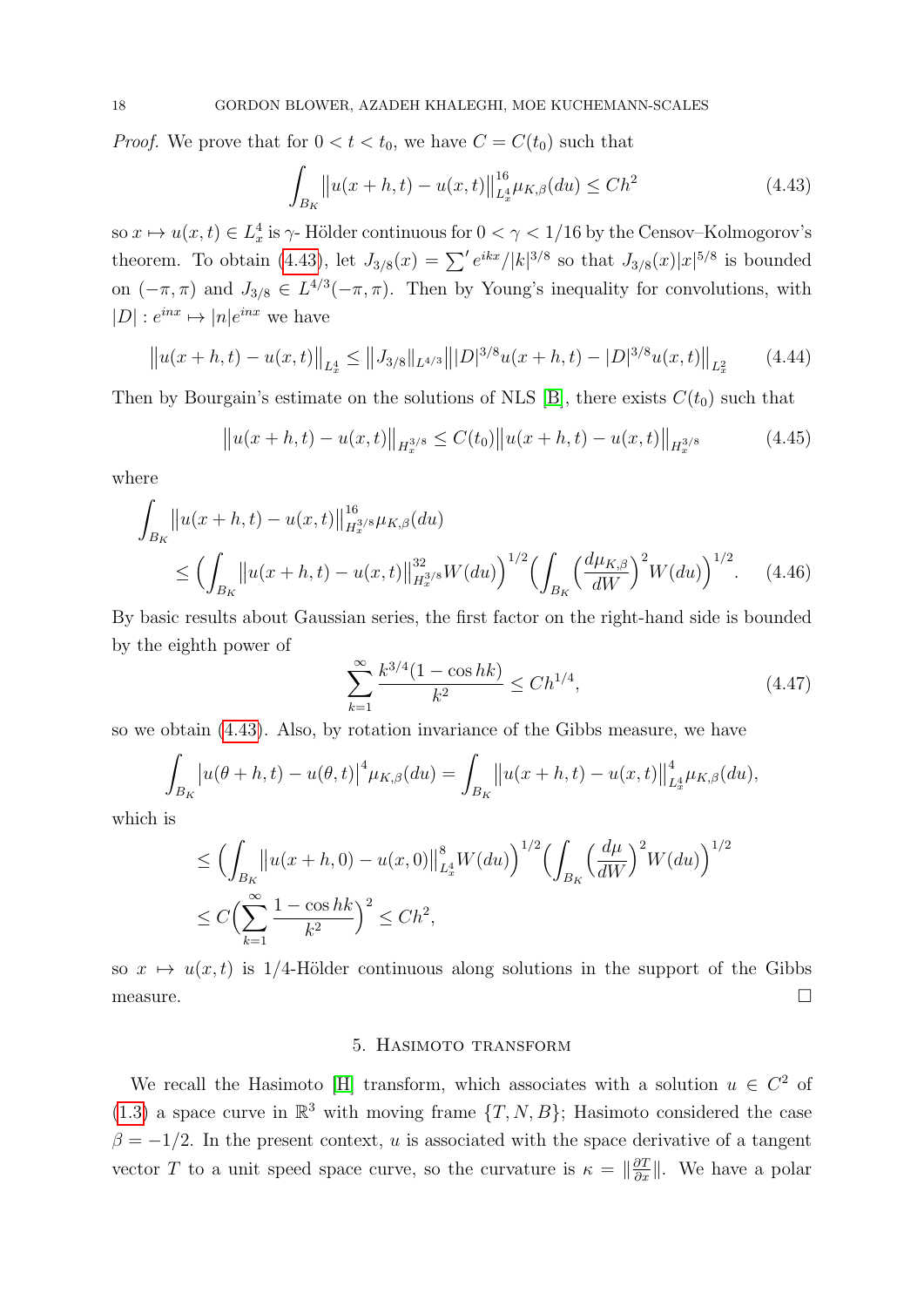decomposition  $u = \kappa e^{i\sigma}$  where  $\sigma(x,t) = \int_0^x \tau(y,t) dy$  and  $\tau$  is the torsion. Then the Serret–Frenet formula is

<span id="page-18-0"></span>
$$
\frac{\partial}{\partial x} \begin{bmatrix} T \\ N \\ B \end{bmatrix} = \begin{bmatrix} 0 & \kappa & 0 \\ -\kappa & 0 & \tau \\ 0 & -\tau & 0 \end{bmatrix} \begin{bmatrix} T \\ N \\ B \end{bmatrix},
$$
\n(5.1)

so the frame develops along the space curve. Let  $X = [T; N; B] \in SO(3)$ , and  $\Omega_1(x, t)$ the matrix in [\(5.1\)](#page-18-0). The space

$$
\mathcal{L}(SO(3)) = \{g : [0, 2\pi] \to SO(3); g \text{ continuous}, g(0) = g(2\pi)\}\
$$

with pointwise multiplication is a loop group, and its Lie algebra may be regarded as

$$
H_0^1(so(3)) = \left\{ h; [0, 2\pi] \to so(3); h \text{ absolutely continuous, } h(0) = h(2\pi) = 0, \int_0^{2\pi} ||h'(x)||_{so(3)}^2 dx < \infty \right\};
$$

see [\[DL\]](#page-34-13). When  $\Omega_1(\cdot, t) \in C(\mathbb{T}; so(3))$ , the solution  $X(\cdot, t) \in C([0, 2\pi]; SO(3))$  to [\(5.1\)](#page-18-0) is  $2\pi$  periodic up to a multiplicative monodromy factor  $U(t) \in SO(3)$  such that  $X(x +$  $2\pi, t) = X(x, t)U(t).$ 

The frame also evolves with respect to time, so that with  $\mu = -\frac{\partial \sigma}{\partial t} - \beta \kappa^2$ , we have

<span id="page-18-1"></span>
$$
\frac{\partial}{\partial t} \begin{bmatrix} T \\ N \\ B \end{bmatrix} = \begin{bmatrix} 0 & -\tau \kappa & \frac{\partial \kappa}{\partial x} \\ \tau \kappa & 0 & -\mu \\ -\frac{\partial \kappa}{\partial x} & \mu & 0 \end{bmatrix} \begin{bmatrix} T \\ N \\ B \end{bmatrix}.
$$
 (5.2)

**Lemma 5.1.** (Hasimoto) If u is a  $C^2$  function that satisfies the nonlinear Schrödinger equation, then the coupled pair of differential equations is consistent, giving a Lax pair.

Thus the frame  $X \in SO(3)$  evolves along the solution  $P + iQ \in B_K$  of NLS, and we can regard  $d/dx - \Omega_1$  and  $d/dt - \Omega_2$  as connections for this evolution. Both of the coefficient matrices are real and skew symmetric. One can check that a solution of the integral equation

$$
X(x,t) = X_0(x) + t\Omega_2(0,0)X_0(0) + \int_0^x \int_0^t \left(\frac{\partial \Omega_1(y,s)}{\partial t} + \Omega_1(y,s)\Omega_2(y,s)\right) X(y,s) ds dy\tag{5.3}
$$

satisfies

$$
X(x,0) = X_0(x), \qquad \frac{\partial X(x,0)}{\partial t} = \Omega_2(x,0)X_0(x),
$$

$$
\frac{\partial^2 X(x,t)}{\partial x \partial t} = \left(\frac{\partial \Omega_1(x,t)}{\partial t} + \Omega_1(x,t)\Omega_2(x,t)\right)X(x,t),
$$

so smooth solutions are given in terms of an integral equation.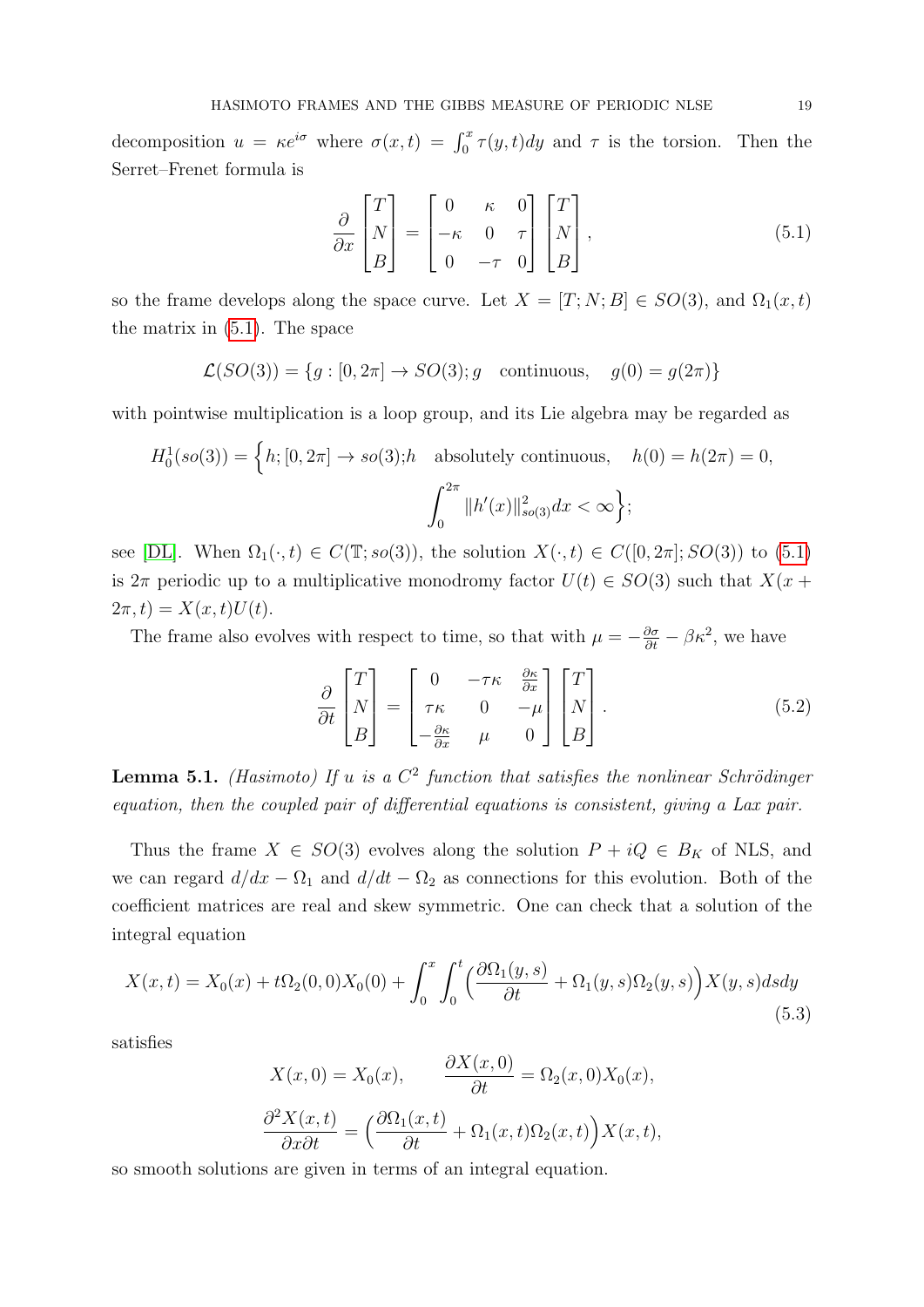From the Serret–Frenet formulas the components of the acceleration along the space curve satisfy

$$
\left\|T \times \frac{\partial^2 T}{\partial x^2}\right\|^2 = \left(\frac{\partial \kappa}{\partial x}\right)^2 + \kappa^2 \tau^2 = \left(\frac{\partial Q}{\partial x}\right)^2 + \left(\frac{\partial P}{\partial x}\right)^2,
$$
  

$$
\left(T \cdot \frac{\partial^2 T}{\partial x^2}\right)^2 = \kappa^4 = \left(P^2 + Q^2\right)^2.
$$
 (5.4)

The total curvature of the space curve is

<span id="page-19-3"></span><span id="page-19-2"></span>
$$
\int_{\mathbb{T}} \kappa(x)^2 dx = \int_{\mathbb{T}} (P^2 + Q^2) dx = H_1(P, Q), \tag{5.5}
$$

which is an invariant under the flow associated with the NLS.

# Proposition 5.2. Let

$$
H_2(P,Q) = -\int_{\mathbb{T}} P(x)Q'(x)dx.
$$
 (5.6)

(i) Then  $-H_2$  is convergent almost surely and is invariant under the flow associated with NLS.

(ii)  $-H_2$  represents the area that is enclosed by the contour  $\{u(x): x \in [0, 2\pi]\}\$ in the complex plane, and

$$
H_2 = \frac{1}{2} \int_{\mathbb{T}} \kappa^2 \tau dx; \tag{5.7}
$$

(iii)  $H_2^2 \leq 4^{-1}H_1H_3$  for  $\beta > 0$ .

*Proof.* (i) The invariance of  $H_2$  was noted in [\[MV1\]](#page-35-4) and can be proved by differentiating through the integral sign and using the canonical equations. We have a series

$$
\int_{\mathbb{T}} \bar{u}(\theta, t) \frac{\partial u}{\partial \theta}(\theta, t) \frac{d\theta}{2\pi} = \lim_{N \to \infty} \sum_{j=-N}^{N} \bar{u}(j) i j \hat{u}(j)
$$

which converges almost surely. This follows since

$$
\int_{B_K} \sup_{N} \Big| \sum_{j=-N}^{N} \overline{\hat{u}(j)} i j \hat{u}(j) \Big|^p \mu_{K,\beta}(du) \le \Big( \int_{B_K} \Big( \frac{d\mu_{K,\beta}}{dW} \Big)^2 dW \Big)^{1/2} \Big( \int_{B_K} \sup_{N} \Big| \sum_{j=-N}^{N} \overline{\hat{u}(j)} i j \hat{u}(j) \Big|^{2p} W(du) \Big)^{1/2}, \quad (5.8)
$$

where the final integral involves the series

<span id="page-19-1"></span><span id="page-19-0"></span>
$$
\lim_{N \to \infty} \sum_{j=-N}^{N} \overline{\hat{u}(j)} i j \hat{u}(j) = \sum_{j=1}^{\infty} \frac{|z_j|^2 - |z_{-j}|^2}{j} \tag{5.9}
$$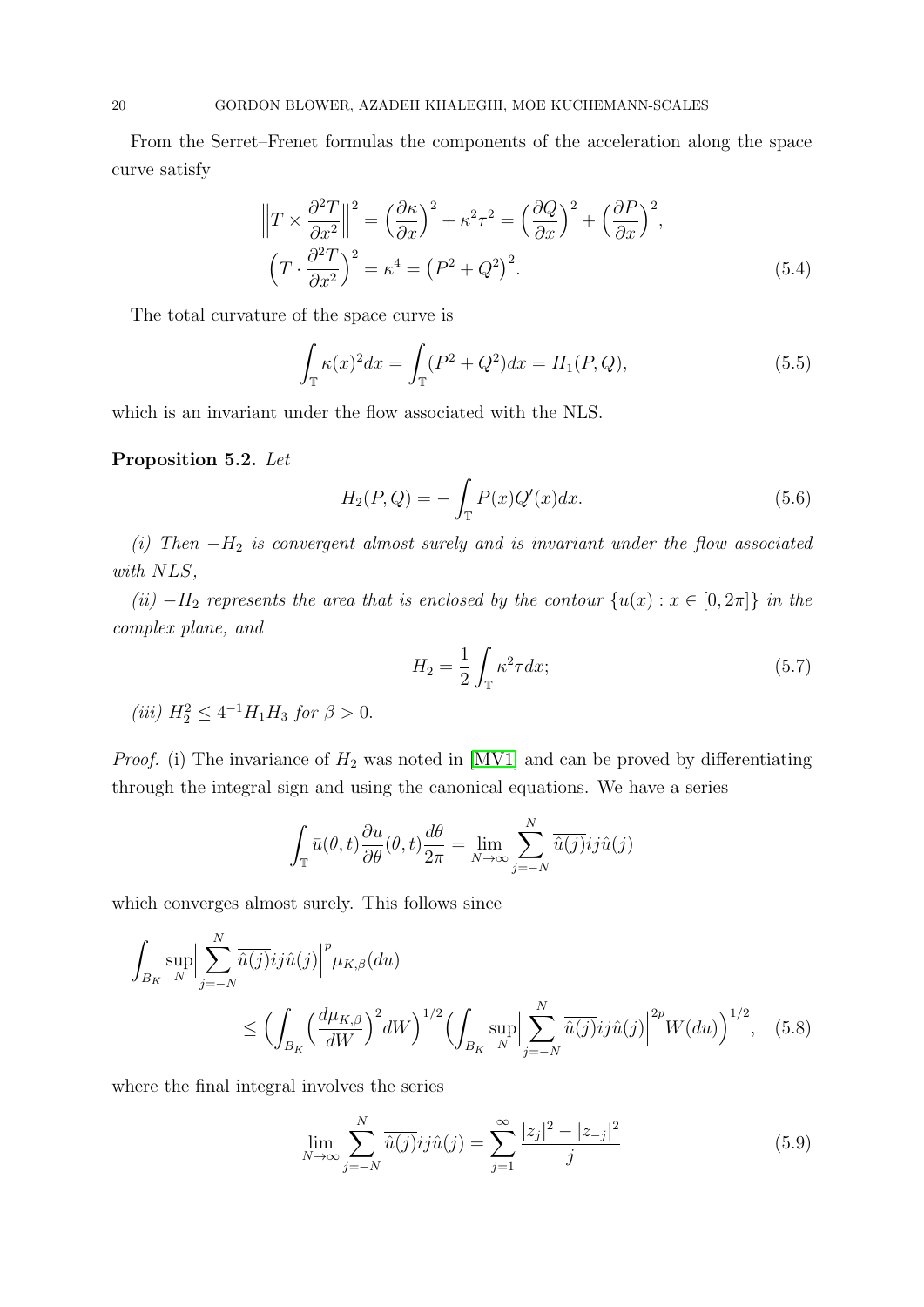which is a martingale; by Fatou's Lemma, we have

$$
\int_{L^2} \exp\left(\lambda \sum_{j=1}^{\infty} \frac{|z_j|^2 - |z_{-j}|^2}{j}\right) dW = \prod_{j=1}^{\infty} \int_{L^2} \exp\left(\frac{\lambda(|z_j|^2 - |z_{-j}|^2)}{j}\right) dW
$$

$$
= \left(\frac{2\pi\lambda}{\sin 2\pi\lambda}\right)^{1/2} \quad (-1/2 < \lambda < 1/2), \tag{5.10}
$$

so the series in [\(5.9\)](#page-19-0) is marginally exponentially integrable. Hence the integrals in [\(5.8\)](#page-19-1) converge by the  $L^p$  martingale maximal theorem for all  $1 < p < \infty$ .

(ii) One can write  $H_2$  in terms of  $P + iQ = \kappa e^{i\sigma}$ , and make a change of variables to obtain

$$
\kappa = \frac{\partial(P,Q)}{\partial(\kappa,\sigma)}
$$

and

$$
H_2 = \frac{1}{2} \int_{\mathbb{T}} (P'Q - PQ')dx = \frac{1}{2} \int_{\mathbb{T}} \kappa^2 \tau dx.
$$

To interpret this as an area, We write  $\theta \in [0, 2\pi]$  for the space variable and extend functions on  $[0, 2\pi]$  to harmonic functions on the unit disc via the Poisson kernel. Then by Green's theorem, we can express this invariant in terms of the area of the image of D under the map to  $P + iQ$ , as in

$$
-H_2 = \iint_{\mathbb{D}} \frac{\partial(P, Q)}{\partial(x, y)} dx dy.
$$
 (5.11)

This is similar to Lévy's stochastic area, as discussed in Example 5.1 of [\[IW\]](#page-34-14).

(iii) We then have

$$
\left(\int_{\mathbb{T}} \kappa^2 \tau dx\right)^2 \le \int_{\mathbb{T}} \kappa^2 dx \int_{\mathbb{T}} \kappa^2 \tau^2 dx
$$

which is bounded in terms of other invariants, with  $H_2^2 \leq 4^{-1}H_1H_3$ .

(i) Bourgain interprets  $H_2$  in terms of momentum (5.70) [\[B02\]](#page-34-11).

(ii) Suppose that  $T \in C^2([0, a] \times [0, b]; \mathbb{S}^2)$ , so that  $T(x, t)$  represents the spin of the particle at  $(x, t)$  and let

$$
E(T) = \int_0^a \left\| \frac{\partial T}{\partial x}(x, t) \right\|^2 dx, \tag{5.12}
$$

which corresponds to our [5.5.](#page-19-2) One can consider infinitesimal variations  $T \mapsto T + T \times V$ and thereby compute  $\frac{\partial E}{\partial T}$ . In the focusing case  $\beta = -1$ , Ding [\[D\]](#page-34-15) introduces a symplectic structure on the space of such maps such that the Hamiltonian flow is

$$
\frac{\partial T}{\partial t} = T \times \frac{\partial^2 T}{\partial x^2} \tag{5.13}
$$

which corresponds to Heisenberg's equation for the one-dimensional ferro-magnet, and gives the top entry of [\(5.2\)](#page-18-1). There is a a gauge equivalence between the focussing NLS and Heisenberg's ferromagnet. There is also a gauge equivalence between the defocussing

 $\Box$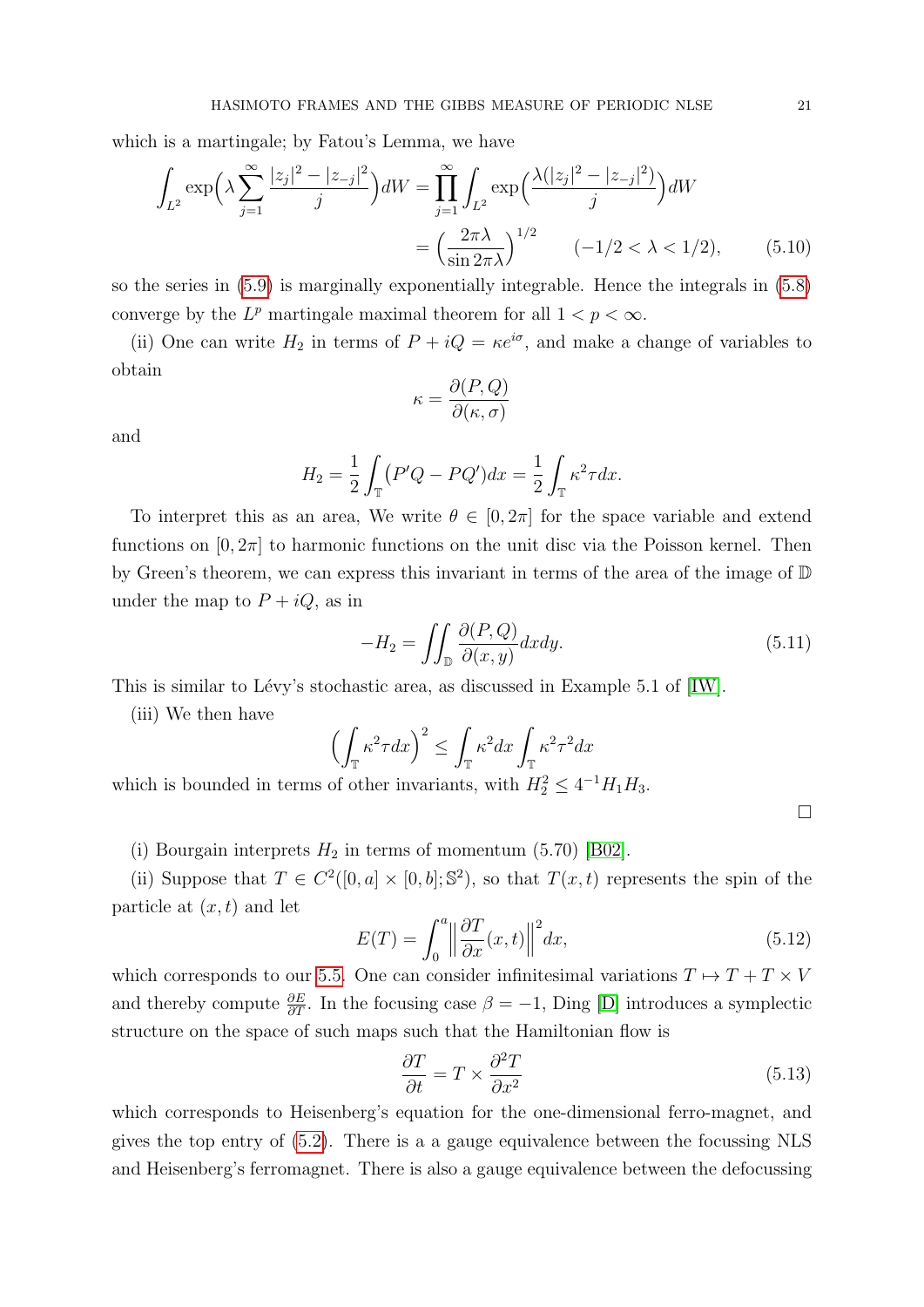NLS and a hyperbolic version of the ferromagnet in which the standard cross product is modified. We have

$$
\left|\frac{\partial^2 T}{\partial x^2}\right|^2 = \left(\frac{\partial \kappa}{\partial x}\right)^2 + \kappa^2 \tau^2 + \kappa^4 \tag{5.14}
$$

$$
= \left|\frac{\partial u}{\partial x}\right|^2 + |u|^4. \tag{5.15}
$$

The aim of the next section is to interpret the Lax pair suitably for solutions which are typically not differentiable and for which we have a pair of stochastic differential equations with random matrix coefficients.

### 6. Gibbs measure transported to the frames

The compact Lie group  $SO(3)$  of real orthogonal matrices with determinant one is a subset of  $M_{3\times3}(\mathbb{R})$ , which has the scalar product  $\langle X, Y \rangle = \text{trace}(XY^{\dagger})$  and associated metric  $d(X, Y) = \langle X - Y, X - Y \rangle^{1/2}$  such that  $\langle XU, YU \rangle = \langle X, Y \rangle$  and  $d(XU, YU) =$  $d(X, Y)$  for all  $U \in SO(3)$  and  $X, Y \in M_{3 \times 3}(\mathbb{R})$ . The Lie group  $SO(3)$  has tangent space at the identity element give by the skew symmetric matrices  $so(3)$ , so the tangent space  $T_XSO(3)$  at  $X \in SO(3)$  consists of  $\{\Omega X : \Omega \in so(3)\}\)$ , where  $so(3)$  is a Lie algebra for  $[x, y] = xy - yx, x, y \in so(3).$ 

With  $M_n$  as in [\(4.36\)](#page-15-0), the space  $C^{\infty}(M_n; \mathbb{R})$  is a Poisson algebra for the bracket  $\{f, g\} =$  $\sum_{j=-n}^{n}$  $\partial(f,g)$  $\frac{\partial (f,g)}{\partial (a_j,b_j)}$ , and the canonical equations arise with Hamiltonian  $H_3^{(n)}$  $3^{(n)}$  on  $M_n$ . Let Q be the ring of quaternions, and extend the Poisson bracket to  $C^{\infty}(M_n; Q)$  via  $\{f \otimes X, g \otimes Y\}$  $\{f,g\}\otimes XY$ . Then  $(\mathbb{R}^3,\times)$  may be realised as  $Q/\mathbb{R}I$  and  $(so(3), [\cdot,\cdot]) \cong (\mathbb{R}^3,\times)$ ; see Example 2.3 of [\[X\]](#page-35-5).

We consider the differential equation

<span id="page-21-0"></span>
$$
\frac{dX}{dt} = \Omega(t)X; \quad X(0) = X_0 \tag{6.1}
$$

where  $t \in [0, 1]$  is the evolving time. Let  $\nu_t$  for  $t \in [0, 1]$  be a weakly continuous family of probability measures on  $SO(3)$ , such that

<span id="page-21-1"></span>
$$
\int_{0}^{1} \int_{SO(3)} \|\Omega\|_{so(3)}^{2} \nu_{t}(dX)dt < \infty
$$
\n(6.2)

converges and  $\Omega X$  is locally bounded so  $X \mapsto \Omega X$  is locally Lipschitz, and such that the family  $(\nu_t)$  satisfies the weak continuity equation

$$
\frac{\partial \nu_t}{\partial t} + \nabla \cdot \left( \Omega X \nu_t \right) = 0. \tag{6.3}
$$

The weak continuity equation is equivalent to

$$
\int_{SO(3)} f(X)\nu_t(dX) = \int_{SO(3)} f(X_t(X_0))\nu_0(dX_0)
$$
\n(6.4)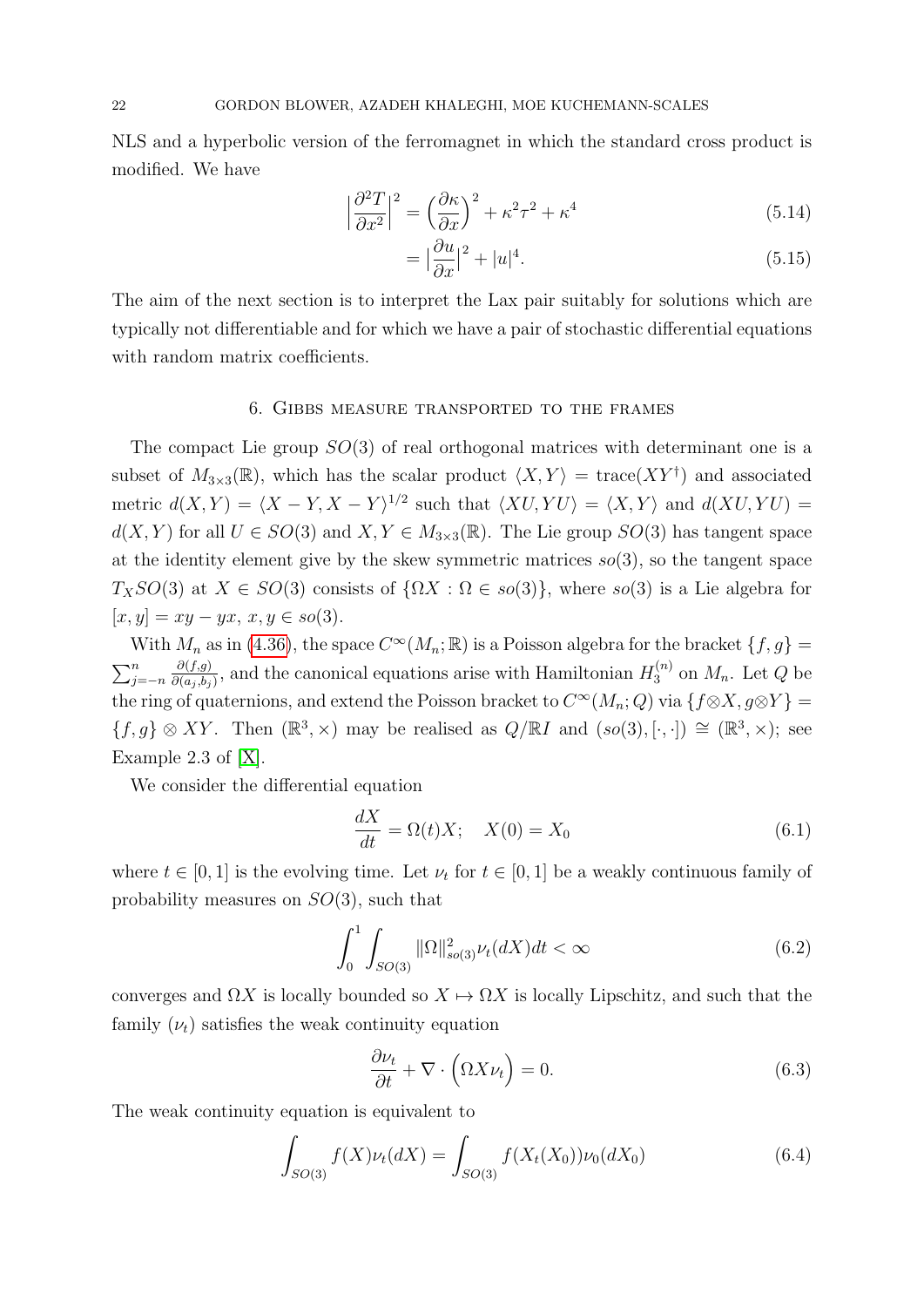for all  $f \in C(SO(3); \mathbb{R})$ , where  $X_0 \mapsto X_t(X_0)$  gives the dependence of the solution of [\(6.1\)](#page-21-0) on the initial condition. It is not asserted that the velocity field  $\Omega X$  gives an optimal transportation plan, but it does an upper bound on the Wasserstein transportation cost for the cost  $d(X, Y)^2$  on  $SO(3)$  of

$$
\frac{W_2(\nu_{t_2}, \nu_{t_1})^2}{t_t - t_1} \le \int_{t_1}^{t_2} \int_{so(3)} ||\Omega||_{so(3)}^2 \nu_t(dX) dt \qquad (0 < t_1 < t_2 < 1).
$$
 (6.5)

Then by Theorem 23.9 of [\[V2\]](#page-35-2), the path  $(\nu_t)$  of probability measures is absolutely continuous, so there exists  $\ell \in L^1[0,1]$  such that  $W_2(\nu_{t_2}, \nu_{t_1}) \leq \int_{t_1}^{t_2} \ell(t) dt$  and 1/2-Hölder continuous, so there exists  $C > 0$  such that  $W_2(\nu_{t_2}, \nu_{t_1}) \leq C |t_2 - t_1|^{1/2}$ .

**Example 6.1.** (i) If  $\Omega_t \in M_{3\times3}(\mathbb{R})$  is skew, and  $X_t, Y_t$  give solutions of the differential equation

$$
\frac{dX}{dt} = \Omega_t X, X(0) = X_0; \quad \frac{dY}{dt} = \Omega_t Y, Y(0) = Y_0
$$
\n(6.6)

then  $d(X_t, Y_t) = d(X_0, Y_0)$ . We deduce that if  $X_0$  is distributed according to Haar measure on  $SO(3)$ , then  $X_t$  is also distributed according to Haar measure since the measure, the metric and solutions are all preserved via  $X \mapsto XU$ .

(ii) As an alternative, we can consider  $X_0$  to have first column [0; 0; 1] and observe the evolution of the first column T of X under the  $(6.1)$  where T evolves on  $\mathbb{S}^2$ .

We now consider the case in which  $\Omega$  is a so(3)-valued random variable over  $(M_{\infty}, \mu_{K,\beta}, L^2)$ .

<span id="page-22-0"></span>**Proposition 6.2.** Suppose that  $\Omega = \Omega(u(\cdot,t))$  where  $u(x,t)$  is a solution of NLS and that

$$
\int_{B_K} \|\Omega(u(\cdot,0))\|_{so(3)}^2 \mu_{K,\beta}(du) \tag{6.7}
$$

converges. Then for almost all u with respect to  $\mu_{K,\beta}$ , there exists a flow  $(\nu_t(dX; u))$  of probability measures on SO(3).

*Proof.* Each solution u of NLS determines  $\Omega$  so that the associated ODE [\(6.1\)](#page-21-0) transports the initial distribution of  $X_0 \in SO(3)$  to a probability measure on  $SO(3)$ ; then we average over the u with respect to  $\mu_K(du)$ . This Gibbs measure is invariant under the NLS flow, so by Fubini's theorem

$$
\int_{B_K} \int_0^1 \int_{SO(3)} ||\Omega(u(\cdot, t))||^2_{so(3)} \nu_t(dX) dt \mu_K(du) \tag{6.8}
$$

converges. Hence the condition  $(6.2)$  is satisfied, for almost all  $u$ , and we can invoke Theorem 23.9 of [\[V2\]](#page-35-2).

For the finite-dimensional  $M_n$  of [\(4.36\)](#page-15-0) and solutions  $u_n = \kappa_n e^{i\sigma_n}$ , the modified Hasimoto differential equations are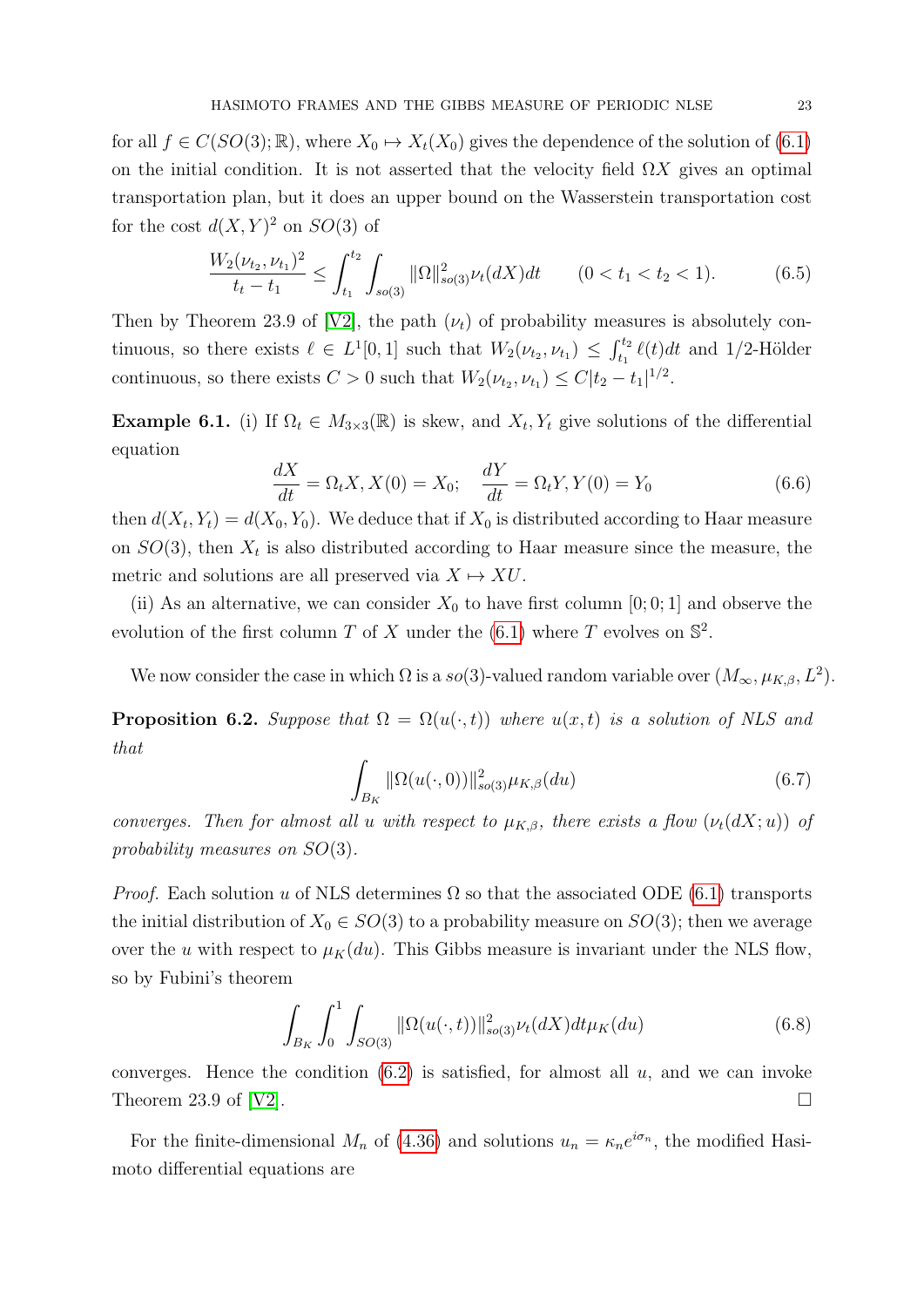<span id="page-23-1"></span>
$$
\frac{\partial}{\partial x} X^{(n)}(x,t) = \begin{bmatrix} 0 & \kappa_n & 0 \\ -\kappa_n & 0 & \tau_n \\ 0 & -\tau_n & 0 \end{bmatrix} X^{(n)}(x,t), \tag{6.9}
$$

and

<span id="page-23-3"></span>
$$
\frac{\partial}{\partial t} X^{(n)}(x,t) = \begin{bmatrix} 0 & -\tau_n \kappa_n & \frac{\partial \kappa_n}{\partial x} \\ \tau_n \kappa_n & 0 & \frac{\partial \sigma_n}{\partial t} - \beta \kappa_n^2 \\ -\frac{\partial \kappa_n}{\partial x} & -\frac{\partial \sigma_n}{\partial t} - \beta \kappa_n^2 & 0 \end{bmatrix} X^{(n)}(x,t) \tag{6.10}
$$

involves  $\tau_n = \frac{\partial \sigma_n}{\partial x}$  and  $(\frac{\partial \kappa_n}{\partial x})^2 + \tau_n^2 \kappa_n^2 = (\frac{\partial P_n}{\partial x})^2 + (\frac{\partial Q_n}{\partial x})^2$  which is continuous, so there exists a solution  $X^{(n)}(x,t) \in SO(3)$ . We can interpret the solutions as elements of a fibre bundle over  $(M_n, \mu_K^{(n)}, L^2)$  with fibres that are isomorphic to  $SO(3)$ .

Let  $P + iQ = \kappa e^{i\sigma}$  be a solution of NLS and let

<span id="page-23-0"></span>
$$
\Omega_1 = \begin{bmatrix} 0 & \kappa & 0 \\ -\kappa & 0 & \tau \\ 0 & -\tau & 0 \end{bmatrix} . \tag{6.11}
$$

**Proposition 6.3.** (i) Let  $P + iQ = \kappa e^{i\sigma}$  be a solution of NLS with initial data in  $P(x, 0) +$  $iQ(x,0) \in B_K \cap H^1$ . Then  $\Omega_1$  in [\(6.11\)](#page-23-0) gives an so(3)-valued vector field in  $L^2(\kappa^2(x,t)dx)$ .

(ii) Let  $P+iQ = \kappa e^{i\sigma}$  be a solution of NLS with initial data  $P(x, 0)+iQ(x, 0) \in H^1 \cap B_K$ , and let  $P_n + iQ_n = \kappa_n e^{i\sigma_n}$  be the corresponding solution of the NLS truncated in Fourier space, giving matrix  $\Omega_1^{(n)}$  $1^{(n)}$ . Let  $X_t^{(n)}$  $t^{(n)}_t(x)$  be a solution of [\(6.9\)](#page-23-1) and suppose that  $X^{(n)}$ converges weakly in  $L^2$  to  $X_t(x)$ . Then  $X_t$  gives a weak solution of [\(5.1\)](#page-18-0).

*Proof.* (i) With  $\omega =$ √  $\kappa^2 + \tau^2$ , we have

$$
\exp(h\Omega_1) = I + \frac{\sin h\omega}{\omega}\Omega_1 + \frac{1 - \cos h\omega}{\omega^2}\Omega_1^2
$$

where the entries of  $\Omega_1^2$  are bounded by  $\kappa^2 + \tau^2$ , hence

<span id="page-23-2"></span>
$$
\int_{\mathbb{T}} \|\Omega_1(x,t)\|^2 \kappa(x,t)^2 dx < \infty \tag{6.12}
$$

for  $u \in H^1$ ; however, there is no reason to suppose that  $\tau$  itself is integrable with respect to dx.

(ii) By [\(5.4\)](#page-19-3) and [\(5.5\)](#page-19-2), we have  $\kappa \Omega_1 \in L^2_x$  for all  $u \in H^1$ . Moreover, Bourgain [\[Bo\]](#page-34-1) has shown that for initial data  $P(x, 0) + iQ(x, 0) = \kappa(x, 0)e^{i\sigma(x, 0)}$  in  $H^1 \cap B_K$ , the map

$$
\kappa(x,0)e^{i\sigma(x,0)} \mapsto \kappa(x,t)\Omega_1(x,t) \in L^2
$$
\n(6.13)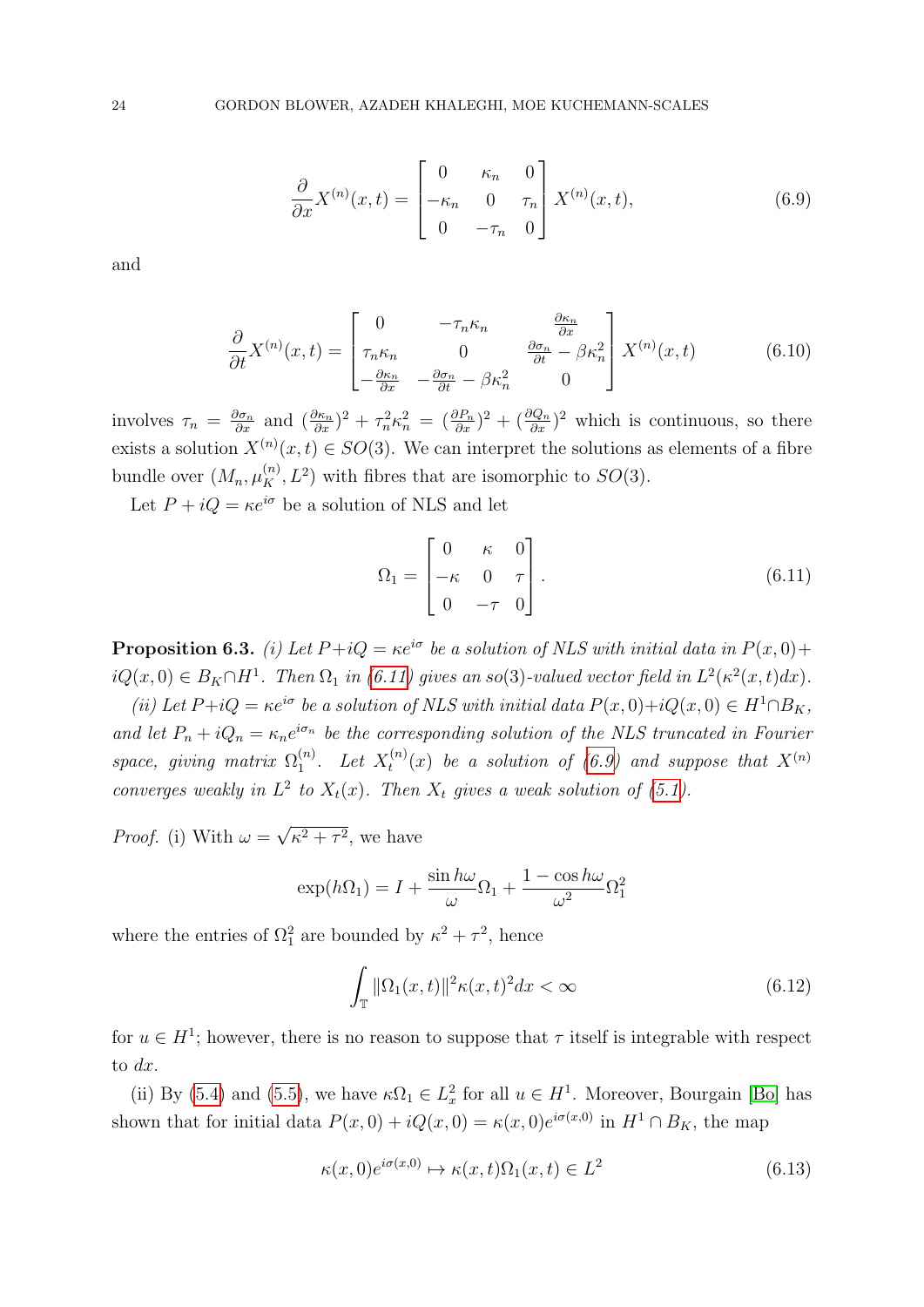is Lipschitz continuous for  $0 \le t \le t_0$  with Lipschitz constant depending upon  $t_0, K > 0$ . We have

$$
\frac{\|\kappa(x+h,t)X(x+h,t) - \kappa(x,t)X(x,t)\|^2}{h^2} \le 2\left(\frac{1}{h}\int_x^{x+h} |\frac{\partial \kappa}{\partial y}(y,t)| dy\right)^2
$$

$$
+ 2\left(\frac{1}{h}\int_x^{x+h} \kappa(y,t) \|\Omega_1(y,t)\| dy\right)^2 \quad (6.14)
$$

where the right-hand side is integrable with respect to  $x$  by the Hardy–Littlewood max-imal inequality and [\(6.12\)](#page-23-2). Suppose that  $X^{(n)}$  is a solution of [\(5.1\)](#page-18-0). We take  $\tau_n$  to be locally bounded. Then by applying Cauchy–Schwarz inequality to the integral

$$
X^{(n)}(x+h,t) - X^{(n)}(x,t) = \int_0^h \Omega_1^{(n)}(x+s,t)X^{(n)}(x+s,t)ds,
$$

we deduce that

$$
\int_{[0,2\pi]} \|X^{(n)}(x+s,t) - X^{(n)}(x,t)\|_{M_{3\times 3}(\mathbb{R})}^2 \kappa_n(x,t)^2 dx
$$
\n
$$
\leq h \int_0^h \int_{[0,2\pi]} \|\Omega_1^{(n)}(x+s,t)\|_{M_{3\times 3}(\mathbb{R})}^2 \kappa_n(x,t)^2 dx ds \tag{6.15}
$$

where the integral is finite by [\(6.12\)](#page-23-2).

Also

$$
\sum_{j=1}^{N} \frac{\|X^{(n)}(x_j,t) - X^{(n)}(x_{j-1},t)\|_{M_{3\times 3}}^2}{x_j - x_{j-1}} \leq \int_{x_0}^{x_N} \|\Omega_1^{(n)}(x,t)\|^2 dx
$$

for  $0 < x_1 < x_2 < \cdots < x_N < 2\pi$ .

We have

$$
\frac{\partial}{\partial x} \left( \kappa_n X^{(n)} \right) = \frac{\partial \kappa_n}{\partial x} X^{(n)} + \kappa^{(n)} \Omega_1^{(n)} X^{(n)} \tag{6.16}
$$

so for  $Z \in C^{\infty}([0, 2\pi]; M_{3\times 3}(\mathbb{R}))$  and the inner product on  $M_{3\times 3}(\mathbb{R})$ , we have

$$
\langle \kappa_n(2\pi) X^{(n)}(2\pi), Z(2\pi) \rangle - \langle \kappa_n(0) X^{(n)}(0), Z(0) \rangle - \int_0^{2\pi} \kappa_n(x) \langle X^{(n)}(x), Z(x) \rangle dx
$$
  
= 
$$
\int_0^{2\pi} \frac{\partial \kappa_n}{\partial x} \langle X^{(n)}(x), Z(x) \rangle dx + \int_0^{2\pi} \langle X^{(n)}, \kappa_n(x) \Omega_1^{(n)}(x)^T Z(x) \rangle dx
$$
 (6.17)

where  $\kappa_n \to \kappa$  in  $H^1$ , so with norm convergence, we have  $\frac{\partial \kappa_n}{\partial x} \to \frac{\partial \kappa}{\partial x}$  in  $L^2$ , and  $\kappa_n \Omega^{(n)} \to$  $\kappa\Omega_1$  as  $n \to \infty$ , and with weak convergence in  $L^2$ , we have  $X^{(n)} \to X$ , so

$$
\langle \kappa(2\pi)X(2\pi), Z(2\pi) \rangle - \langle \kappa(0)X(0), Z(0) \rangle - \int_0^{2\pi} \kappa(x) \langle X(x), Z(x) \rangle dx
$$
  
= 
$$
\int_0^{2\pi} \frac{\partial \kappa}{\partial x} \langle X(x), Z(x) \rangle dx + \int_0^{2\pi} \langle X, \kappa(x) \Omega_1(x)^T Z(x) \rangle dx.
$$
 (6.18)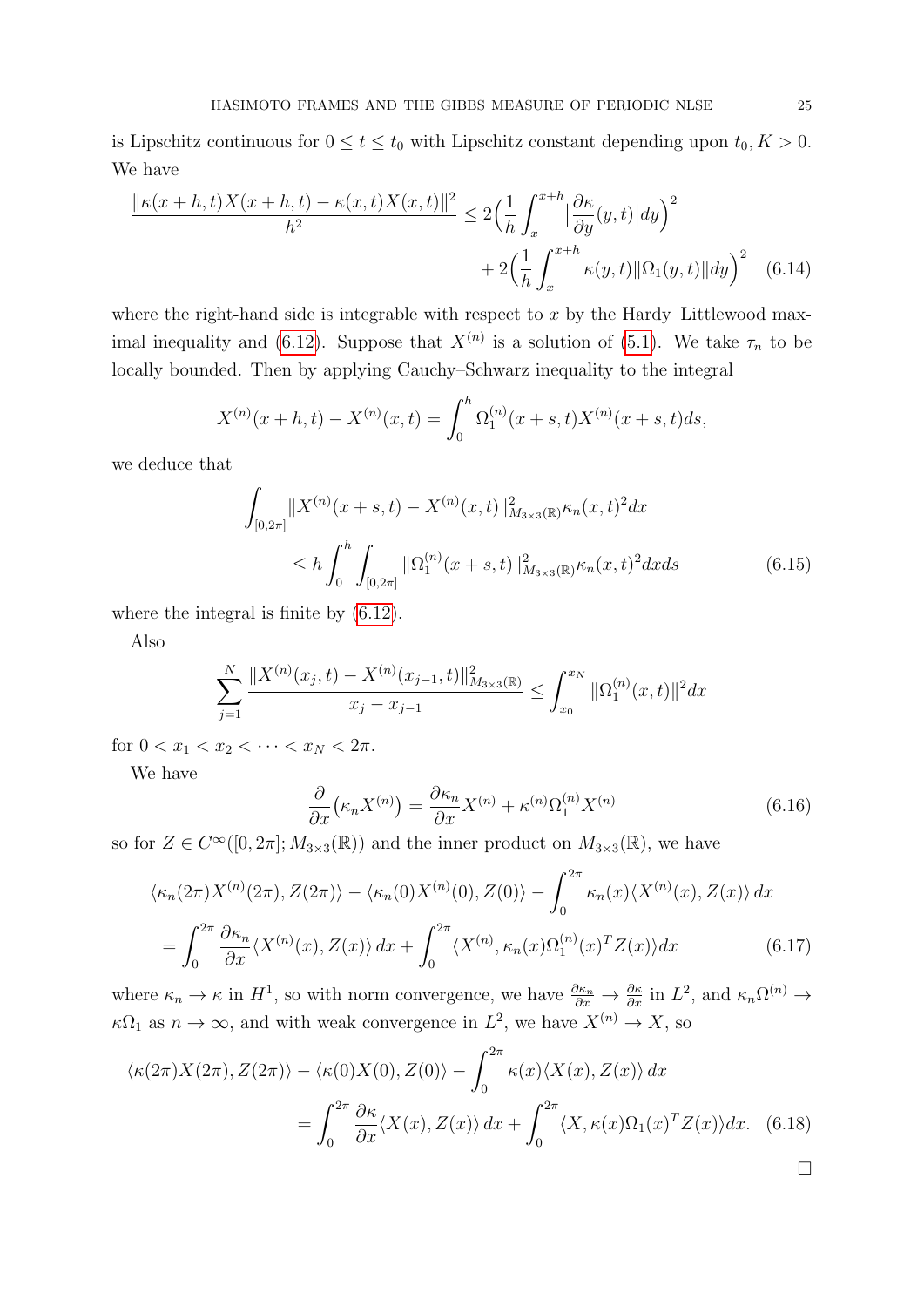The simulation of this differential equation computes  $X_x \in \mathbb{S}^2$  starting with  $X_0 =$ [0; 0; 1] and produces a frame  $\{X_x, \Omega_x X_x, X_x \times \Omega_x X_x\}$  of orthogonal vectors. Geodesics on  $\mathbb{S}^2$  are the curves such that the principal normal is parallel to the position vector, namely the great circles. For a geodesic,  $X_x \times \Omega_x X_x$  is perpendicular to the plane that contains the great circle.

Let  $P + iQ = \kappa e^{i\sigma}$  be a solution of NLS and let

$$
\Omega_2 = \begin{bmatrix} 0 & -\kappa \tau & \frac{\partial \kappa}{\partial x} \\ \kappa \tau & 0 & 0 \\ -\frac{\partial \kappa}{\partial x} & 0 & 0 \end{bmatrix} . \tag{6.19}
$$

**Proposition 6.4.** (i) Let  $P + iQ = \kappa e^{i\sigma}$  be a solution of NLS with initial data  $P(x, 0) +$  $iQ(x,0) \in B_K$ . Then  $x \mapsto \int_0^x \Omega_2(y,t) dy$  gives a so(3)-valued stochastic of finite quadratic variation on  $[0, 2\pi]$  almost surely with respect to  $\mu_K(dP dQ)$ .

(ii) Let  $P+iQ = \kappa e^{i\sigma}$  be a solution of NLS with initial data  $P(x, 0)+iQ(x, 0) \in H^1 \cap B_K$ , and let  $P_n + iQ_n = \kappa_n e^{i\sigma_n}$  be the corresponding solution of the NLS truncated in Fourier space, giving matrix  $\Omega_2^{(n)}$  $2^{(n)}$ . Let  $X_t^{(n)}$  $t_t^{(n)}$  be a solution of [6.10\)](#page-23-3). Then  $X_t^{(n)}$  $t_t^{(n)}$  converges in  $L_x^2$ norm to  $X_t$  as  $n \to \infty$  where  $X_t$  gives a weak solution of [\(5.2\)](#page-18-1).

Proof. (i) The essential estimate is

$$
\int_{B_K} \sum_{j} |\kappa(x_{j+1}, t) - \kappa(x_j, t)|^2 \mu_K(du)
$$
\n
$$
\leq \sum_{j} \Biggl( \int_{B_K} |u(x_{j+1}, t) - u(x_j, t)|^2 \mu_K(du) \Biggr)
$$
\n
$$
\leq \sum_{j} \Biggl( \int_{B_K} |u(x_{j+1}, t) - u(x_j, t)|^4 W_K(du) \Biggr)^{1/2} \Biggl( \int_{B_K} \Biggl( \frac{d\mu_K}{dW} \Biggr)^2 dW \Biggr)^{1/2}
$$
\n
$$
\leq C \sum_{j} \Biggl( \int_{B_K} |u(x_{j+1}, t) - u(x_j, t)|^2 W(du) \Biggr)^{1/2}
$$
\n
$$
\leq C \sum_{j} (x_{j+1} - x_j) \leq 2\pi C. \tag{6.20}
$$

Also, we can control the  $\kappa\tau$  term via

$$
\int_0^x \kappa d\sigma - 2^{-1} \kappa^2 d\sigma \wedge d\sigma = \int_0^x \kappa \nabla \sigma \cdot \begin{bmatrix} dP \\ dQ \end{bmatrix} = \int_0^x \frac{-QdP + PdQ}{\sqrt{P^2 + Q^2}}
$$

which is a bounded martingale transform of Wiener loop.

(ii) By [\(5.4\)](#page-19-3) and [\(5.5\)](#page-19-2), we have  $\Omega_2 \in L^2_x$  for all  $u \in H^1$ . Bourgain [\[Bo\]](#page-34-1) has shown that for initial data  $P(x, 0) + iQ(x, 0) = \kappa(x, 0)e^{i\sigma(x, 0)}$  in  $H^1 \cap B_K$ , the map

$$
\kappa(x,0)e^{i\sigma(x,0)} \mapsto \Omega_2(x,t) \in L^2_x \tag{6.21}
$$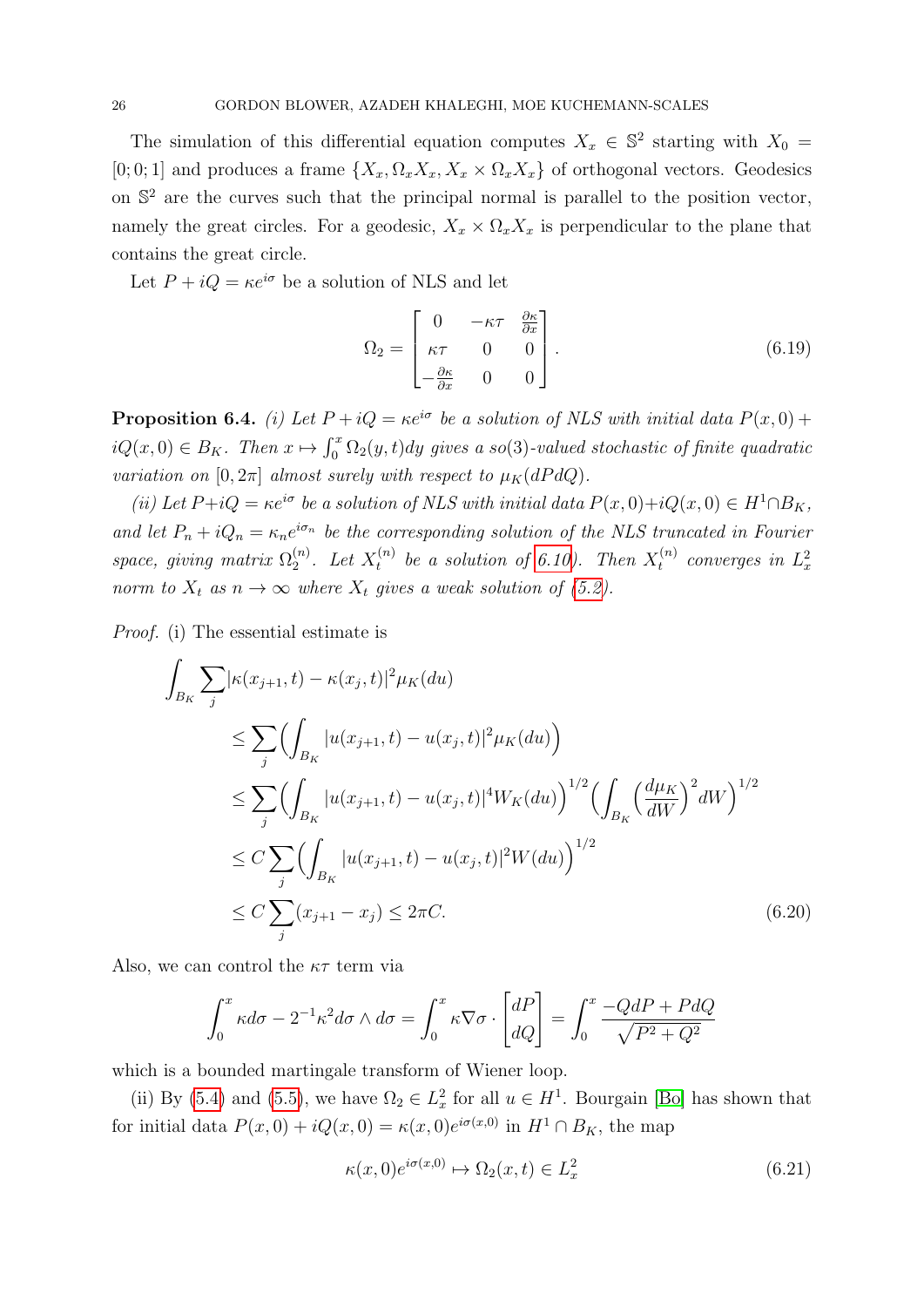is Lipschitz continuous for  $0 \le t \le t_0$  with Lipschitz constant depending upon  $t_0, K > 0$ . We have

$$
\int_0^{2\pi} \|\Omega_2(x)\|^2 dx \le 2\int_0^{2\pi} \left(\left(\frac{\partial \kappa}{\partial x}\right)^2 + \kappa(x)^2 \tau(x)^2 + \kappa(x)^4\right) dx,
$$

where the final integral is part of the Hamiltonian. With  $Z \in C^{\infty}(\mathbb{T}; M_{3\times3}(\mathbb{R}))$ , we have the integral equation for the pairing  $\langle \cdot, \cdot \rangle$  on  $L^2([0, 2\pi], M_{3\times 3}(\mathbb{R}))$ 

$$
\langle X_t^{(n)}, Z \rangle = \langle X_0^{(n)}, Z \rangle + \int_0^t \langle X_s^{(n)}, (\Omega_s^{(n)})^T Z \rangle ds. \tag{6.22}
$$

Consider the variational differential equation in  $L^2([0, 2\pi], M_{3\times 3}(\mathbb{R}))$ 

$$
\frac{d}{dt}(X^{(m)}(x,t) - X^{(n)}(x,t)) = \Omega_2^{(n)}(x,t)(X^{(m)}(x,t) - X^{(n)}(x,t)) \n+ (\Omega_2^{(m)}(x,t) - \Omega_2^{(n)}(x,t))X^{(m)}(x,t)
$$
\n(6.23)

where  $\Omega_2^{(n)}(x,t)$  and  $\Omega_2^{(m)}(x,t) - \Omega_2^{(n)}$  $2^{(n)}(x,t)$  are skew.

We introduce a family of matrices  $U^{(n)}(x;t,s)$  such that  $U^{(n)}(x;t,r)U^{(n)}(x;r,s)$  $U^{(n)}(x;t,s)$  for  $t > r > s$  and  $U^{(n)}(x;t,t) = I$  such that

$$
\frac{\partial}{\partial t}U^{(n)}(x;t,s) = \Omega_2^{(n)}(x;t)U^{(n)}(x;t,s).
$$
\n(6.24)

Then the variational equation has solution

$$
X^{(m)}(x,t) - X^{(n)}(x,t) = U^{(n)}(x;t,0)(X^{(m)}(x,0) - X^{(n)}(x,0))
$$
  
+ 
$$
\int_0^t U^{(n)}(x;t,r)(\Omega_2^{(m)}(x,r) - \Omega_2^{(n)}(x,r))X^{(m)}(x,r)dr.
$$

Then

$$
\frac{d}{dt}\langle X^{(m)}(t) - X^{(n)}(t), X^{(m)}(t) - X^{(n)}(t)\rangle_{L_x^2}
$$
\n
$$
= 2 \operatorname{Re}\langle (\Omega_2^{(m)}(t) - \Omega_2^{(n)}(t))X^{(m)}(t), X^{(m)}(t) - X^{(n)}(t)\rangle_{L_x^2}
$$
\n
$$
\leq \|\Omega_2^{(m)}(t) - \Omega_2^{(n)}(t)\|_{L_x^2}^2 \|X^{(m)}(t)\|_{L_x^2}^2 + \|X^{(m)}(t) - X^{(n)}(t)\|_{L_x^2}^2 \tag{6.25}
$$

so from this differential inequality we have

<span id="page-26-0"></span>
$$
||X^{(m)}(t) - X^{(n)}(t)||_{L_x^2}^2 \le e^t ||X^{(m)}(0) - X^{(n)}(0)||_{L_x^2}^2 + \int_0^t e^{t-s} ||\Omega_2^{(m)}(s) - \Omega_2^{(n)}(s)||_{L_x^2}^2 ds. \tag{6.26}
$$

Now  $X^{(m)}(0) - X^{(n)}(0) \to 0$  and  $\Omega_2^{(m)}(s) - \Omega_2^{(n)}$  $2^{(n)}_2(s) \to 0$  in  $L_x^2$  norm as  $n, m \to \infty$ , so there exists  $X(x,t) \in L_x^2$  such that  $X(x,t) - X^{(n)}(x,t) \to 0$  in  $L_x^2$  norm as  $n \to \infty$ .

We deduce that

$$
\langle X(t), Z \rangle_{L_x^2} = \langle X_0, Z \rangle_{L_x^2} + \int_0^t \langle X_u, (\Omega_2(u))^T Z \rangle_{L_x^2} du,
$$
\n(6.27)

so we have a weak solution of the ODE.  $\Box$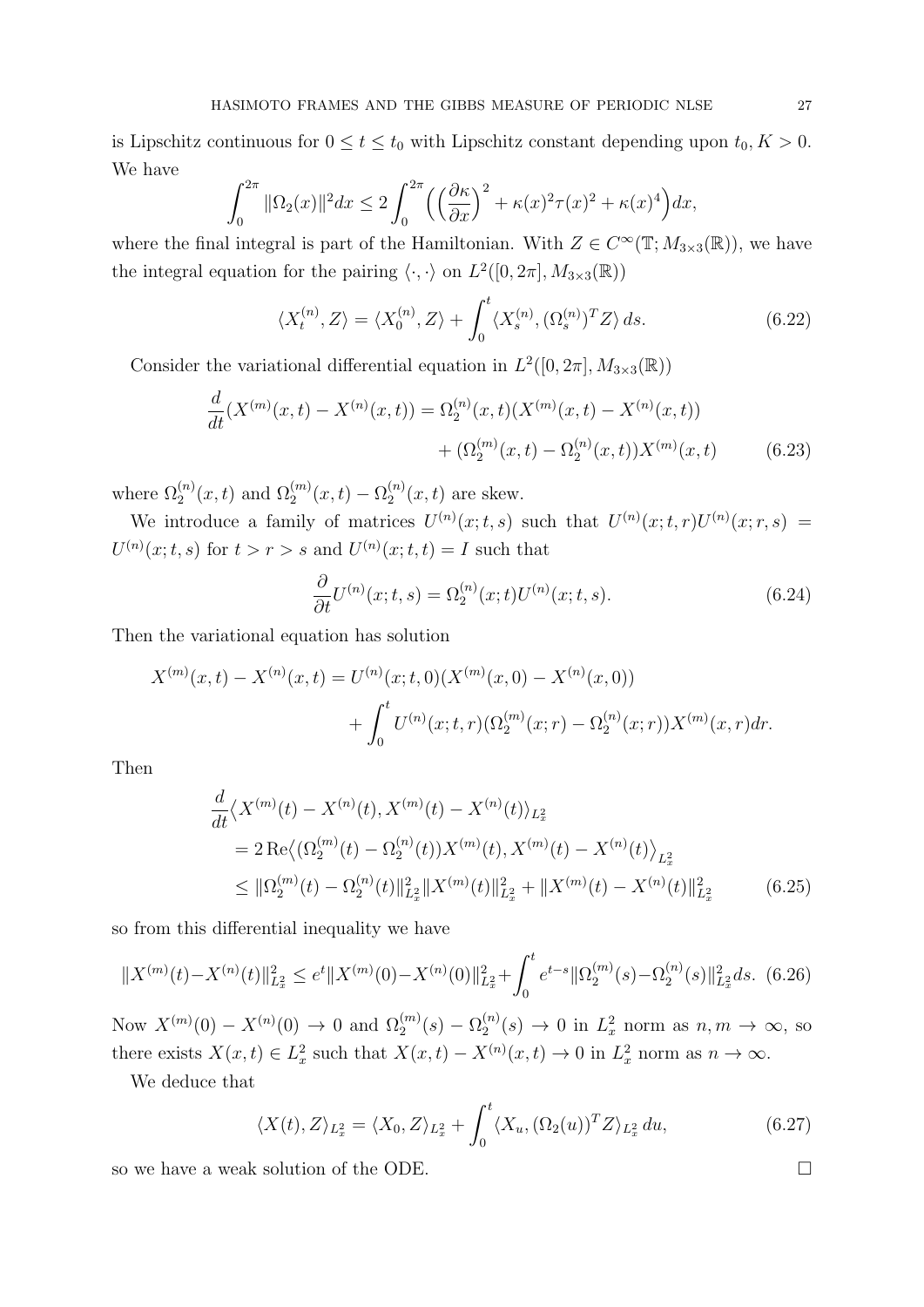Let  $\Omega_2^{(n,u_n)}(x,t)$  be the Fourier truncated matrix that corresponds to a solution  $u_n$  of the Fourier truncated equation  $NLS_n$ , then let  $X^{n,u_n}(x,t)$  be the solution of the ODE [\(6.10\)](#page-23-3). By Proposition [6.2,](#page-22-0) the map  $u_n \mapsto X^{n,u_n}(\cdot, t)$  pushes forward the modified Gibbs measure  $\mu_K^{(n)}$  to a measure on  $(C(M_n; SO(3)), L^2)$  that satisfies a Gaussian concentration of measure inequality with constant  $\alpha(\beta, K)/n^2$ ; compare [\(3.9\)](#page-6-2).

**Corollary 6.5.** For each  $Z \in L^2([0, 2\pi]; M_{3 \times 3}(\mathbb{R}))$ , introduce the  $\mathbb{R}\text{-}valued$  random variable on  $(M_n, L^2, \mu_K^{(n)})$  by

$$
Z_n(u_n) = \int_{[0,2\pi]} \langle X^{(n,u_n)}(x,t), Z(x) \rangle dx.
$$
 (6.28)

(i) Then the distribution  $\nu^{(n)}$  of  $Z_n$  satisfies the Gaussian concentration inequality

<span id="page-27-0"></span>
$$
\int_{M_n} \exp\left(tZ_n - t\int_{M_n} Z_n d\mu_K^{(n)}\right) \mu_K^{(n)}(du_n) \le \exp\left(n^2 t^2/\alpha(\beta, K)\right) \qquad (t \in \mathbb{R}).\tag{6.29}
$$

(ii) Let  $\nu_N^{(n)} = N^{-1} \sum_{j=1}^N \delta_{Z_n^{(j)}}$  be the empirical distribution of N independent copies of  $Z_n$ . Then  $W_1(\nu_N^{(n)}, \nu^{(n)}) \to 0$  almost surely as  $N \to \infty$ .

*Proof.* (i) As with  $u_n$ , we introduce the corresponding data for another solution  $v_n$ . As in [\(6.26\)](#page-26-0), we have

$$
||X^{(n,u_n)}(x,t) - X^{(n,v_n)}(x,t)||_{\mathbb{R}^3}^2 \le e^t ||X^{(n,u_n)}(0) - X^{(n,v_n)}(0)||_{\mathbb{R}^3}^2 + \int_0^t e^{t-s} ||\Omega_2^{(n,u_n)}(x,s) - \Omega_2^{(n,v_n)}(x,s)||_{so(3)}^2 ds. \tag{6.30}
$$

For given initial condition  $X^{n,v_n}(0) = X^{(n,u_n)}(0)$ , and  $T > 0$ , we can take the supremum over  $t$ , then integrate this with respect to  $x$  and obtain

$$
\int_0^{2\pi} \sup_{0 < t < T} \|X^{(n, u_n)}(x, t) - X^{(n, v_n)}(x, t)\|_{\mathbb{R}^3}^2 dx
$$
\n
$$
\leq e^T \int_0^T \|\Omega_2^{(n, u_n)}(x, s) - \Omega_2^{(n, v_n)}(x, s)\|_{L_x^2}^2 ds \tag{6.31}
$$

so  $\Omega^{(u)} \mapsto X^u$  is a Lipschitz function  $L^2([0, 2\pi] \times [0,T], so(3)) \to L^2([0, 2\pi]; L^\infty([0,T], \mathbb{R}^3)).$ By Bourgain's results, there exists  $C > 0$  such that

$$
\|\Omega_2^{(n,u_n)}(x,s) - \Omega_2^{(n,v_n)}(x,s)\|_{L_x^2} \le C \|u_n(x,s) - v_n(x,s)\|_{H_x^1}
$$
  
\n
$$
\le Cn \|u_n(x,0) - v_n(x,0)\|_{L_x^2},
$$
\n(6.32)

so  $u_n \mapsto X^{(n,u_n)}$  is a Lipschitz function on  $L^2_x$ , albeit with a constant growing with n. Thus we can push forward the modified Gibbs measure  $(M_n, L^2, \mu_{K,\beta}^{(n)}) \to L^2([0, 2\pi]; M_{3\times 3}(\mathbb{R}))$ so that the image measure satisfies a Gaussian concentration inequality with constant  $\alpha(\beta, K)/n^2$  dependent upon n. For each  $Z \in L^2([0, 2\pi]; M_{3 \times 3}(\mathbb{R}))$ , we introduce  $Z_n$ , so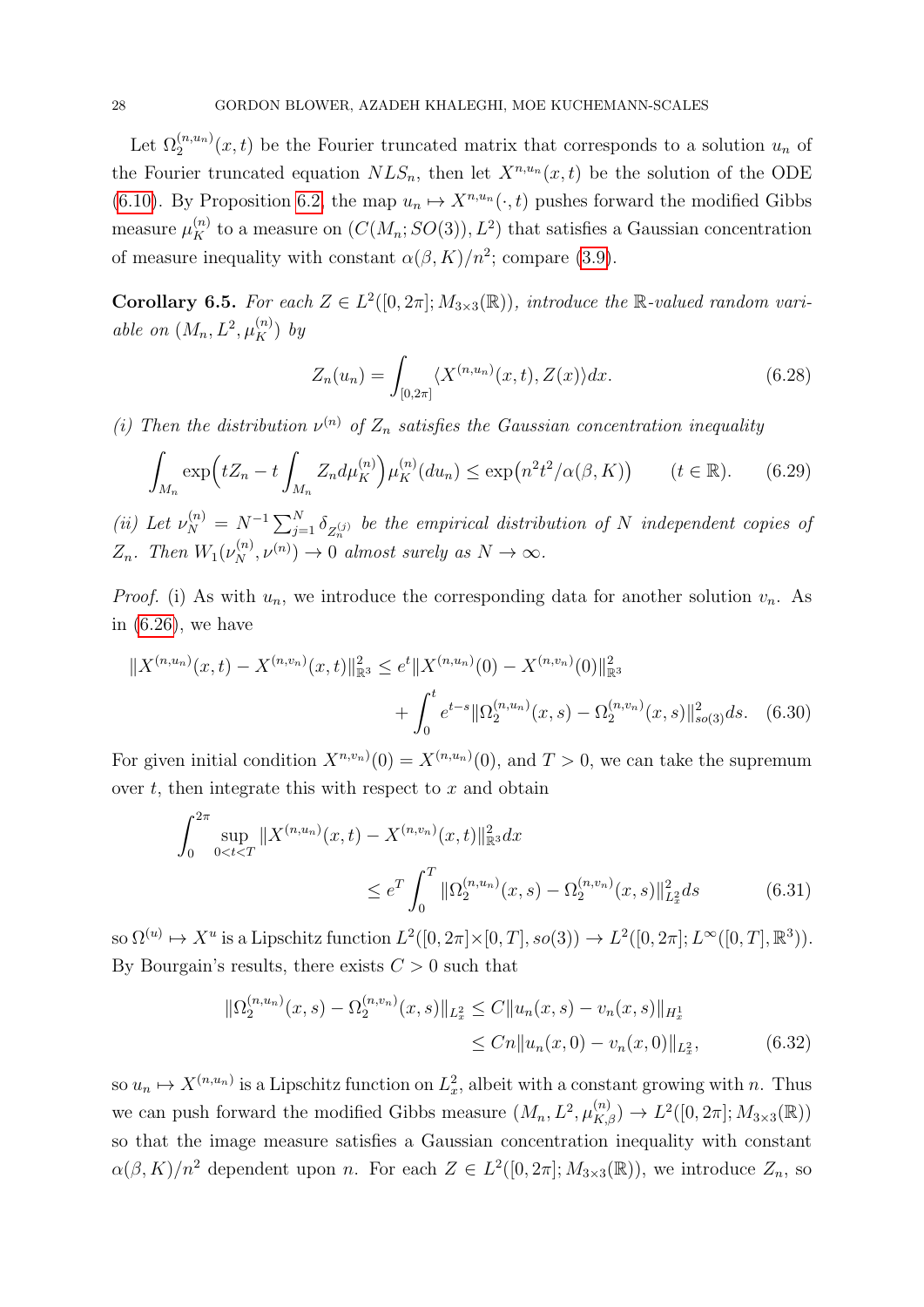that where  $u_n \mapsto Z_n$  is Cn-Lipschitz function from  $(M_n, L^2, \mu_{K,\beta}^{(n)})$  to R. The random variable  $Z_n$  therefore satisfies the Gaussian concentration inequality [\(6.29\)](#page-27-0).

(ii) By Theorem [4.3,](#page-11-0) we can use the Borel–Cantelli Lemma to show that

$$
\mathbb{P}\Big[\big|W_1(\nu_N^{(n)},\nu^{(n)}) - \mathbb{E}W_1(\nu_N^{(n)},\nu^{(n)})\big| > \varepsilon \quad \text{for infinitely many} \quad N\Big] = 0 \qquad (\varepsilon > 0),
$$

where by Proposition [4.4,](#page-12-1)  $\mathbb{E}W_1(\nu_N^{(n)}, \nu^{(n)}) \to 0$  as  $N \to \infty$ .

Consider a coupling of  $(M_n, L^2, \mu_{K,\beta}^{(n)})$  and  $(M_\infty, L^2, \mu_{K,\beta})$  involving measure  $\pi_n$ . For any bounded continuous  $\varphi : \mathbb{C} \to \mathbb{R}$  we can consider

$$
\int_{M_n} \varphi(Z_n(u_n)) \mu_{K,\beta}^{(n)}(du_n) - \int_{M_\infty} \varphi(Z(u)) \mu_{K,\beta}(du)
$$
\n
$$
= \iint_{M_n \times M_\infty} \left( \varphi(Z_n(u_n)) - \varphi(Z(u)) \right) \pi_n(du_n du) \tag{6.33}
$$

where

$$
\mathcal{D}_{L^2}(\hat{M}_n, \hat{M}_\infty)^2 = \iint_{M_n \times M_\infty} \delta(u_n, u)^2 \pi_n(du_n du) \to 0 \qquad (n \to \infty).
$$

**Proposition 6.6.** Let  $(\varphi_j)_{j=1}^{\infty}$  be a dense sequence in Ball( $C_c(\mathbb{C}; \mathbb{R})$ ) and  $(Y_{\ell})_{\ell=1}^{\infty}$  a dense sequence in Ball( $L^2$ ). Then there exists a subsequence  $(n_k)$  such that

<span id="page-28-0"></span>
$$
\int_{M_{n_k}} \varphi_j\left(\langle X^{(n_k, u_{n_k})}, Y_\ell \rangle\right) \mu_{K,\beta}^{(n_k)}(du_{n_k}) \tag{6.34}
$$

converges as  $n_k \to \infty$  for all  $j, \ell \in \mathbb{N}$ .

*Proof.* We can introduce a metric so that  $M = \prod_{n=1}^{\infty} M_n \sqcup M_{\infty}$  becomes a complete and separable metric space, and we can transport  $\mu_n$  onto M. Then  $\omega = 2^{-1}\mu_\infty +$  $\sum_{n=1}^{\infty} 2^{-n-1} \mu_n$  is a probability measure on M, and  $\mu_n$  is absolutely continuous with respect to  $\omega$ , so  $d\mu_n = f_n d\omega$  for some probability density function  $f_n \in L^1(\omega)$ . By convergence in total variation from Lemma [4.7](#page-15-1) (ii), here exists  $f_{\infty} \in L^{1}(\omega)$  such that  $f_n \to f_\infty$  in  $L^1$  as  $n \to \infty$ . Given a bounded sequence  $(g_n)_{n=1}^\infty$  in  $L^\infty(\omega)$ , there exists  $g_{\infty} \in L^{\infty}(\omega)$  and a subsequence  $(n_k)$  such that

$$
\int g_{n_k} d\mu_{n_k} = \int g_{n_k} f_{n_k} d\omega \to \int g_{\infty} f_{\infty} d\omega = \int g_{\infty} d\mu_{\infty}.
$$
 (6.35)

**Remark 6.7.** For  $u \in M_\infty$ , we have  $u_n = D_n u \in M_n$  so that  $u_n \to u$  in  $L^2$  norm as  $n \to \infty$ . It is plausible that [\(6.33\)](#page-28-0) tends to 0 as  $n \to \infty$ , but we do not have a proof. Unfortunately, the constants are not sharp enough to allow us to use  $(4.8)$  to deduce  $W_2$ convergence for the distributions on SO(3).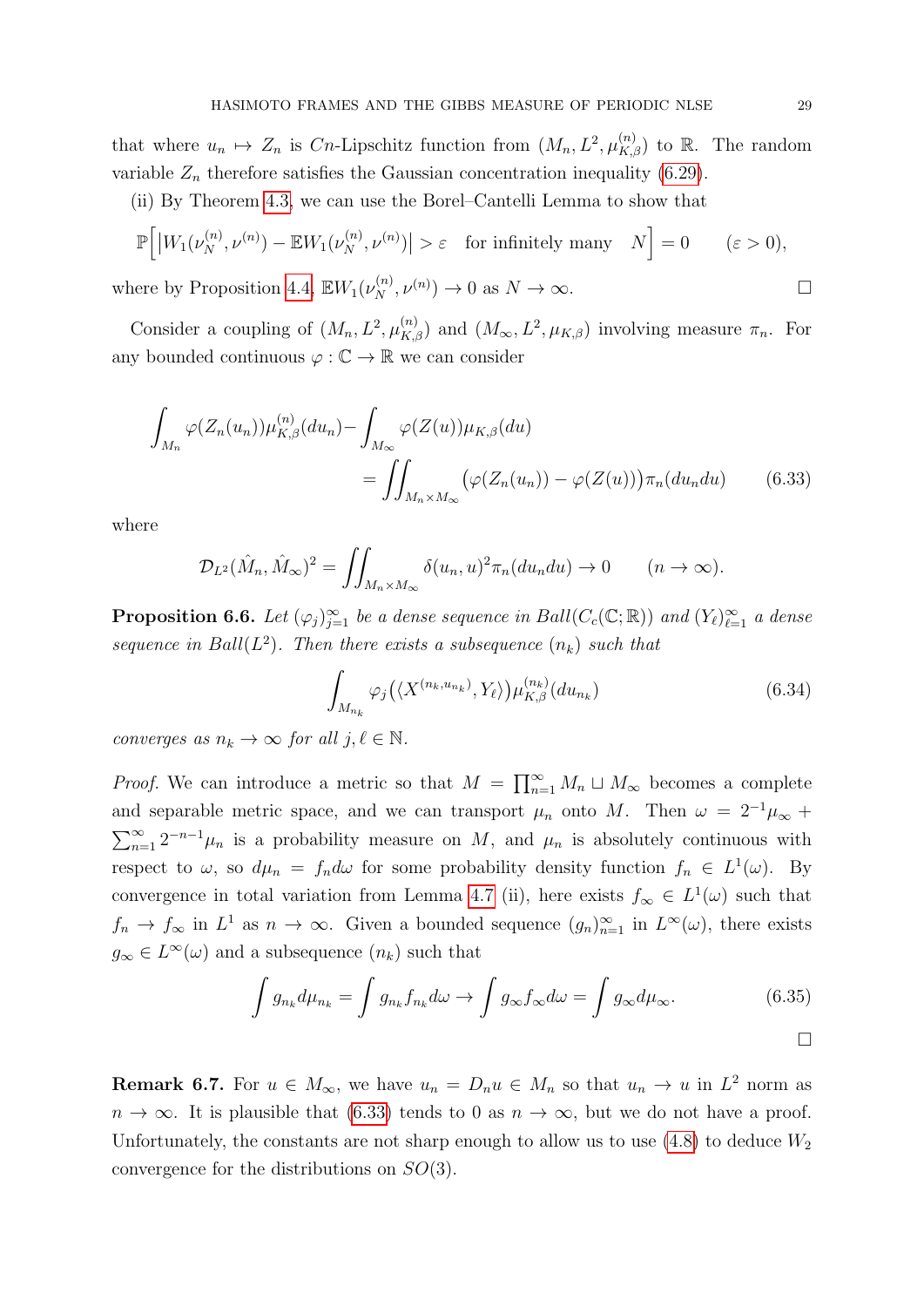### 7. Experimental Results

Our objective in this section is to obtain a (random) numerical approximation to the solution of [\(6.9\)](#page-23-1). We consider the case where the parameter  $\beta$  in [\(1.3\)](#page-0-0) is equal to 0. Note that in this case, the Gibbs measure reduces to Wiener loop measure and stochastic processes with the Wiener loop measure as their law are by definition Brownian loop. Equation  $(6.9)$  is a PDE with respect to the space variable x, while the parameter of a stochastic process in an SDE is colloquially referred to as time. To avoid confusion, in this section we refer to x as s; whereas the time variable t is suppressed.

Recall the polar decomposition  $P + iQ = \kappa e^{i\sigma}$  where,  $\kappa = \sqrt{P^2 + Q^2}$  and  $\sigma$  is such that  $\tau = \frac{\partial \sigma}{\partial s}$ . Define  $\sigma_{\epsilon}(P, Q) := \tan^{-1}(\frac{PQ}{P^2 + \epsilon})$  $\frac{PQ}{P^2+\epsilon^2}$  as the regularised Ito integral of  $\tau$ . The Ito differential  $d\sigma_{\epsilon}$  can be written as  $d\sigma_{\epsilon} = f_1(P,Q)dP + f_2(P,Q)dQ + f_3(P,Q)ds$ , where

$$
f_1(P,Q) := \frac{(\epsilon^2 - P^2)Q}{(\epsilon^2 + P^2)^2 + P^2 Q^2},
$$
  
\n
$$
f_2(P,Q) := \frac{P(\epsilon^2 + P^2)}{(\epsilon^2 + P^2)^2 + P^2 Q^2},
$$
  
\n
$$
f_3(P,Q) := -\frac{2P^3 Q(\epsilon^2 + P^2)}{((\epsilon^2 + P^2)^2 + P^2 Q^2)^2} - \frac{2PQ((\epsilon^2 + P^2)^2 + P^2 Q^2)}{((\epsilon^2 + P^2)^2 + P^2 Q^2)^2} - \frac{(\epsilon^2 - P^2)Q(2PQ^2 + 4P(\epsilon^2 + P^2))}{((\epsilon^2 + P^2)^2 + P^2 Q^2)^2}.
$$

We can write [\(6.9\)](#page-23-1) in the form of a SDE, including a correction to convert from a Stranovich SDE into an Ito SDE as follows

<span id="page-29-1"></span><span id="page-29-0"></span>
$$
dX_s = \mathbf{A}X_s ds + \mathbf{B}X_s dP + \mathbf{C}X_s dQ \tag{7.1}
$$

where,

$$
\mathbf{A} = \begin{bmatrix} 0 & \sqrt{P^2 + Q^2} & 0 \\ -\sqrt{P^2 + Q^2} & \frac{1}{2} f_1^2(P, Q) + \frac{1}{2} f_2^2(P, Q) & f_3(P, Q) \\ 0 & -f_3(P, Q) & \frac{1}{2} f_1^2(P, Q) + \frac{1}{2} f_2^2(P, Q) \end{bmatrix},
$$

$$
\mathbf{B} = \begin{bmatrix} 0 & 0 & 0 \\ 0 & 0 & f_1(P, Q) \\ 0 & -f_1(P, Q) & 0 \end{bmatrix}, \quad \mathbf{C} = \begin{bmatrix} 0 & 0 & 0 \\ 0 & 0 & f_2(P, Q) \\ 0 & -f_2(P, Q) & 0 \end{bmatrix}. \tag{7.2}
$$

As justified above P and Q are each a Brownian bridge with period  $T = 2\pi$ , thus they can be expressed in terms of Brownian motions  $W_1$  and  $W_2$ ; that is,  $P(s) = W_1(s)$  –  $sW_1(2\pi)/2\pi$  and likewise for Q. Equation [\(7.1\)](#page-29-0) is now written as a standard Ito SDE,

<span id="page-29-2"></span>
$$
dX_s = \left(\mathbf{A} + \frac{W_1(2\pi)}{2\pi}\mathbf{B} + \frac{W_2(2\pi)}{2\pi}\mathbf{C}\right)X_s ds + \mathbf{B}X_s dW_1 + \mathbf{C}X_s dW_2 \tag{7.3}
$$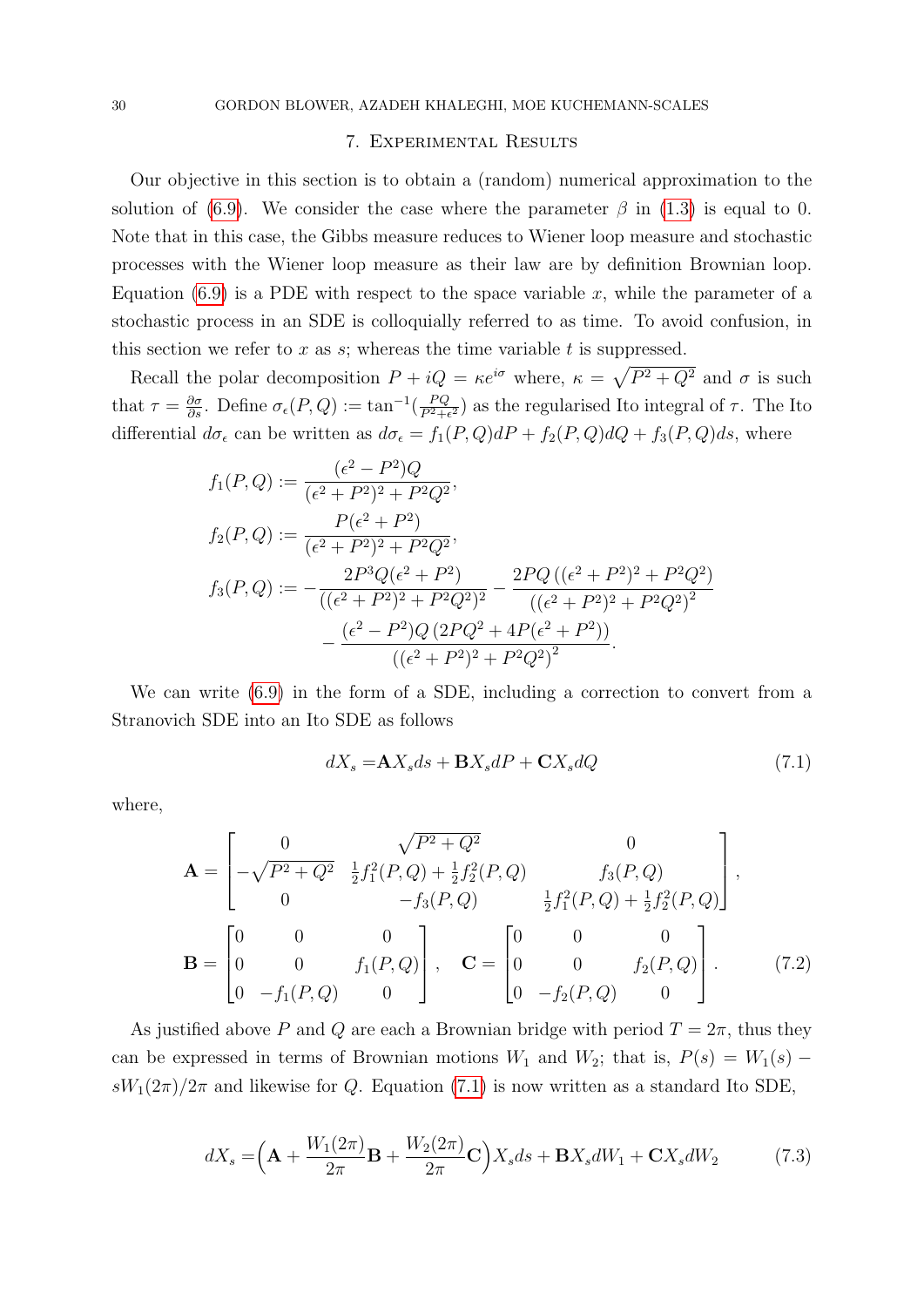

<span id="page-30-0"></span>FIGURE 1. One sample path of the stochastic process  $X_s$ , over [0, 10] with step size of  $h = 10^{-5}$ .

where  $A$ ,  $B$  and  $C$  are defined as in Equation [\(7.2\)](#page-29-1). The resulting stochastic process  $X_s \in SO(3)$  is then used to rotate the unit vector  $y_0 = [0, 0, 1]^T$  on  $\mathbb{S}^2$  by  $y_s = X_s y_0$ . The sample paths of this process can be described by construction of a frame  $\{y_s, y'_s, y_s \times y'_s\}$ . In order to simulate this SDE, we make use of a numerical scheme for matrix SDEs in  $SO(3)$ developed by Marjanovic and Solo [\[MS\]](#page-34-16). This involves a single step geometric Euler-Maruyama method, called g-EM, in the associated Lie algebra. Figure [1](#page-30-0) demonstrates a sample-path of  $y_s$  generated via this method. The sample paths start off on the great circle perpendicular to the y-axis, and so have constant binormal  $y_s \times y'_s$ . As a sample path extends past the great circle the binormal vector at each point deviates slowly, thus a sample path can be thought of as a precessing orbit.

The Ito process  $y_s$  is derived from the solution to Equation [\(7.3\)](#page-29-2) and takes values in  $\mathbb{R}^3$ . Let  $\hat{y}_{s,h}$  denote the numerical approximation to  $y_s$  on  $[0,T]$  with step size h, which is calculated using the g-EM method. The approximation error converges to zero in the  $L^2$  space of Ito processes as the step size  $h \to 0$ ,

$$
\mathbb{E}\left[\sup_{0\leq s
$$

for some  $\varepsilon > 0$  [\[PS\]](#page-35-6). A value of  $\varepsilon = 1/4$  allows us to maintain control of the implied constants on the interval [0, 1], and h is taken to be  $10^{-5}$ . We apply g-EM to Equation  $(7.3)$  on the interval  $[0, 10]$ , upon which a smaller value of h would be welcomed. However, we are attempting to calculate a distribution, so we need a large number of sample-paths.

The computational complexity of simulating a single sample-path is  $\mathcal{O}(T/h)$  where T denotes the length of the interval simulated. Therefore, for a total of N samples,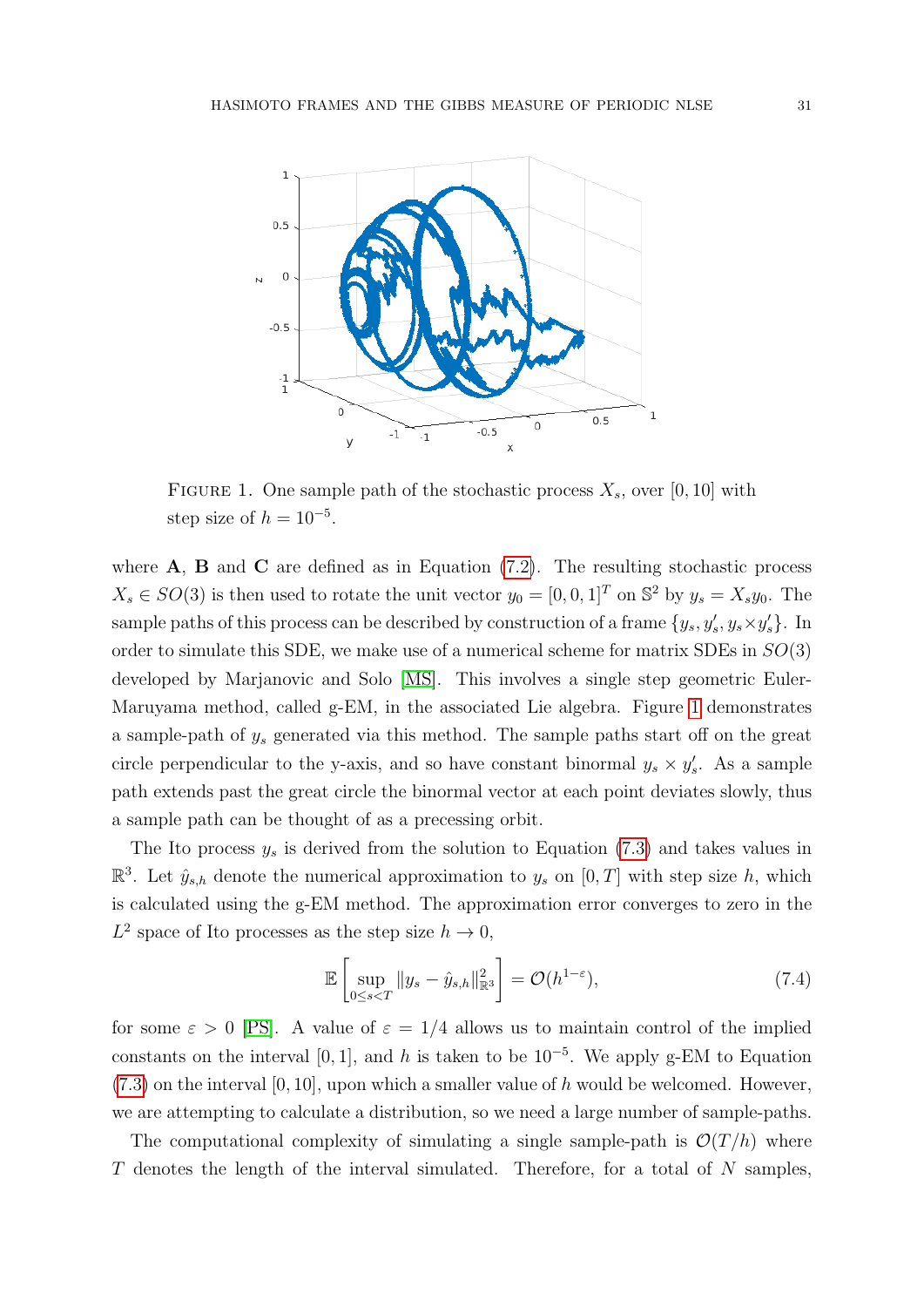

<span id="page-31-0"></span>FIGURE 2. Left: A histogram of  $(\theta_s, \phi_s)$  over one hemisphere at  $s = 1$ . **Right:** A histogram of  $(\theta_s, \phi_s)$  over the sphere at  $s = 10$ .

the computational complexity of our simulation algorithm is  $\mathcal{O}(NT/h)$ . We run our simulations using a machine equipped with an 8-core Intel Xeon Gold 6248R CPU with a clock speed of 2993 Mhz; we take advantage of integrated parallelisation in MATLAB. With  $h = 10^{-5}$  and  $N = 2 \times 10^6$  the algorithm takes around 1 week to run on our system.

Since the sample paths are constrained to  $\mathbb{S}^2$  the points  $y_s$  can be specified in spherical coordinates of longitude  $\theta_s \in [-\pi, \pi)$  and colatitude  $\phi_s \in [0, \pi]$ . Figure [2](#page-31-0) demonstrates the empirical joint distribution of  $\theta_s$  and  $\phi_s$  for two different values of s. As can be observed, the distribution of  $(\theta_s, \phi_s)$  varies with s. We hypothesise that the angles  $\theta_s$  and  $\phi_s$  evolve to become statistically independent, and that  $y_s$  will eventually be uniformly distributed on the sphere. In the remainder of the section, we test this hypothesis statistically.

Wasserstein distance between measures on  $\mathbb{S}^2$ . We start by calculating the Wasserstein distance  $W_1(\nu_1, \nu_2)$  between probability measures  $\nu_1$  and  $\nu_2$  on  $\mathbb{S}^2$ , which are absolutely continuous with respect to area and have disintegrations

$$
d\nu_j = f_j(\theta)g_j(\phi \mid \theta) \sin \phi \, d\phi d\theta \qquad (\theta \in [-\pi, \pi], \phi \in [0, \pi], j = 1, 2)
$$

where  $f_j$  (j = 1, 2) are probability density functions on  $[-\pi, \pi]$  that give the marginal distributions of  $\nu_j$  in the longitude  $\theta$  variable, and  $g_j$  in the colatitude variable. Let  $F_j$ be the cumulative distribution function of  $f_i(\theta)d\theta$  and  $G_j$  be the cumulative distribution function of  $g_i(\phi)$  sin  $\phi d\phi$ . We measure  $W_1(\nu_1, \nu_2)$  in terms of one-dimensional distributions. Given distributions on R with cumulative distribution functions  $F_1$  and  $F_2$ , we write  $W_1(F_1, F_2)$  for the Wasserstein distance between the distributions for cost function  $|x - y|$ . Let  $\psi : [-\pi, \pi] \to [-\pi, \pi]$  be an increasing function that induces  $f_2(\theta)d\theta$  from  $f_1(\theta)d\theta$ ; then

$$
W_1(\nu_1, \nu_2) \le W_1(F_1, F_2) + \int_{-\pi}^{\pi} W_1(G_2(\cdot \mid \psi(\theta)), G_1(\cdot \mid \theta)) f_1(\theta) d\theta.
$$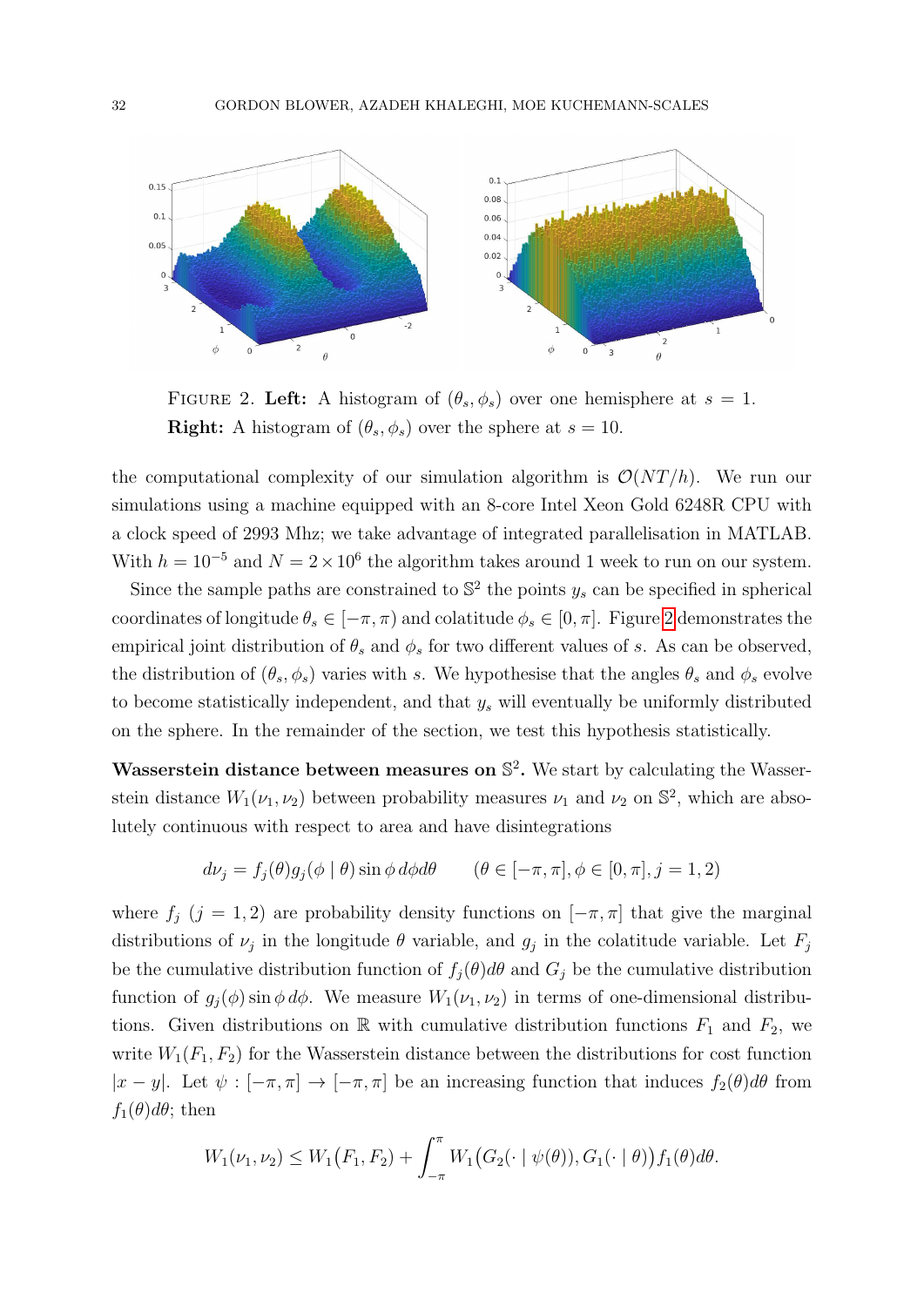

<span id="page-32-0"></span>FIGURE 3. Wasserstein distance between  $F_1(\theta) = (\theta + \pi)/(2\pi)$  and  $F_N^{\theta_s}$ (left) and Wasserstein distance between  $G_1(\phi)$  which has  $g_1(\phi) = 1/2$  as pdf, and  $G_N^{\phi_s}$  (right) with  $N = 10^5$  and s ranging over  $0.3, 0.6, 0.9, \ldots, 6.0$ .

In particular, for  $f_1(\theta) = 1/(2\pi)$  and  $g_1(\phi) = 1/2$ , we have a product measure  $\nu_1(d\theta d\phi) =$  $(4\pi)^{-1}$  sin  $\phi d\phi d\theta$  giving normalized surface area on the sphere. Then  $F_1(\theta) = (\theta + \pi)/(2\pi)$ and  $F_2(\psi(\theta)) = (\theta + \pi)/(2\pi)$ , so  $\psi(2\pi(\tau - 1/2))$  for  $\tau \in [0, 1]$  gives the inverse function of  $F_2$ . We deduce that

$$
W_1(F_1, F_2) = \int_{-\pi}^{\pi} \left| \frac{\theta + \pi}{2\pi} - F_2(\theta) \right| d\theta \tag{7.5}
$$

and

$$
W_1\big(G_2(\cdot \mid \psi(\theta)), G_1(\cdot \mid \theta)\big) = \int_0^{\pi} \Big| \int_0^{\phi} \big(g_2(\phi' \mid \psi(\theta)) - (1/2)\big) \sin \phi' d\phi' \Big| d\phi \tag{7.6}
$$

Hence the Wasserstein distance can be bounded in terms of the cumulative distribution functions by

$$
W_1(\nu_1, \nu_2) \le W_1(F_2, F_1) + W_1(G_2, G_1) + \int_{-\pi}^{\pi} W_1(G_2(\cdot \mid \theta), G_2) dF_1(\theta)
$$
  
= 
$$
\int_{-\pi}^{\pi} \left| \frac{\theta + \pi}{2\pi} - F_2(\theta) \right| d\theta + \int_0^{\pi} \left| G_2(\phi) - \frac{1 - \cos \phi}{2} \right| d\phi
$$
  
+ 
$$
\int_{-\pi}^{\pi} \int_0^{\pi} \left| G_2(\phi \mid \theta) - G_2(\phi) \right| dF_1(\theta) d\phi
$$
 (7.7)

where we have used the triangle inequality to obtain a more symmetrical expression involving the Wasserstein distances for the marginal distributions and the G conditional distributions, namely the dependence of the colatitude distribution on longitude.

For each  $s \in [0, 10]$ , let  $F^{\theta_s}$  and  $G^{\phi_s}$  be the marginal CDFs of  $\theta_s$  and  $\phi_s$  respectively. For  $N \in \mathbb{N}$ , denote by  $F_N^{\theta_s}$  and  $G_N^{\phi_s}$  the empirical CDFs of  $\theta_s$  and  $\phi_s$ . We generate empirical CDFs  $F_N^{\theta_s}$  and  $G_N^{\phi_s}$  with  $s = 0.3, 0.6, 0.9, \ldots, 6.0$ , and  $N = 10^5$ . Figure [3](#page-32-0) demonstrates that  $W_1(F_1, F_N^{\theta_s})$  and  $W_1(G_1, G_N^{\phi_s})$ , each decreases with increasing s. As a consequence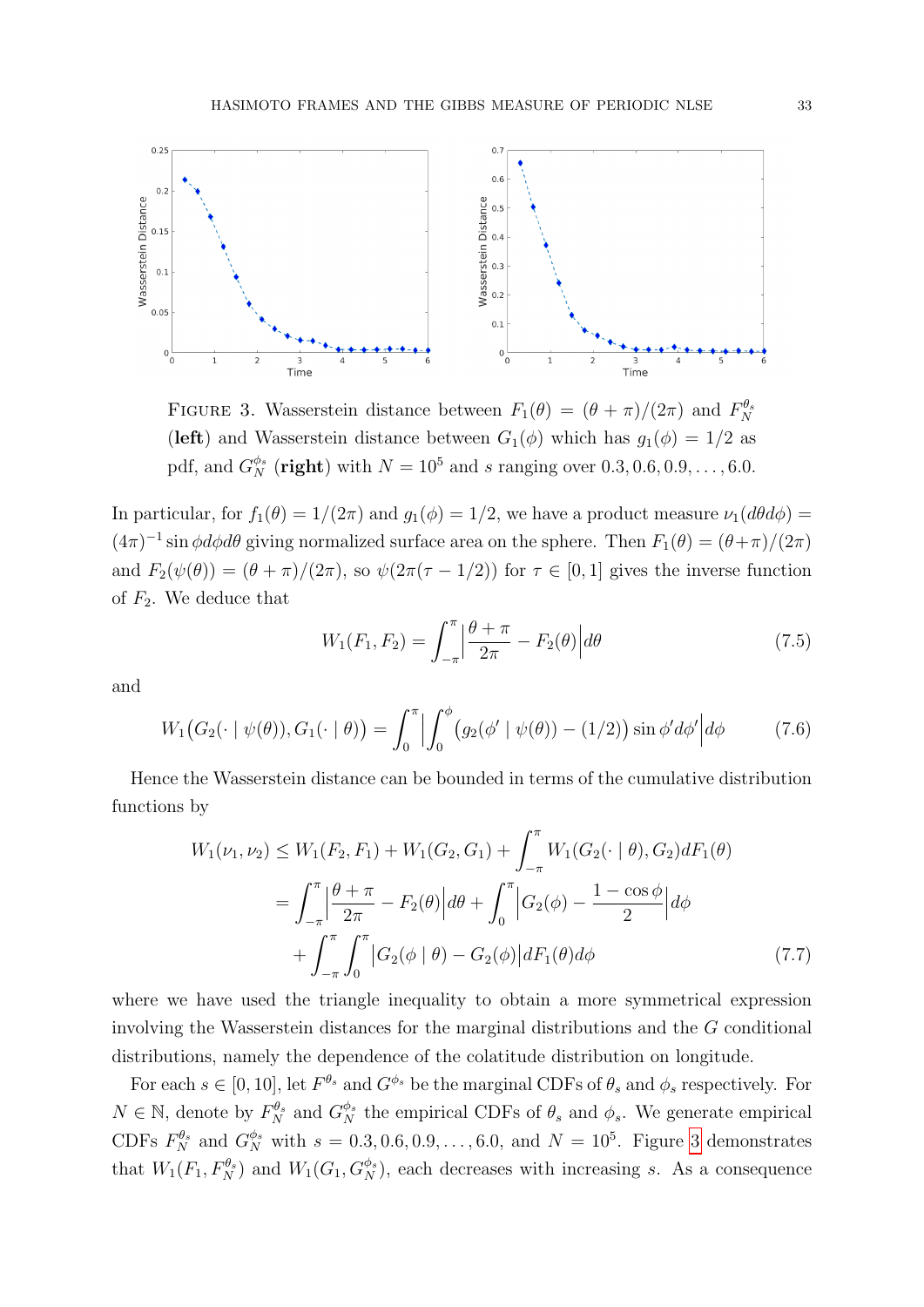of Theorem [4.3](#page-11-0) and Proposition [4.4](#page-12-1) for  $N = 10^5$  with probability at least 0.99 it holds that  $W_1(F_N^{\theta_s}, F^{\theta_s}) \leq 0.025$  and  $W_1(G_N^{\phi_s}, G^{\phi_s}) \leq 0.018$ . Thus, we observe that  $F^{\theta_s}$  and  $G^{\phi_s}$  converge to  $F_1$  and  $G_1$  respectively.

Hypothesis tests for independence and goodness-of-fit. We run a total of 22 hypothesis tests to examine the evolution of the joint distribution of the angles  $\theta_s$  and  $\phi_s$ . In order to account for multiple testing, we set the significance level of each test to 0.00045, leading to an overall level of 0.01. First, we generate sample paths to obtain  $N = 10^5$ realisations of  $(\theta_s, \phi_s)$  for each value of  $s = 0.3, 0.6, 0.9, \ldots, 6.0$ . For each s we test the null hypothesis  $H_{0,s}$  that the angles  $\theta_s$  and  $\phi_s$  are statistically independent, against the alternative hypothesis  $H_{1,s}$  that they are dependent. To this end, we rely on a widely used nonparametric independence test, which is based on the Hilbert-Schmidt Independence Criterion (HSIC) dependence measure [\[GG,](#page-34-17) [ALMM\]](#page-35-7); the implementation is due to [\[JZG\]](#page-34-18). It is observed that while the null hypothesis is rejected for  $s = 0.3, \ldots, 2.1$ , the test is unable to reject  $H_{0,s}$  from  $s = 2.4, \ldots, 6.0$  at (an overall) significance level 0.01. For  $s = 10$ , we run two Kolmogorov-Smirnov goodness-of-tests as follows. The first one tests the null hypothesis  $H_0^{\theta_s}$  that  $\theta_s$ ,  $s = 10$  is distributed according to  $F_1$  against the alternative that it is not; the second one tests the null hypothesis  $H_0^{\phi_s}$  $\int_0^{\phi_s}$  that  $\phi_s$ ,  $s = 10$ is distributed according to  $G_1$  against the alternative that it is not. At significance level 0.01, the test is unable to reject the null hypotheses  $H_0^{\theta_s}$  and  $H_0^{\phi_s}$  $\int_0^{\phi_s}$  for  $s=10$ .

#### 8. Acknowledgements

The authors thank Nadia Mazza for helpful remarks on combinatorics. MKS is funded by a Faculty of Science and Technology studentship, Lancaster University.

### **REFERENCES**

- <span id="page-33-0"></span>[AGT] R. Adami, F. Golse and A. Teta, Rigorous derivation of cubic NLS in dimension one, J. Stat. Phys. 127 (2007), 1193-1220.
- [AKV] Y. Angelopoulos. R. Killip and M. Visan, Invariant measures for integrable spin chains and an integrable discrete Schödinger equation,  $SIAM J$ . Math. Anal.  $51$  (2020), 135-163.
- [BG] G. Biau and L. Györfi, On the asymptotic properties on a non-parametric  $L^1$  test statistic of homogeneity, IEEE Transaction on information theory 51 (2005), 3965-3973.
- <span id="page-33-3"></span>[B0] G. Blower, The Gaussian isoperimetric inequality and transportation, Positivity 7 (2003), 203-224.
- [B] G. Blower, A logarithmic Sobolev inequality for the invariant measure of the periodic Korteweg-de Vries equation, Stochastics 84 (2012), 533-542.
- <span id="page-33-2"></span>[B2] G. Blower, Concentration of the invariant measure of the periodic Zakharov, KdV, NLS and Gross Piatevskii equations in 1D and 2D, J. Math. Anal. Appl. 438 (2016), 240-266.
- <span id="page-33-1"></span>[BB] G. Blower and F. Bolley, Concentration of measure on product spaces with applications to Markov processes, Studia Math. 175 (2006), 47-72.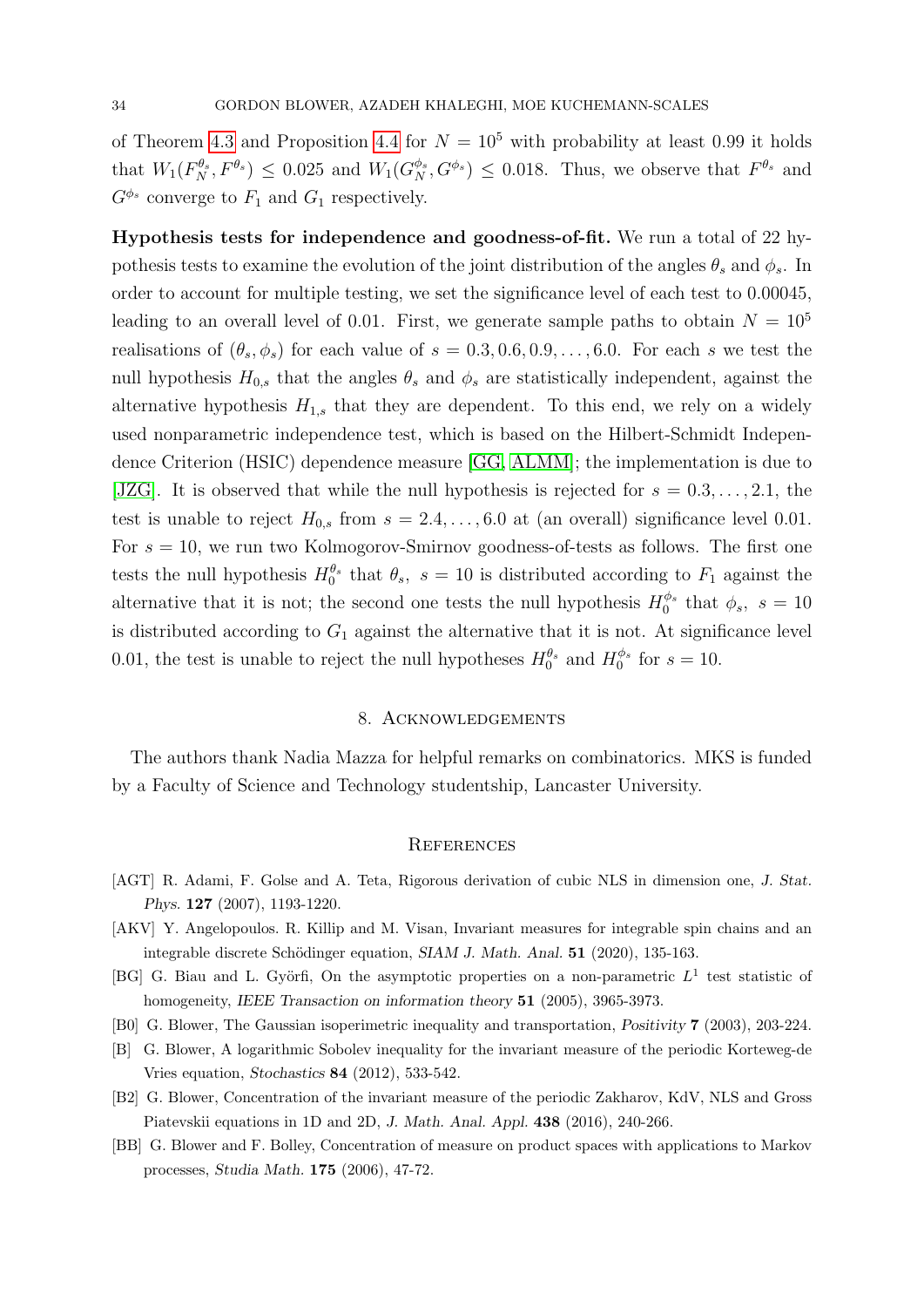- <span id="page-34-2"></span>[BBD] G. Blower, C. Brett and I. Doust, Logarithmic Sobolev inequalities and spectral concentration for the cubic Schrödinger equation Stochastics  $86$ , (2014), 870-881.
- <span id="page-34-8"></span>[Bl] F. Bolley, Application du transport optimal à des problèmes de limites de champ moyen, Thèse ENS Lyon (2005).
- <span id="page-34-10"></span>[BGV] F. Bolley, A. Guillin and C. Villani, Quantitative concentration inequalities for empirical measures on noncompact spaces, Probab. Theory Related Fields, 137 (2007), 541-593.
- <span id="page-34-1"></span>[Bo] J. Bourgain, Periodic nonlinear Schrödinger equation and invariant measures Commun. Math. Phys. 166 (1994), 1-26.
- <span id="page-34-11"></span>[B02] J. Bourgain, Global solutions of Nonlinear Schrödinger equations, (American Mathematical Society, 1999).
- <span id="page-34-6"></span>[CM] R.H. Cameron and W.T. Martin, Transformations of Wiener integrals under translations, Ann. Math. 45 (1944), 386-396.
- <span id="page-34-9"></span>[CEMS] D. Cordero-Erausquin, R.J. McCann and M. Schmuckensläger, Prékopa-Leindler inequalities on Riemannian manifolds, Jacobi fields and optimal transport, Annales de la Fac. Sci. Toulouse Math. 15 (2006), 613-635.
- [DGL] L. Devroye, L. Györfi, and G. Lugosi. A probabilistic theory of pattern recognition, volume 31. Springer Science & Business Media, 2013.
- <span id="page-34-15"></span><span id="page-34-13"></span>[D] Q Ding, A note on the NLS and the Schrödinger flow of maps, Phys. Lett A 248 (1998), 49-56.
- [DL] B.K. Driver and T. Lohrenz, Logarithmic Sobolev inequalities for pinned loop groups, . J. Funct. Anal. 140 (1996), 381-448.
- <span id="page-34-7"></span>[DS] J.-D. Deuschel and D.W Stroock, Large Deviations, (Academic Press, 1989).
- <span id="page-34-17"></span>[GR] I.S. Gradsteyn and I.M. Ryzhik, Table of Integrals, Series and Products, (Academic Press, 2015).
- [GG] A. Gretton and L. Györfi, Consistent Nonparametric Tests of Independence. Journal of Machine Learning Research, 11 (2010), 1391-1423.
- <span id="page-34-14"></span><span id="page-34-12"></span>[H] H. Hasimoto, A soliton on a vortex filament, J. Fluid Mech. 51 (1972), 477-485.
- [IW] N. Ikeda and S. Watanabe, An introduction to Malliavin's calculus, pp 1-52 in K. Ito, (edr) Stochastic Analysis, (North-Holland, 1984).
- <span id="page-34-18"></span>[JZG] W. Jitkrittum, Z. Szabó, and A. Gretton, An Adaptive Test of Independence with Analytic Kernel Embeddings. Proceedings of the 34th International Conference on Machine Learning, 70 (2017), 1742-1751.
- <span id="page-34-4"></span>[K] D.E. Knuth, Permutations, matrices and generalized Young tableaux, Pacific J. Math. 34 (1970), 709-727.
- <span id="page-34-0"></span>[LRS] J.L. Lebowitz, H.A. Rose and E.R. Speer, Statistical mechanics of the nonlinear Schrödinger equation, J. Statist. Phys. 50 (1988), 657-687.
- <span id="page-34-3"></span>[LNR1] N. Lewin, P.T. Nam and N. Rougerie, Derivation of nonlinear Gibbs measures from many-body quantum mechanics, J. École. Polytech. Math.  $2$  (2015), 65-115.
- <span id="page-34-5"></span>[LNR2] N. Lewin, P.T. Nam and N. Rougerie, Classical field theory limit of many body quantum Gibbs states in 2D and 3D, Inventiones Math. 224 (2021), 315-344.
- <span id="page-34-16"></span>[MS] G. Marjanovic and V. Solo, Numerical Methods for Stochastic Differential Equations in Matrix Lie Groups Made Simple, IEEE Transactions on Automatic Control, vol.63 (2018), no. 12, 4035-4050.
- [McC] R. J. McCann, Polar factorization of maps on Riemannian manifolds, Geom. Funct. Anal. 11 (2001), 589-608.